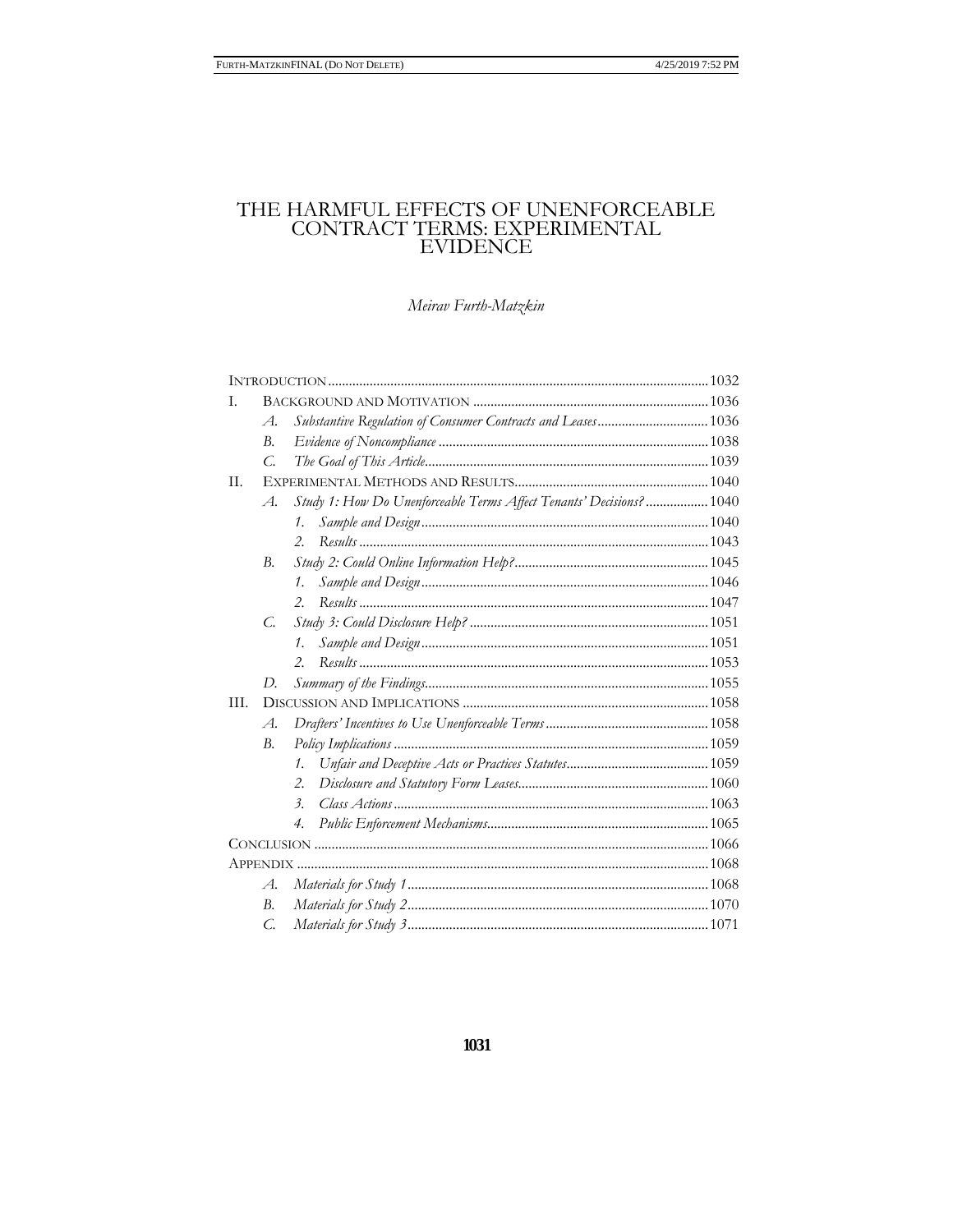# THE HARMFUL EFFECTS OF UNENFORCEABLE CONTRACT TERMS: EXPERIMENTAL EVIDENCE

#### *Meirav Furth-Matzkin*\*

*Increased public awareness that sellers routinely insert one-sided or exploitative terms into their boilerplates has resulted in growing pressure throughout the world for broader substantive regulation of consumer contracts. However, recent evidence suggesting that sellers and landlords routinely contravene these regulatory measures by inserting unenforceable terms into their contracts casts doubt on the effectiveness of such regulatory changes. This Article empirically demonstrates the implications of this continuous practice for the nondrafting parties. Building on previous research showing that residential rental agreements often contain unenforceable terms, this Article explores how such terms influence tenants' postcontract decisions and behavior. The experimental studies reported here expose the harmful effects of unenforceable terms, revealing that tenants are significantly more likely to bear costs that the law imposes on the landlord after reading an unenforceable term as opposed to an enforceable term or even a silent lease. These findings lead to a troubling conclusion: While consumers generally enter into contracts without reading them, and thus do not notice any unenforceable terms, these same terms may adversely affect consumers ex post, when a problem or dispute with the seller arises and they then consult the contract. This new evidence suggests that even substantive regulation of consumer markets could fail to achieve its objectives as long as it relies on uninformed consumers to enforce their mandatory rights and protections. This Article discusses the significance of these findings for public policy and regulation.* 

## **INTRODUCTION**

It is already well-known that consumers almost never read or take account of the fine print before signing or clicking through standardized agreements,<sup>1</sup> and that firms often load their agreements with one-sided terms, de-

<sup>\*</sup> John M. Olin Fellow and Lecturer in Law, University of Chicago Law School and S.J.D. candidate, Harvard Law School. I am deeply indebted to Oren Bar-Gill for multiple conversations and invaluable advice. I wish to thank Netta Barak-Corren, Omri Ben-Shahar, Lisa Bernstein, Richard Craswell, Yuval Feldman, Oliver Hart, David Hoffman, William Hubbard, Louis Kaplow, Ori Katz, Jeffrey Mann, Florencia Marotta-Wurgler, Ameet Morjaria, Ariel Porat, Steve Shavell, Cass Sunstein, Doron Teichman, Tess Wilkinson-Ryan, Eyal Zamir, Aluma Zernik, the participants at the University of Chicago Relational Contracts Workshop (2018), NYU Empirical Contracts Workshop (2018), the Harvard Law & Economics Seminar (2018), the Yale-Humboldt Consumer Law Lectures (2018), the Conference on Empirical Legal Studies Europe (CELSE, 2018), the Bar-Ilan University Empirical Research Workshop (2018), the DMEP-RATIO Workshop on Law, Ethics and Decision-Making (2018), the Penn Empirical Contracts Workshop (2017), the Harvard Program on Negotiation Workshop (2017), and the Hebrew University Empirical Studies Workshop (2017) for invaluable comments and suggestions. Colby Wilkinson and Laura Ash Smith provided excellent research assistance. This project enjoyed the generous financial support of the Program on Negotiation, the Mind, Brain and Behavior Program, and the John M. Olin Center for Law, Economics, and Business, Harvard Law School.

<sup>1.</sup> *See, e.g.*, OMRI BEN-SHAHAR & CARL E. SCHNEIDER, MORE THAN YOU WANTED TO KNOW: THE FAILURE OF MANDATED DISCLOSURE 7 (2014) (surveying evidence that consumers do not read the fine print); Ian Ayres & Alan Schwartz, *The No-Reading Problem in Consumer Law*, 66 STAN. L. REV. 545, 579–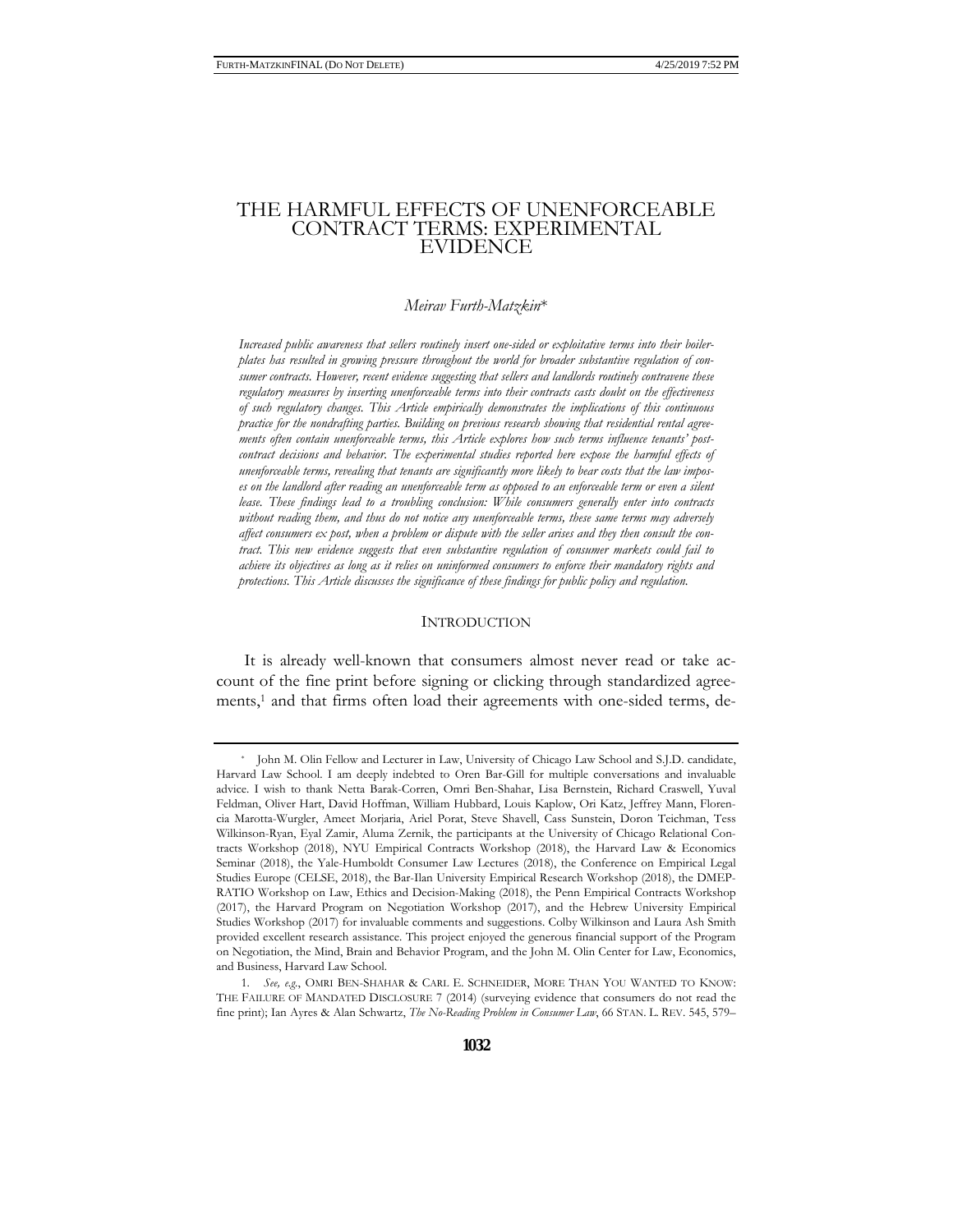priving consumers of their basic rights and remedies as a result.2 Such terms may include liability or warranty disclaimers, waivers of the consumer's right to a jury trial, class action waivers, and choice-of-law or choice-of-forum clauses.3

As David Hoffman recently noted, "[i]n an online 'orgy of contract formation,' firms have seized new opportunities to shift risks to consumers by imposing unread terms."4 In her new book, *Boilerplate: The Fine Print, Vanishing Rights, and the Rule of Law*, Margaret Radin has similarly observed that standard form contracts often include terms that "undermine or cancel the rights of users granted by legislatures."5 Radin labels this problem "democratic degradation," since standard form contracts can essentially "delete rights that are granted through democratic processes, substituting for them the system that the firm wishes to impose."6

Recognizing the risks and threats that standard form contracts pose to nondrafting parties, as well as the inadequacy of the current regulatory regime

<sup>95 (2014) (</sup>proposing a solution to the "no-reading" problem in consumer contracts); Yannis Bakos, Florencia Marotta-Wurgler & David R. Trossen, *Does Anyone Read the Fine Print? Consumer Attention to Standard-Form Contracts*, 43 J. LEGAL STUD. 1, 1 (2014) (finding that only one or two out of every one thousand retail software buyers will examine the license agreement before making the purchase); David Gilo & Ariel Porat, The Hidden Roles of Boilerplate and Standard-Form Contracts: Strategic Imposition of Transaction Costs, Segmentation of *Consumers, and Anticompetitive Effects*, 104 MICH. L. REV. 983, 984 (2006) (observing that "most consumers do not read boilerplate provisions or, if they do, find them hard to understand"); David A. Hoffman, *From Promise to Form*: *How Contracting Online Changes Consumers*, 91 N.Y.U. L. REV. 1595, 1596 (2016) ("Consumers see a larger number of contracts daily than they used to, with longer terms and under novel conditions."); Tess Wilkinson-Ryan, *The Perverse Consequences of Disclosing Standard Terms*, 103 CORNELL L. REV. 117, 118 (2017) (suggesting that "[s]erious observers of modern contracting concede that the current state of the world is disclosure overload"); Eyal Zamir, *Contract Law and Theory: Three Views of the Cathedral*, 81 U. CHI. L. REV. 2077, 2102–05 (2014) (surveying the empirical evidence suggesting that consumers barely read the fine print).

<sup>2.</sup> *See, e.g.*, NANCY S. KIM, WRAP CONTRACTS: FOUNDATIONS AND RAMIFICATIONS 29 (2013) (suggesting that sellers use one-sided clauses, such as dispute resolution provisions, to hinder buyers' access to the judicial system); MARGARET JANE RADIN, BOILERPLATE: THE FINE PRINT, VANISHING RIGHTS, AND THE RULE OF LAW (2013) (noting that non-negotiable boilerplate terms regularly deprive nondrafting parties of their most basic rights); Richard Craswell, *Taking Information Seriously: Misrepresentation and Nondisclosure in Contract Law and Elsewhere*, 92 VA. L. REV. 565, 591 (2006) ("[I]f consumers . . . have no information (or only poor information) about the effect of the contract terms used by any individual seller, each seller will . . . have an incentive to degrade the 'quality' of its terms."); Russell Korobkin, *Bounded Rationality*, *Standard Form Contracts, and Unconscionability*, 70 U. CHI. L. REV. 1203, 1206 (2003) (arguing that drafting parties have an incentive to introduce self-serving terms in view of the nondrafting parties' bounded rationality); OREN BAR-GILL, SEDUCTION BY CONTRACT: LAW, ECONOMICS, AND PSYCHOLOGY IN CONSUMER MARKETS 18–21 (2012) (showing how sellers exploit consumers' bounded rationality and systematic cognitive biases through contract design); Edith R. Warkentine, *Beyond Unconscionability: The Case for Using "Knowing Assent" as the Basis for Analyzing Unbargained-for Terms in Standard Form Contracts*, 31 SEATTLE U. L. REV. 469, 515 (2007) (observing that drafting parties often hide one-sided terms in their boilerplates). For a similar claim, see J. Maria Glover, *Beyond Unconscionability: Class Action Waivers and Mandatory Arbitration Agreements*, 59 VAND. L. REV. 1735 (2006).

<sup>3.</sup> *See, e.g.*, RADIN, *supra* note 2, at 4–9 (surveying the different terms that firms use in order to deprive consumers of their legal rights and remedies).

<sup>4.</sup> Hoffman, *supra* note 1, at 1596.

<sup>5.</sup> RADIN, *supra* note 2, at 16.

<sup>6.</sup> *Id.*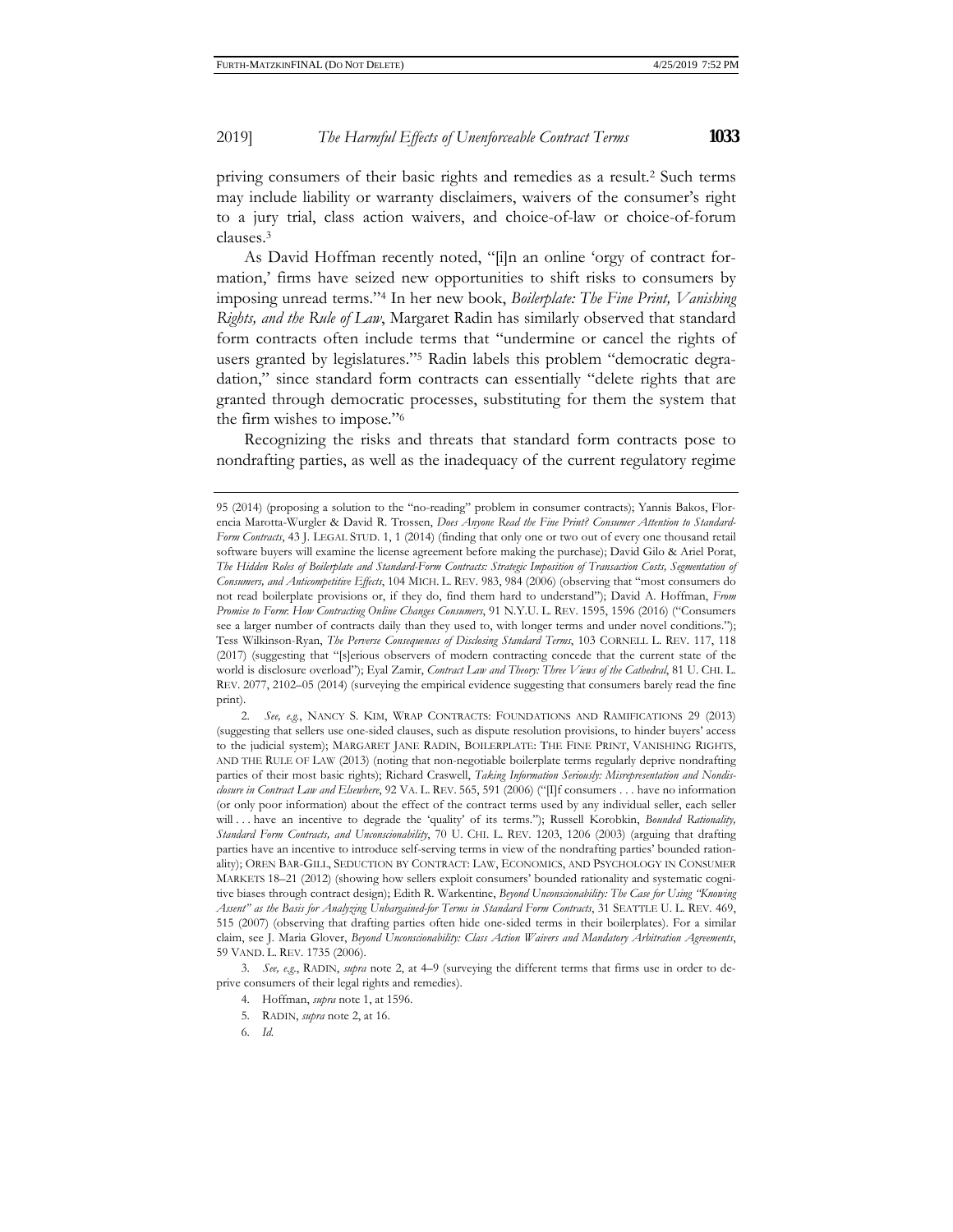in protecting consumers, scholars and commentators have consistently called for stronger, more substantive regulation of the content of these standardized agreements.7 And indeed, regulators have followed suit by adopting substantive regulation that prohibits sellers from including certain specified terms, deemed unfavorable to nondrafting parties, in their contracts.8 Substantive regulation has already been adopted in multiple consumer sectors, including the credit card market, the rental housing sector, the mortgage industry, the market for the sale of goods, and the insurance industry.9 Nonetheless, new evidence suggests that drafting parties often contravene these mandatory protections by inserting terms that are essentially unenforceable and void into their boilerplate agreements.10 In particular, this author has recently found that residential rental agreements often contain unenforceable terms, including overbroad liability disclaimers and clauses purporting to limit or negate the landlord's warranty of habitability.11

These findings shed light on a particular pattern of contracting behavior that has not been adequately studied to date. The literature on consumer contracts has generally focused on the drafters' incentives to include enforceable, albeit egregiously one-sided, terms or terms that, while enforceable, exploit consumers' nonreadership or their cognitive biases.12 However, little attention has been devoted to the possibility that these contracts include terms that simply contravene the law or misinform consumers about their legal rights

<sup>7.</sup> *See, e.g.*, *id.* at 246 ("State legislatures should consider including in their consumer protection legislation explicit disallowance of waiver of important recipient rights, as legislatures have done in provisions regarding residential leases."); Gilo & Porat, *supra* note 1, at 985 ("There is ample legal writing discussing the justification for legislatures' and courts' intervention in consumer standard-form contracts."); Korobkin, *supra* note 2, at 1294 (arguing that the proper policy response to nondrafting parties' bounded rationality is greater use of mandatory contract terms and judicial modification of the unconscionability doctrine); Todd D. Rakoff, *Contracts of Adhesion: An Essay in Reconstruction*, 96 HARV. L. REV. 1173, 1262 (1983) (suggesting that "invisible terms" in adhesion contracts should be presumptively unenforceable); W. David Slawson, *The New Meaning of Contract: The Transformation of Contracts Law by Standard Forms*, 46 U. PITT. L. REV. 21, 23 (1984) (proposing that the "reasonable expectations" of the parties be enforced); Eyal Zamir & Yuval Farkash, *Standard Form Contracts: Empirical Studies, Normative Implications, and the Fragmentation of Legal Scholarship*, 12 JERUSALEM REV. LEGAL STUD. 137, 162–67 (expressing support for "mandatory regulation of the content of standard-form contracts through statutory or judicial invalidation of some types of clauses or by positively dictating others").

<sup>8.</sup> See *infra* Subpart I.A for a brief overview of the substantive regulation adopted in the United States.

<sup>9.</sup> *See infra* Subpart I.A. Substantive regulation has been adopted in the labor market as well. *See, e.g.*, Juan C. Botero et al., *The Regulation of Labor*, 119 Q.J. ECON. 1339 (2004) (looking at the regulations of eighty-five countries on their labor markets).

<sup>10.</sup> See *infra* Subpart I.B for an overview of existing evidence for noncompliance with substantive regulation.

<sup>11.</sup> Meirav Furth-Matzkin, *On the Unexpected Use of Unenforceable Contract Terms: Evidence from the Residential Rental Market*, 9 J. LEGAL ANALYSIS 1, 24 (2017) (finding, based on a sample of lease agreements from Massachusetts, that residential leases regularly include unenforceable terms).

<sup>12.</sup> *See, e.g.*, RADIN, *supra* note 2, at 4–7 (suggesting that boilerplate provisions often excessively negate or restrict people's rights); Rakoff, *supra* note 7, at 1227 (arguing that standard form terms are often unfair and one-sided). For research suggesting that drafting parties exploit consumers' cognitive biases, see, for example, BAR-GILL, *supra* note 2, at 15–16; Korobkin, *supra* note 2, at 1206.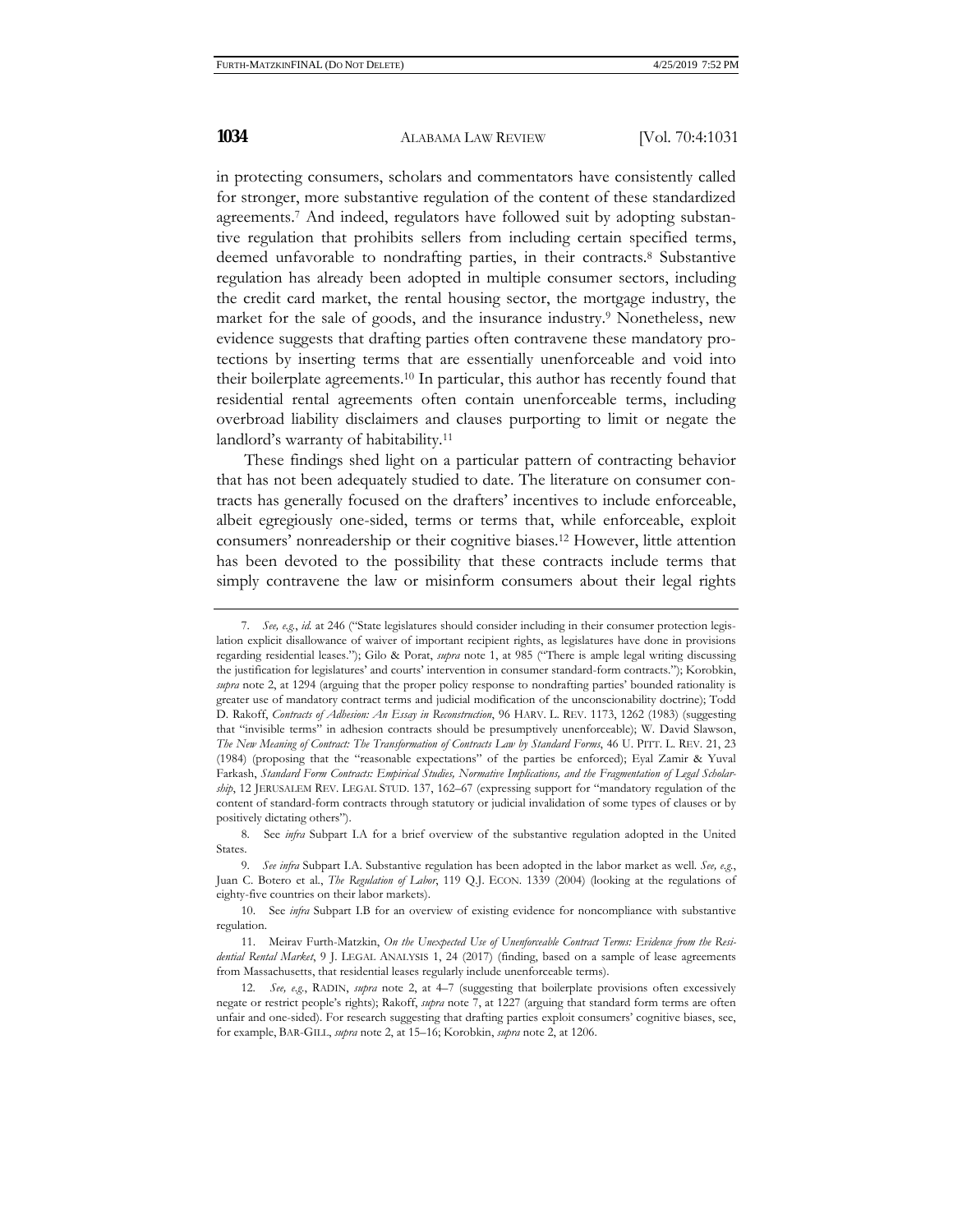and remedies, and empirical investigation into this phenomenon has been particularly scarce.13

In light of recent evidence suggesting that unenforceable terms abound in consumer contracts and leases,14 it is essential to explore empirically the implications of this drafting practice for the nondrafting parties. This Article studies the adverse effects of unenforceable terms, using the residential rental sector as a test case. Building on previous work demonstrating that unenforceable terms are regularly inserted into residential agreements,<sup>15</sup> this Article examines, for the first time, the role that these terms play in shaping tenants' postcontract decisions and behavior.

This Article reports on a series of experiments. Participants, all tenants in Massachusetts, were instructed to assume that they were looking for an apartment in Boston before being randomly assigned to read through and sign residential lease agreements containing different types of contractual provisions. They were then instructed to assume that a particular tenancy-related problem had arisen and were asked how they would behave under the described circumstances. The experimental findings revealed that tenants reading contracts including unenforceable terms were substantially harmed, as they were about eight times more likely to bear costs that the law imposed on the landlord than were tenants with contracts containing enforceable terms.

Study 2 set out to test whether unenforceable terms reduce tenants' propensity to search online for more information compared to silent contracts, and whether online information can mitigate the effect of unenforceable terms. The findings reveal that unenforceable terms reduce tenants' likelihood to conduct online searches. They also indicate that even when tenants search for legal information online, the adverse effect of unenforceable terms on their legal perceptions continues to persist.

Building on these findings, Study 3 explores whether providing tenants with reliable and accurate information about their legal rights may counteract the harmful effect of the unenforceable fine print. The findings suggest that such information can significantly reduce the adverse effect produced by the unenforceable fine print, yet the limitations of these findings and, in particu-

<sup>13.</sup> The few studies that addressed the use of unenforceable terms in standard form contracts have so far generally relied on anecdotal evidence and on sellers' incentives to include such clauses in their contracts. *See* Bailey Kuklin, *On the Knowing Inclusion of Unenforceable Contract and Lease Terms*, 56 U. CIN. L. REV. 845, 845 (1988) (stating that "[c]ontracts and leases commonly include terms that are unenforceable" and referring to a few anecdotal examples of unenforceable terms); Charles A. Sullivan, *The Puzzling Persistence of Unenforceable Contract Terms*, 70 OHIO ST. L.J. 1127, 1128–31 (2009) (admitting that "[t]here are few empirical studies of the frequency with which unenforceable-as-written clauses appear in contracts," but adding that "the phenomenon is common enough to raise questions [as to] why it persists," and continuing the analysis by taking "the invalidity of particular clauses as given").

<sup>14.</sup> *See infra* Subpart I.B.

<sup>15.</sup> *See* Furth-Matzkin, *supra* note 11, at 24 (finding that "[a] total of fifty-one leases, constituting 73 percent of the sample, included at least one unenforceable clause").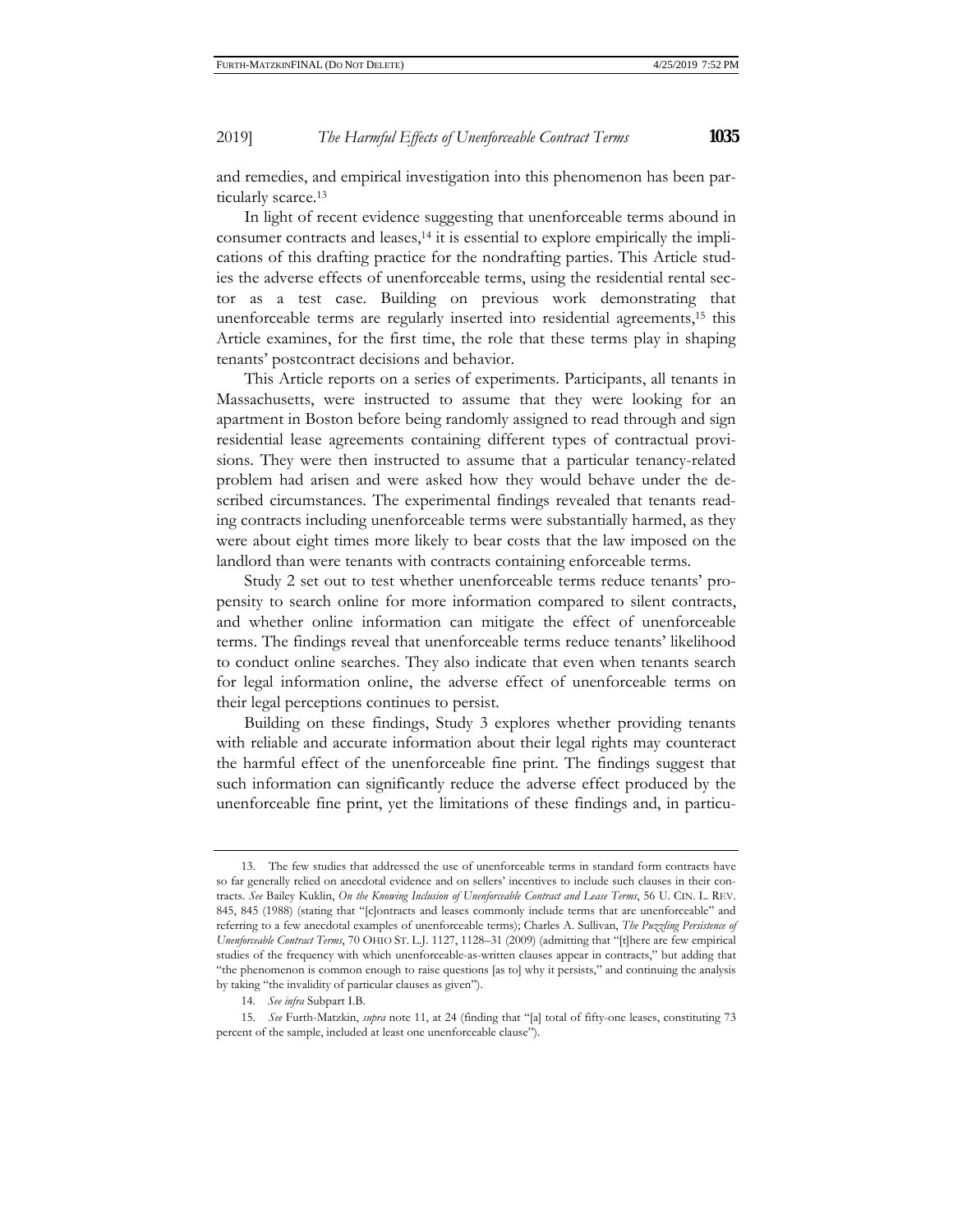lar, nondrafting parties' limited ability to process legal disclosures in real life are acknowledged.

This Article is divided into four parts. Part I provides background, surveying the substantive regulations adopted to date in various consumer markets in order to protect consumers from exploitative market practices. It proceeds to review the increasing evidence suggesting that sellers and landlords often fail to comply with these mandatory requirements by continuing to insert unenforceable terms into their boilerplate agreements. Part II then presents and reports the results of three controlled experiments designed to thoroughly test how the content of standardized agreements and, in particular, the presence or absence of unenforceable contract terms, affects nondrafting parties' decisions and behavior at the postcontract stage. The findings suggest that these drafting practices, and the use of unenforceable terms in particular, have an adverse effect on tenants' postcontract decision-making and perceived bargaining positions. Part III discusses the implications of these findings for public policy and regulation.

#### I. BACKGROUND AND MOTIVATION

## *A. Substantive Regulation of Consumer Contracts and Leases*

In view of the recognition that consumers often neglect to read the fine print before signing or clicking through standardized agreements, and that sellers frequently take advantage of consumers' nonreadership by inserting one-sided terms into the fine print, recent decades have witnessed a growing worldwide trend of enhancing consumer protection through the adoption of stronger, more substantive interventions in consumer markets and contracts in tandem with "softer" disclosure requirements.16 These stronger interven-

<sup>16.</sup> *See, e.g.*, MICHAEL S. BARR, SENDHIL MULLAINATHAN & ELDAR SHAFIR, BEHAVIORALLY INFORMED FINANCIAL SERVICES REGULATION 2 (2008) (discussing U.S. usury laws and product and price restrictions); EYAL ZAMIR & DORON TEICHMAN, BEHAVIORAL LAW AND ECONOMICS 318–23 (2018) (observing that, "[g]iven the limitations of disclosure duties and other liberty-preserving regulatory means (such as default rules), sometimes the most sensible response to behavioral (and other) market failures in consumer markets is compulsory regulation of the content of contracts and their performance" and surveying examples of mandatory substantive regulation worldwide); Oren Bar-Gill & Omri Ben-Shahar, *Regulatory Techniques in Consumer Protection: A Critique of European Consumer Contract Law*, 50 COMMON MKT. L. REV. 109, 111–15 (2013) (surveying the mandatory consumer protection laws in Europe); Omri Ben-Shahar & Ariel Porat, *Personalizing Mandatory Rules in Contract Law*, 86 U. CHI. L. REV. (forthcoming 2019) ("By now, it is widely accepted that, especially in transactions involving unsophisticated parties, not everything should be left to 'freedom of contract'—that some basic protections should be non-disclaimable."); Spencer L. Kimball & Werner Pfennigstorf, *Legislative and Judicial Control of the Terms of Insurance Contracts: A Comparative Study of American and European Practice*, 39 IND. L.J. 675 (1964) (discussing mandatory regulation of insurance policies); Doron Teichman, *Too Little, Too Much, Not Just Right: Seduction by Contract and the Desirable Scope of Contract Regulation*, 9 JERUSALEM REV. LEGAL STUD. 52, 54–60 (2014) (reviewing BAR-GILL, *supra* note 2, and noting that disclosure mandates do not sufficiently protect consumers, at least in sophisticated financial markets, and advocating for stronger, more intrusive regulation of financial products and contracts); Zamir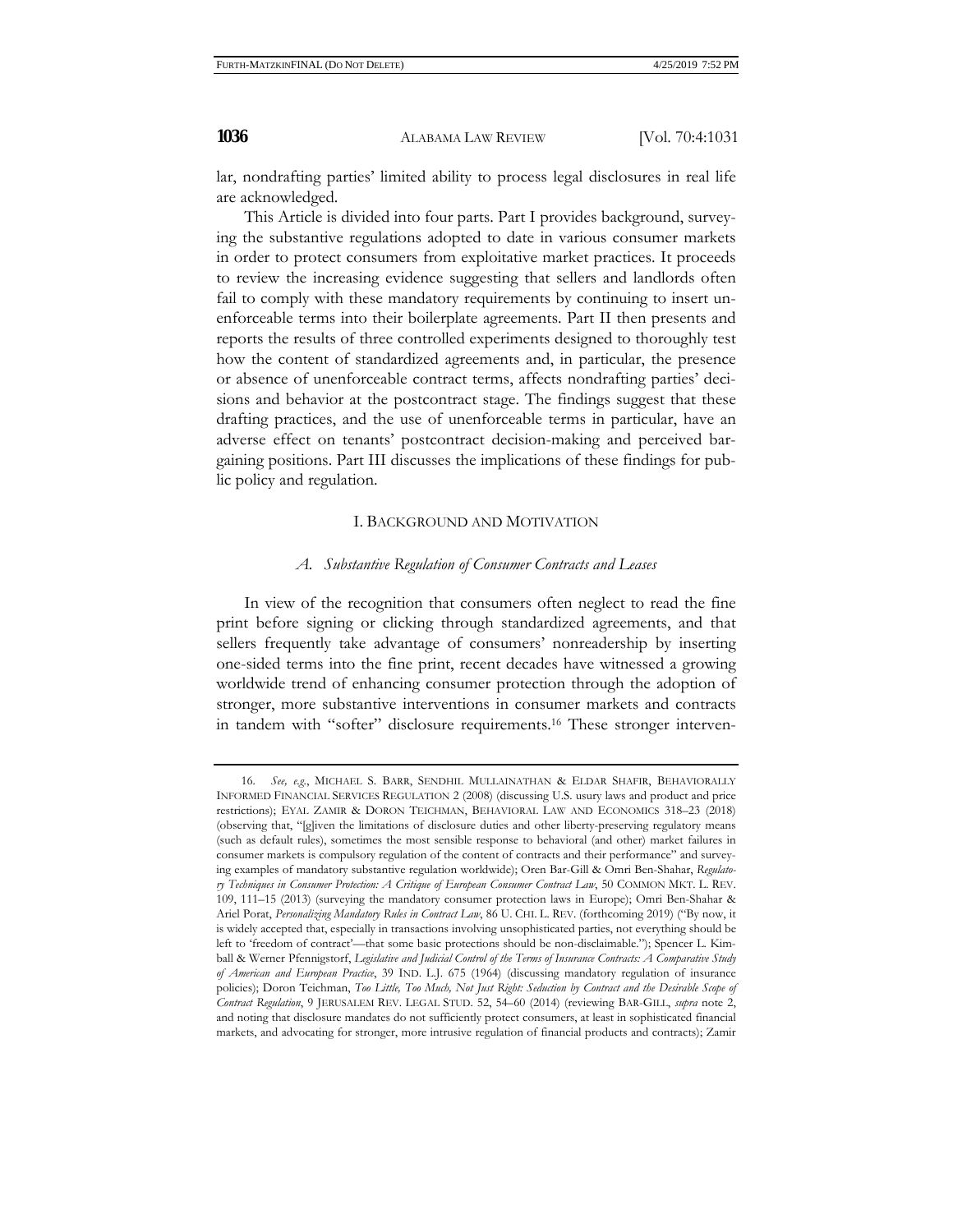tions typically take the form of mandatory restrictions on permissible contracting,17 either by deeming certain contract terms unenforceable and void as against public policy or by requiring drafting parties to include in the fine print specified terms aimed at safeguarding the nondrafting parties.<sup>18</sup>

Substantive *ex ante* regulation of the content of standard form consumer contracts has become increasingly widespread in numerous consumer markets. For example, the Magnuson–Moss Warranty Act prohibits sellers from disclaiming the implied warranties set forth in the Uniform Commercial Code.19 Similarly, the United States Credit Card Accountability Responsibility and Disclosure Act of 2009 introduced substantive restrictions, including price caps and other prohibitions, into the credit card market,<sup>20</sup> and federal agencies have recently asserted authority under the Dodd–Frank Act and the Social Security Act to authorize regulations that prohibit mandatory arbitration clauses in certain types of consumer contracts.21 The practice of door-todoor selling is also regulated in numerous jurisdictions.22 In the insurance sector, all fifty states have adopted comprehensive compulsory systems mandating the terms of insurance policies.23 Finally, the residential rental sector is

19. *See* Magnuson–Moss Warranty-Federal Trade Commission Improvement Act, 15 U.S.C. § 2308 (2012).

20. *See* Credit Card Accountability Responsibility and Disclosure Act of 2009, Pub. L. No. 111-24, 123 Stat. 1734 (codified in scattered sections of 15 U.S.C.). These substantive restrictions include "the prohibition on allocating payments to low-interest balances first." BAR-GILL, *supra* note 2, at 105.

21. *See, e.g.*, Dodd–Frank Wall Street Reform and Consumer Protection Act, Pub. L. No. 111-203, § 921, 124 Stat. 1376 (2010) (codified in scattered sections of Titles 7, 12, and 25 of the U.S. Code) (authorizing the Securities Exchange Commission to regulate broker-dealers' use of arbitration in consumer contracts); *id.* § 1028 (authorizing the Consumer Financial Protection Bureau to regulate firms' use of arbitration agreements in financial markets); *id.* § 1057(d) (banning arbitration of certain whistle-blower claims under the Dodd–Frank Act); *id.* § 1414 (prohibiting the use of arbitration provisions in residential mortgage agreements). For an overview of the regulation of agreements to arbitrate in recent years, see, for example, David L. Noll, *Regulating Arbitration*, 105 CALIF. L. REV. 985 (2017).

22. RADIN, *supra* note 2, at 220.

23. The Affordable Care Act, for example, requires insurance policies to provide specified health benefits, deemed essential, to insured consumers. *See* 42 U.S.C. § 18022(b) (2012). Some jurisdictions also prohibit insurers from excluding coverage in specific circumstances. *See, e.g.*, Robert L. Tucker, *Disappearing Ink: The Emerging Duty to Remove Invalid Policy Provisions*, 42 AKRON L. REV. 519, 523–24 (2009) (discussing

<sup>&</sup>amp; Farkash, *supra* note 7, at 167 (observing that "European and other legal systems have long realized that since lack of available information is not the sole or even primary impediment to fair and efficient transactions, the solution cannot be solely information-based" and advocating for mandatory policing of standardform contract terms). For an overview of the various legal tools used by courts to address unfavorable terms in boilerplates, see Robert A. Hillman & Jeffrey J. Rachlinski, *Standard-Form Contracting in the Electronic Age*, 77 N.Y.U. L. REV. 429, 456–60 (2002).

<sup>17.</sup> RESTATEMENT OF CONSUMER CONTRACTS 4 (AM. LAW INST., Preliminary Draft No. 3, 2017).

<sup>18.</sup> *See, e.g*., RADIN, *supra* note 2, at 220–32. In addition to this type of *ex ante* regulation, the content of standardized agreements could be regulated *ex post* through judicial scrutiny of the terms. *See, e.g.*, Korobkin, *supra* note 2, at 1247–90 (discussing the pros and cons of *ex ante* legislative prescription and *ex post* judicial policing of contract terms); Zamir & Farkash, *supra* note 7, at 167 (distinguishing between "two paradigms of content regulation—ex post judicial supervision based on vague standards such as unconscionability, and ex ante statutory or administrative supervision through the invalidation or prohibition of incorporation of certain terms in contracts, or even dictating certain terms," and suggesting that "the latter appears to be much more effective").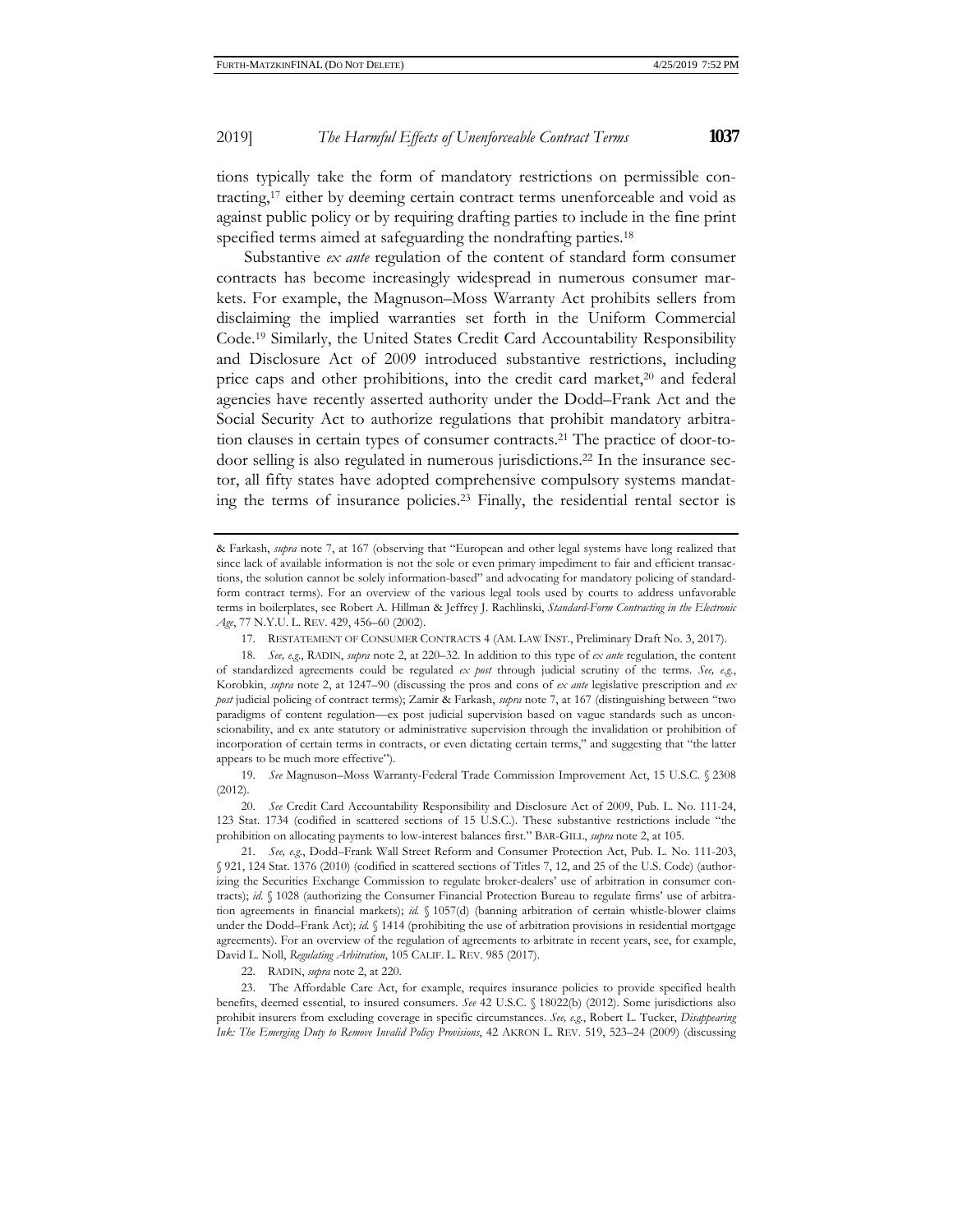subject to heavy regulation in all jurisdictions across the United States, including antidiscrimination laws, the imposition of an implied warranty of habitability, regulation of the landlord's power to evict tenants or to disclaim negligence liability, and a variety of other rules aimed at providing tenants with enhanced protections.24

## *B. Evidence of Noncompliance*

Although these substantive regulatory measures seem promising, new findings reveal that drafting parties continue to use unenforceable terms in their standardized agreements. In particular, this author has found that residential lease agreements frequently contain unenforceable terms, such as overly broad liability waivers, disclaimers of the landlord's warranty of habitability, and clauses purporting to shift the landlord's mandatory maintenance and repair duties onto the tenant.25 Similarly, it has been observed that insurance policies often contain terms deemed unenforceable and void, including prohibited coverage exclusions or restrictions.<sup>26</sup> According to a recent report, companies include provisions in their arbitration agreements that they know their arbitrators refuse to enforce.27 Finally, sellers often use overly broad exculpatory clauses without narrowing them to include only negligence,28 and there is evidence suggesting that employers use overreaching arbitration and noncompetition clauses in employment agreements.29

25. Furth-Matzkin, *supra* note 11, at 24–29 (finding that residential leases from Massachusetts regularly included unenforceable terms).

26. Tucker, *supra* note 23, at 526.

various cases in which courts invalidated certain exclusions of, or restrictions on, insurance coverage). For an overview of mandatory policing of insurance contract terms in the United States, see, for example, Tom Baker & Kyle D. Logue, *Mandatory Rules and Default Rules in Insurance Contracts*, *in* RESEARCH HANDBOOK ON THE ECONOMICS OF INSURANCE LAW 377 (Daniel Schwarcz & Peter Siegelman eds., 2015).

<sup>24.</sup> *See, e.g*., Roger A. Cunningham, *The New Implied and Statutory Warranties of Habitability in Residential Leases: From Contract to Status*, 16 URB. L. ANN. 3 (1979); Furth-Matzkin, *supra* note 11, at 9–10; Edward H. Rabin, *The Revolution in Residential Landlord-Tenant Law: Causes and Consequences*, 69 CORNELL L. REV. 517, 521–40 (1984).

<sup>27.</sup> *See* Jeff Sovern, *Report that Companies Include Provisions in Arbitration Clause that They Know the Arbitrator Won't Enforce—But that Might Suppress Claims Even More*, PUBLIC CITIZEN: CONSUMER LAW & POLICY BLOG (Mar. 8, 2018), http://pubcit.typepad.com/clpblog/2018/03/report-that-companies-include-provis ions-in-arbitration-clause-that-they-know-the-arbitrator-wont-en.html.

<sup>28.</sup> *See, e.g.*, Broadley v. Mashpee Neck Marina, Inc., 471 F.3d 272, 276 (1st Cir. 2006) (striking down an overly broad exculpatory clause, observing that "[a]ny competent lawyer could write a straightforward exclusion of liability for negligence that we would sustain").

<sup>29.</sup> *See* Catherine L. Fisk, *Reflections on the New Psychological Contract and the Ownership of Human Capital*, 34 CONN. L. REV. 765, 782–83 (2002) (observing that employers in California often use unenforceable covenants not to compete); Sullivan, *supra* note 13, at 1147–57 (finding that "with both postemployment noncompetition clauses and arbitration agreements, employers often draft language that they know will not be enforced as written"); Evan Starr, J.J. Prescott & Norman Bishara, *Noncompetes in the U.S. Labor Force*  (Univ. of Mich. Law & Econ., Research Paper No. 18–013, 2019), https://papers.ssrn.com/sol3/papers.cf m?abstract\_id=2625714 (finding that noncompetition clauses are surprisingly common even in states that do not enforce them).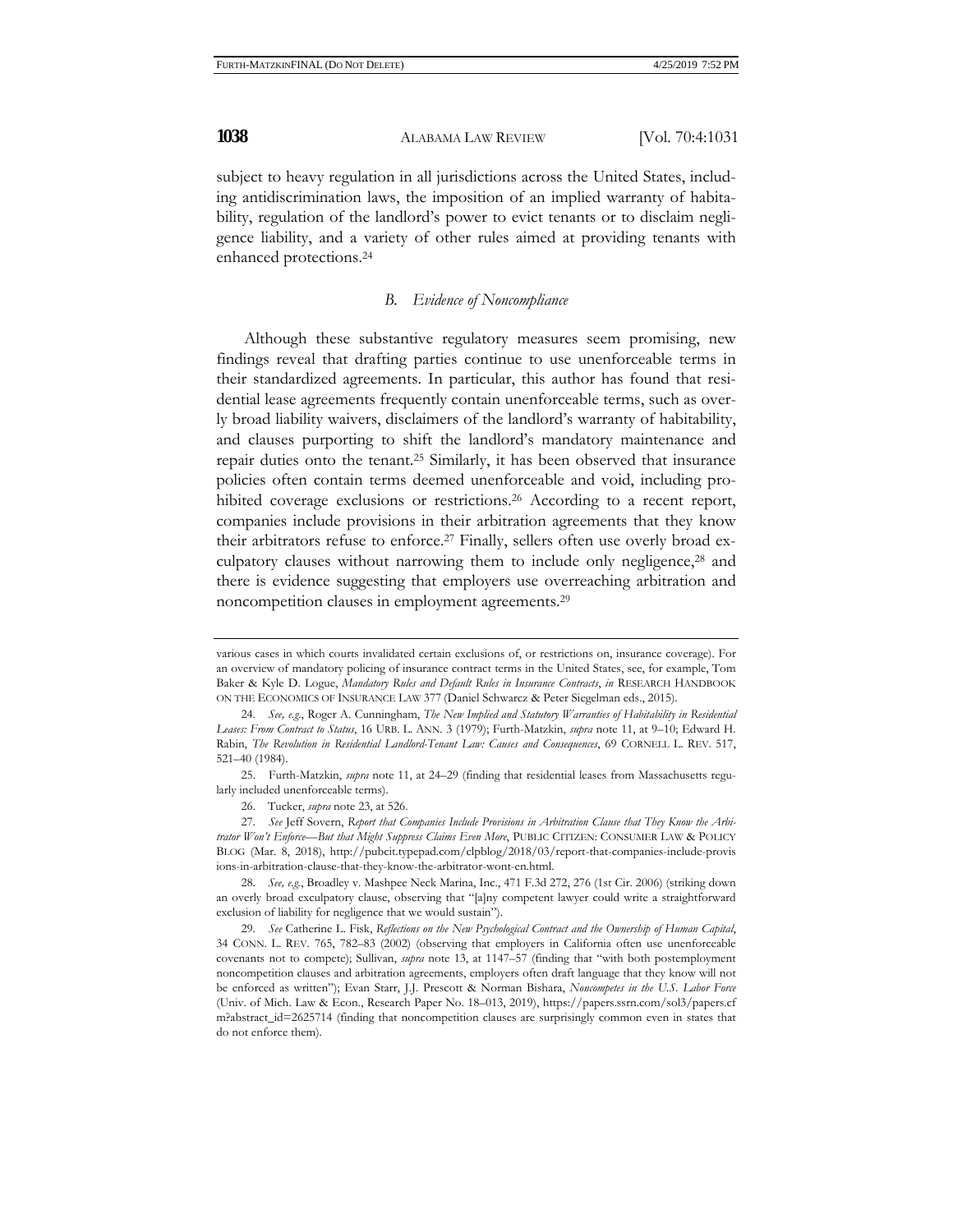Building on this evidence, this Article seeks to explore the possibility that drafting parties, through the use of unenforceable contract terms, could mislead nondrafting parties—consumers, tenants, and employees—about their rights under the law and consequently adversely affect their decisions at the postcontract stage. By relying on their contracts as accurate sources of information about these rights and remedies, nondrafting parties could be led to believe that the law grants them fewer protections than it actually does. They

are likely to arrive at this conclusion simply because they may misperceive their contract terms as enforceable and binding, failing to realize that drafting parties can benefit from including unenforceable clauses in their contracts.30 Consequently, consumers, tenants, and employees might forgo pursuing their valid legal rights and claims.

This Article explores this hypothesis through a series of experiments and focuses on the residential rental market as a first test-case. The residential rental market is rapidly growing: as of July 2017, more than a third of U.S. households live in rental housing, and the current renting level is the highest in fifty years.31 As mentioned above, a recent study conducted by this author revealed that, at least in Massachusetts, residential agreements often contain unenforceable terms, and there is evidence to suggest that such terms persist in rental agreements in other jurisdictions as well.32

It is important to emphasize at the outset that the use of unenforceable terms may affect nondrafting parties' perceptions and decisions only to the extent that they rely on their contracts to ascertain their rights and remedies. Unenforceable terms will have little meaning or impact if they remain unread. Therefore, an important question is whether tenants actually read their residential lease agreements. This question is especially pertinent in view of the mounting evidence that consumers do not read or pay attention to the fine print before making their purchasing decisions.33 However, it is important to note that survey evidence suggests that, in contrast to most types of consumer

<sup>30.</sup> For a similar proposition, see Warren Mueller, *Residential Tenants and Their Leases: An Empirical Study*, 69 MICH. L. REV. 247, 274 (1970) ("It is possible that the tenant . . . finds it difficult to see any logic in filling a lease form with *legally* worthless verbiage.").

<sup>31.</sup> *See* Anthony Cilluffo et al., *More U.S. Households Are Renting Than at Any Point in 50 Years,* PEW RES. CTR*.* (July 19, 2017), http://www.pewresearch.org/fact-tank/2017/07/19/more-u-s-households-arerenting-than-at-any-point-in-50-years/.

<sup>32.</sup> *See* Nora Crawford, Filling in the (Unenforceable) Blank: A Case Study of the Philadelphia Rental Market (Aug. 1, 2015) (seminar paper, University of Pennsylvania) (on file with author) (finding that unenforceable terms are often included in residential lease agreements from Philadelphia).

<sup>33.</sup> *See, e.g.*, Bakos et al., *supra* note 1; Agata Blaszczak-Boxe, *Give Up Firstborn for Free Wi-Fi? Some Click 'I Agree*,*'* CNET (Sept. 30, 2014), http://www.cnet.com/news/give-up-firstborn-for-free-wi-fi-someclick-i-agree/ (showing that nonreading consumers may even agree to sell their firstborn child in return for Wi-Fi access); Hoffman, *supra* note 1, at 1596.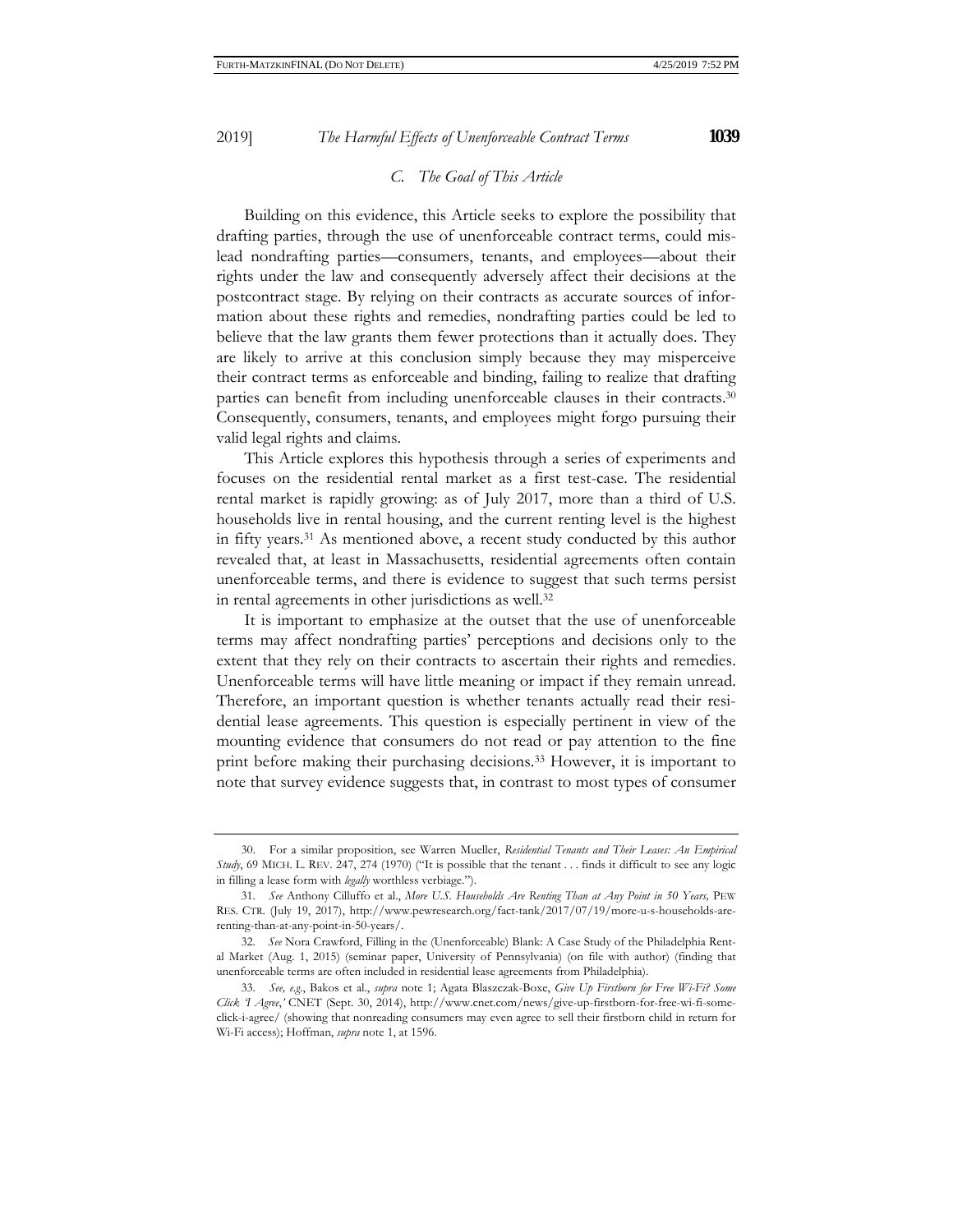contracts, residential leases are often read by a considerable proportion of tenants prior to signing.34

More importantly, as this author has observed elsewhere,<sup>35</sup> a distinction must be made between reading a contract *ex ante* and *ex post*. Namely, even if tenants (and consumers more broadly) do not necessarily read their leases before renting the apartment, they are nonetheless likely to look at their contracts at a later stage when seeking to verify their rights and duties as renters, typically after a problem occurs or a dispute with the landlord arises. Indeed, a recent survey of tenants from Massachusetts has found that 51% of those who reported experiencing a rental problem also reported looking at their leases as a direct result of the problem.36

In light of these findings, this Article examines how the inclusion of unenforceable clauses in residential leases affects tenants' perceptions and decisions when responding to rental problems that they incur.

## II. EXPERIMENTAL METHODS AND RESULTS

*A. Study 1: How Do Unenforceable Terms Affect Tenants' Decisions?* 

#### *1. Sample and Design*

The study consisted of 397 participants, $37\,53\%$  male, all Massachusetts residents,38 recruited using the Amazon Mechanical Turk (MTurk) labor pool.39

<sup>34.</sup> For example, in the specific context of residential rental contracts, 57% of the respondents in Warren Mueller's classic study reported to have thoroughly read their rental contracts before renting an apartment. *See* Mueller, *supra* note 30, at 256.

<sup>35.</sup> Furth-Matzkin, *supra* note 11.

<sup>36.</sup> *Id.* at 39.

<sup>37.</sup> Participants' ages ranged from twenty to eighty-six, with a mean age of thirty-six. Sixty-two percent of the participants were Caucasian, 24% were Asian, 5% were African-American, 5% were Hispanic, and the remainder identified as a mixture of different categories. Ten percent of the participants had obtained a high school degree or less than a high school education, 51% had obtained a college degree, 23% had begun but had not finished college, 14% had advanced degrees, and 2% had professional degrees. Of the sample's participants 4% had an advanced law degree. Regarding income, 35% reported an annual income below \$30,000, 24% reported an annual income between \$30,000 and \$50,000, 30% reported an annual income between \$50,000 and \$100,000, and 11% reported an annual income above \$100,000. With regard to political affiliation, 19% viewed themselves as Republicans, 39% as Democrats, and 35% percent as Independents, with 4% reporting that they had no preference and 3% identifying as "Other." In terms of ideology, 23% perceived themselves as slightly, somewhat, or extremely conservative, 34% as moderate, and 44% as slightly, somewhat, or extremely liberal.

<sup>38.</sup> In order to ensure that participants were indeed Massachusetts residents, the Amazon Mechanical Turk System Qualification for location (and subdivision) was used. Importantly, 45% of the subjects reportedly lived in a rented apartment at the time of taking the survey, and 85% of the remaining respondents indicated that they had rented an apartment in the past. Statistical analyses were conducted both with and without participants who reportedly did not live in a rented apartment at the time of taking the survey.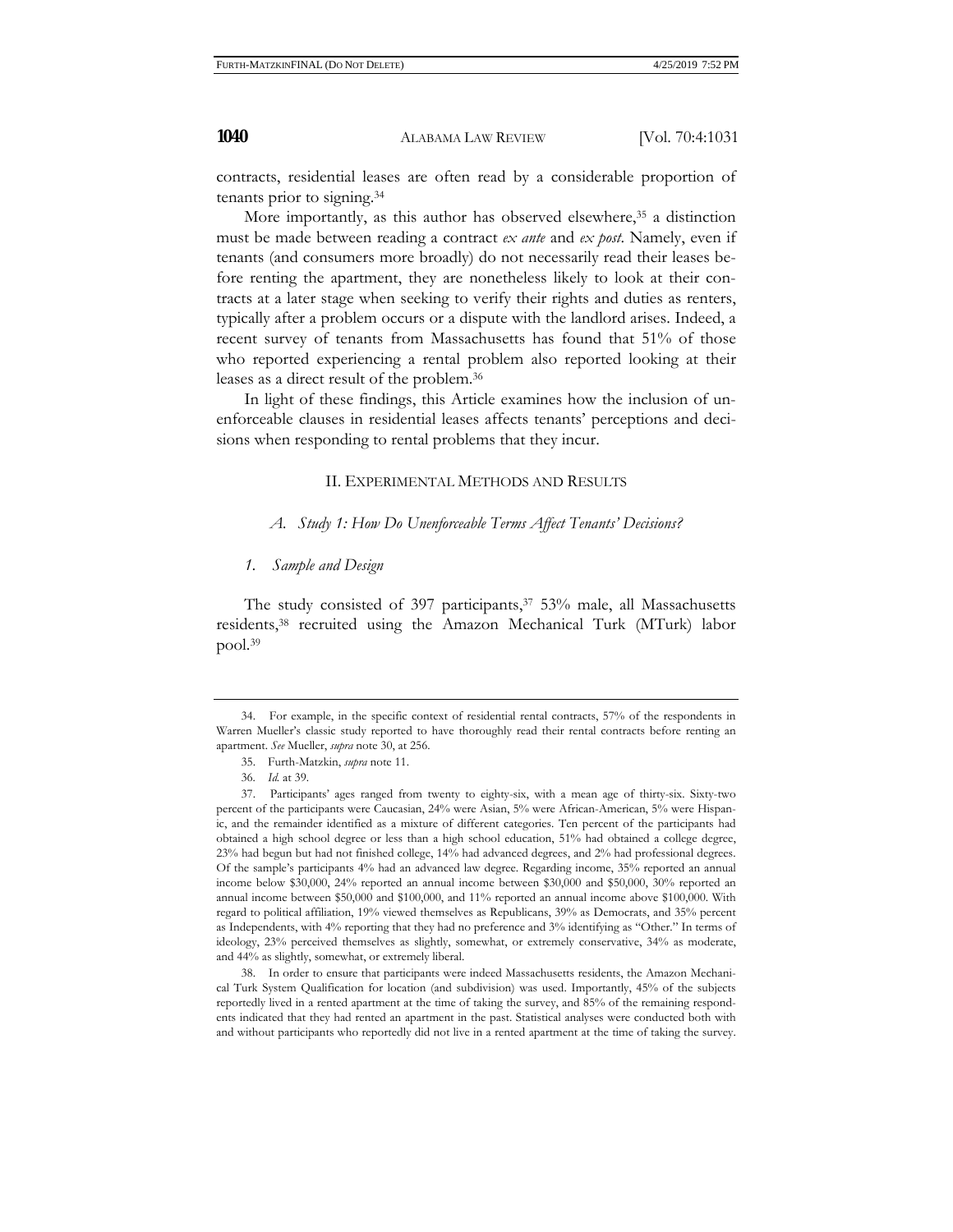Participants were asked to assume that after searching for a new apartment in Boston, they had finally found one that they liked and that met their budget. They were then randomly assigned to read and sign one of three residential lease agreements. These agreements were based on a standard form lease drafted by the Greater Boston Real Estate Board, and they were completely identical, with the exception of one contract term. One third of the contracts contained an enforceable liability provision acknowledging the landlord's liability for loss or damage caused to the tenants or third parties on the leased premises as a result of the landlord's negligence or misconduct; one third contained an unenforceable liability disclaimer absolving the landlord of any liability for loss or damage caused to the tenants or third parties on the leased premises (including damage caused as a result of the landlord's negligence or misconduct); and one third contained no term pertaining to the landlord's liability at all. Instead, the third type of contract contained a clause pertaining to the apartment's keys and locks. (The full text of the three contracts is reproduced in the Appendix.)

The lease with no term condition (in which the contract said nothing about the landlord's liability) facilitated the testing of respondents' background assumptions about their legal rights and remedies when no information is provided in their contracts. As my previous study of residential leases revealed, residential rental contracts are often silent about tenants' various rights and remedies under the law.40 In the particular context of landlords' liability for loss or damage caused to tenants or third parties on the leased premises, 16% of the sampled leases did not mention the issue at all.41 It was therefore important to test tenants' assumptions and behavior when encountering a silent contract.

After signing, participants were asked to download their contracts and

40. Furth-Matzkin, *supra* note 11, at 25–29 (noting, for example, that "most of the mandatory rights granted to tenants were not mentioned in any of the sampled leases" and that "the landlord's mandatory warranties and covenants were also rarely mentioned in the leases").

41. *Id.* at 25 (eleven out of seventy leases, or 16%, did not contain any clause related to the landlord's liability, while sixteen out of seventy leases, or 23%, included an unenforceable liability disclaimer).

The results reported in the Article include all participants, but differences between current tenants and nontenant participants—when such existed—are reported in the footnotes.

<sup>39.</sup> MTurk is commonly used by researchers to recruit participants in exchange for small sums of money. Tess Wilkinson-Ryan explains: "[MTurk] has been studied extensively at this point. Its advantages are that populations recruited via Turk are more representative of the national population than convenience samples (e.g., undergraduates) and that a variety of experimental findings have been replicated using [MTurk]. There is also evidence, both systematic and anecdotal, that Turk subjects are particularly attentive, perhaps due to the formal mechanisms available for receiving feedback that affects reputation ratings. The disadvantage of [MTurk] as compared to the sample procured by a commercial survey firm is the young and leftward skew of the population. Turk respondents are 'wealthier, younger, more educated, less racially diverse, and more Democratic' than national samples." Wilkinson-Ryan, *supra* note 1, at 150 n.162 (citation omitted); *see also* Kristin Firth, David A. Hoffman & Tess Wilkinson-Ryan, *Law and Psychology Grows Up, Goes Online, and Replicates*, 15 J. EMPIRICAL LEGAL STUD. 320 (2018) (concluding that MTurk samples are highly reliable and useful). For an example of a recent legal study conducted using MTurk, see Kevin P. Tobia, *How People Judge What Is Reasonable*, 70 ALA. L. REV. 293, 318–24 (2018).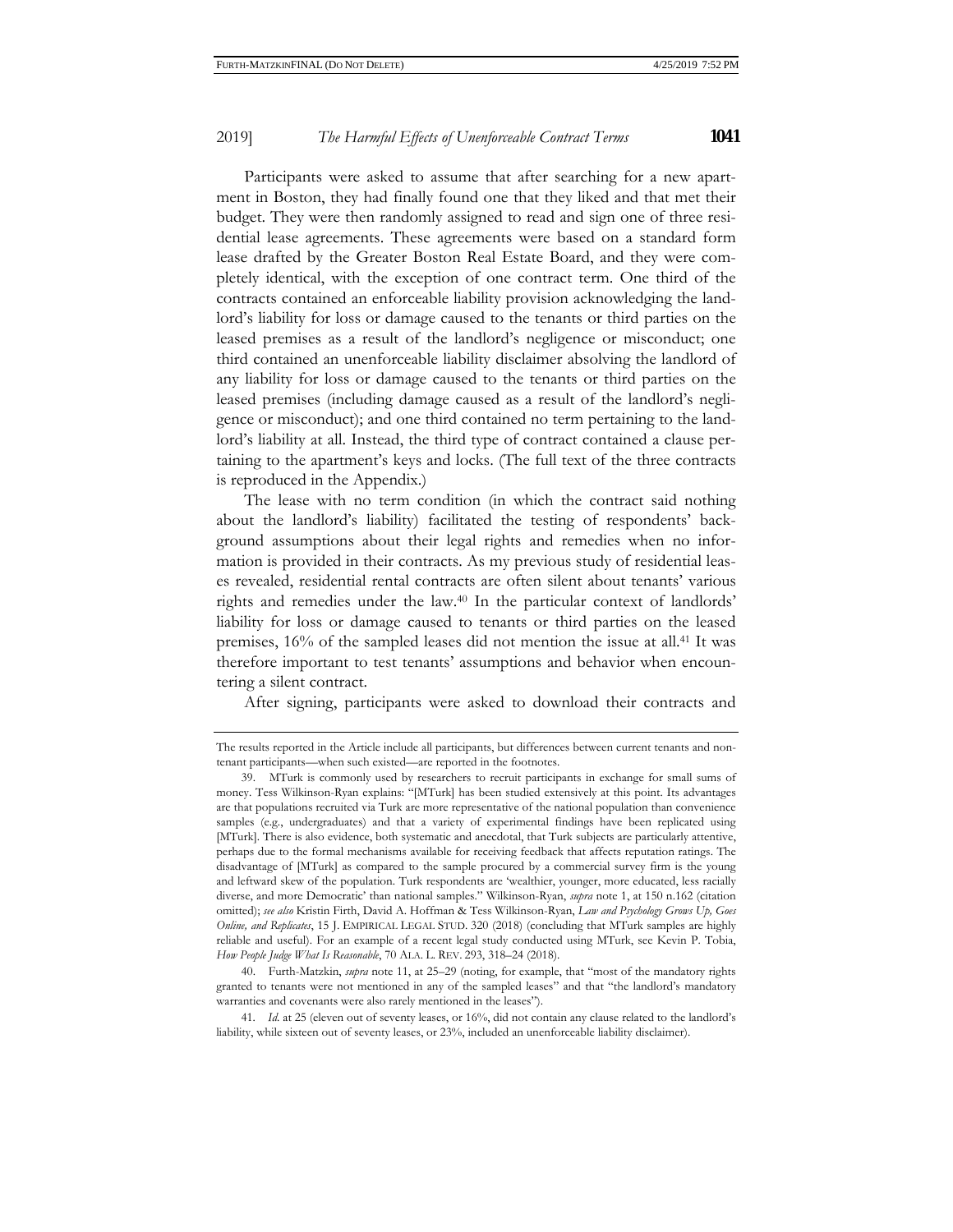keep a copy for their records. They were advised that they "may want to view this file later." After being presented with some photos of the apartment, participants read a scenario describing a rental problem and were asked to answer a series of follow-up questions. In the scenario, participants were asked to assume that, two months after complaining to their landlord about a leak in the roof, rain water seeped in from the leaking roof and ruined their television. They were instructed to assume that the cost of repairing the TV was \$200 and that the cost of replacing it with a new one was \$400. (The full text of the scenario is reproduced in the Appendix.)

The scenario was based on an actual case from 2011, in which the plaintiff sued her landlord for damage caused as a result of a leak in the roof of the rented premises.42 In that case, the Supreme Judicial Court of Massachusetts held the landlord liable for the damage caused to the plaintiff as a result of the landlord's failure to fix the leaking roof, notwithstanding contractual language purporting to disclaim the landlord's liability in such cases.43 The court held that the landlord had a statutory duty to fix the leaking roof after receiving notice, and that the law prohibited the landlord from disclaiming liability for loss or damage to the tenant or third parties as a result of the failure to do so.44 Indeed, the law in Massachusetts obliges residential landlords both to maintain all structural elements of the apartment, including the roof, and to ensure that the premises are protected from wind, rain, and snow.45 The law further deems any lease clause purporting to disclaim the landlord's liability for loss or damage to tenants or third parties in the leased premises as a result of the landlord's negligence as void and unenforceable.46

46. MASS. GEN. LAWS ANN. ch. 186, § 15 (determining that any lease provision indemnifying or exonerating the landlord from liability arising from the landlord's negligence on any part of the leased premises or common areas is "against public policy and void"). Note that, as the Supreme Court of Massachusetts explains in *Bishop*, this statute "did not expand the scope of a landlord's liability beyond the common law; it merely declared void any attempt by a landlord . . . to nullify by contract the already narrow scope of common-law liability." *Bishop*, 942 N.E.2d at 177; *see also* Norfolk & Dedham Mut. Fire Ins. Co. v. Morrison, 924 N.E.2d 260, 266 (Mass. 2010). The Uniform Residential Landlord and Tenant Act (URLTA), a sample law governing residential landlord and tenant exchanges, established in 1972 by the U.S. National Conference of Commissioners on Uniform State Laws, also follows this approach. *See* UNIF. RESIDENTIAL LANDLORD & TENANT ACT § 1.403(a)(4) (UNIF. LAW COMM'N 1972). The URLTA has been adopted (in whole or in part) by most states in the U.S., including Massachusetts.

<sup>42.</sup> Bishop v. TES Realty Tr., 942 N.E.2d 173 (Mass. 2011).

<sup>43.</sup> *Id.* at 180 (holding the landlord liable for injury caused to the tenant when ceiling plaster fell into her eye as a result of a leak in the roof).

<sup>44.</sup> *Id.* at 180–81.

<sup>45.</sup> MASS. GEN. LAWS ANN. ch. 186, § 19 (West 2014) (determining that the landlord owes a duty to "exercise reasonable care" to remedy an "unsafe condition" upon notice and that "[t]he tenant or any person rightfully on said premises injured as a result of the failure to correct said unsafe condition within a reasonable time shall have a right of action in tort against the landlord or lessor for damages"); *id.* (stating that a landlord may not obtain a waiver of this duty in any lease or other rental agreement and that any such waiver "shall be void and unenforceable"); *see also* MASS. OFFICE OF CONSUMER AFFAIRS & BUS. REGULATION, A MASSACHUSETTS CONSUMER GUIDE TO TENANT RIGHTS AND RESPONSIBILITIES (2007), http://www.mass.gov/ocabr/docs/tenantsrights.pdf.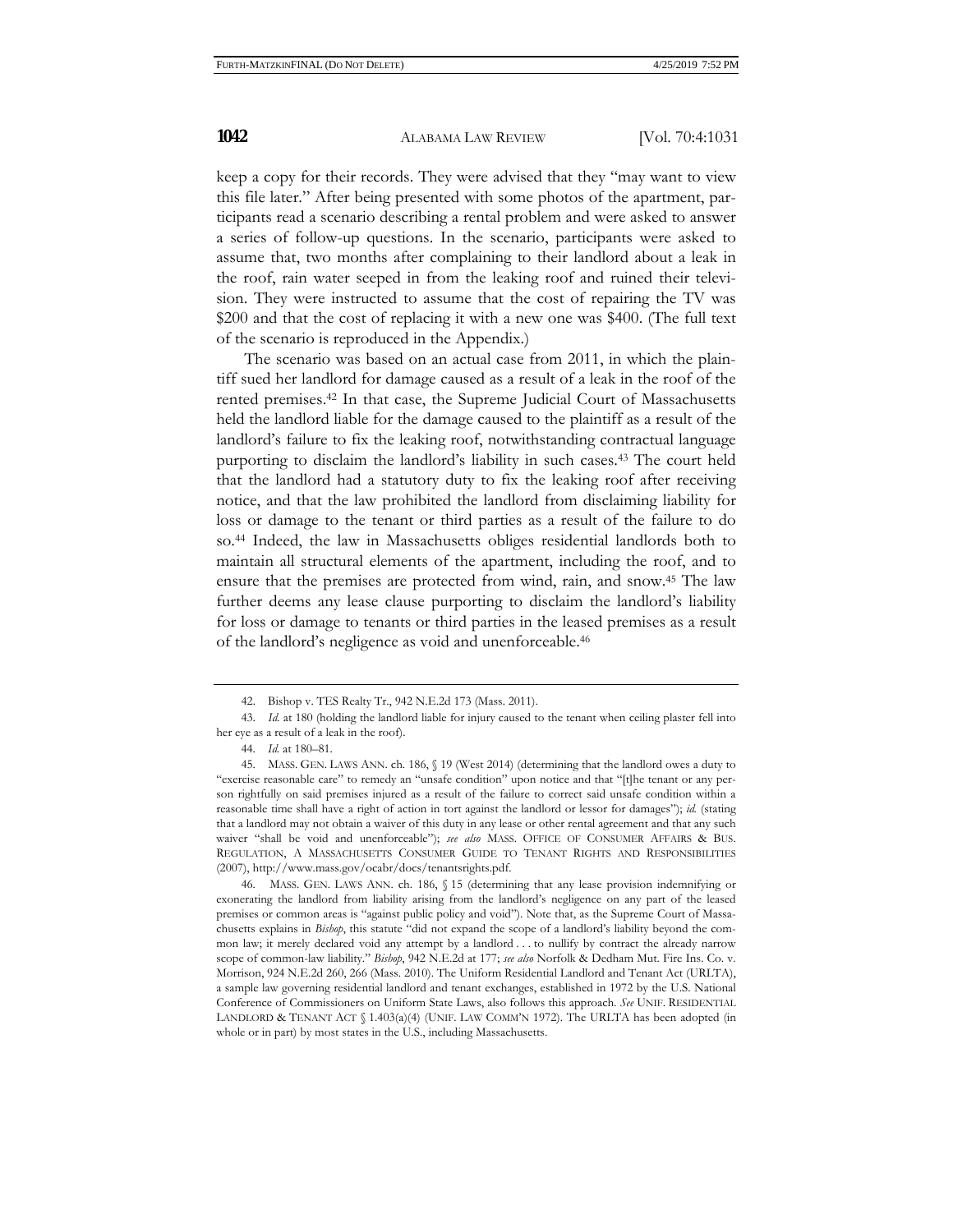After reading the scenario, respondents were asked to evaluate how they would behave under the defined circumstances. Two independent coders, blind to the study's hypotheses and design, coded participants' open-ended responses.47 The coders were instructed to classify participants' responses into one of the following categories:

- (1) *Relinquishment*: in cases where participants indicated that they would bear the repair or replacement costs by themselves (without mentioning any other action, like talking to the landlord or searching for more information first);
- (2) *Contact Landlord*: in cases where participants indicated that they would discuss the issue with the landlord, negotiate, or demand that the landlord make or pay for the required repairs (without mentioning any other action, like searching for more information or taking legal or extralegal action);
- (3) *Search for Information*: in cases where participants indicated that they would search for more information about their rights, remedies, or obligations by searching the web or by consulting with family, friends, or other tenants;
- (4) *Extralegal Action*: in cases where participants indicated that they would withhold rent, contact inspection authorities, or tarnish the landlord's reputation;
- (5) *Legal Advice or Action*: in cases where participants indicated that they would seek legal services or initiate proceedings against the landlord.
- *2. Results*

The findings reveal that the content of the residential lease agreement significantly affected participants' behavioral intentions. First, the contract terms that tenants were assigned to read had a significant impact on their intentions to capitulate and bear the repair expenses themselves: While only 2% of the respondents who read an enforceable term (acknowledging the landlord's negligence liability) intended to bear the repair expenses themselves (without even approaching the landlord first), 16% of those in the no term condition intended to do so, and as many as 23% of the participants intended to bear the bur-

<sup>47.</sup> Participants who failed to respond or whose responses were unintelligible were excluded from the analysis  $(n = 14)$ . The two coders were in agreement 88% of the time. In cases when the two coders were not in agreement about the proper code to assign to a response, a third independent coder was asked to code the response. In these cases, the minority vote was excluded, and the coding chosen by the twoperson majority was used for the purposes of the analysis.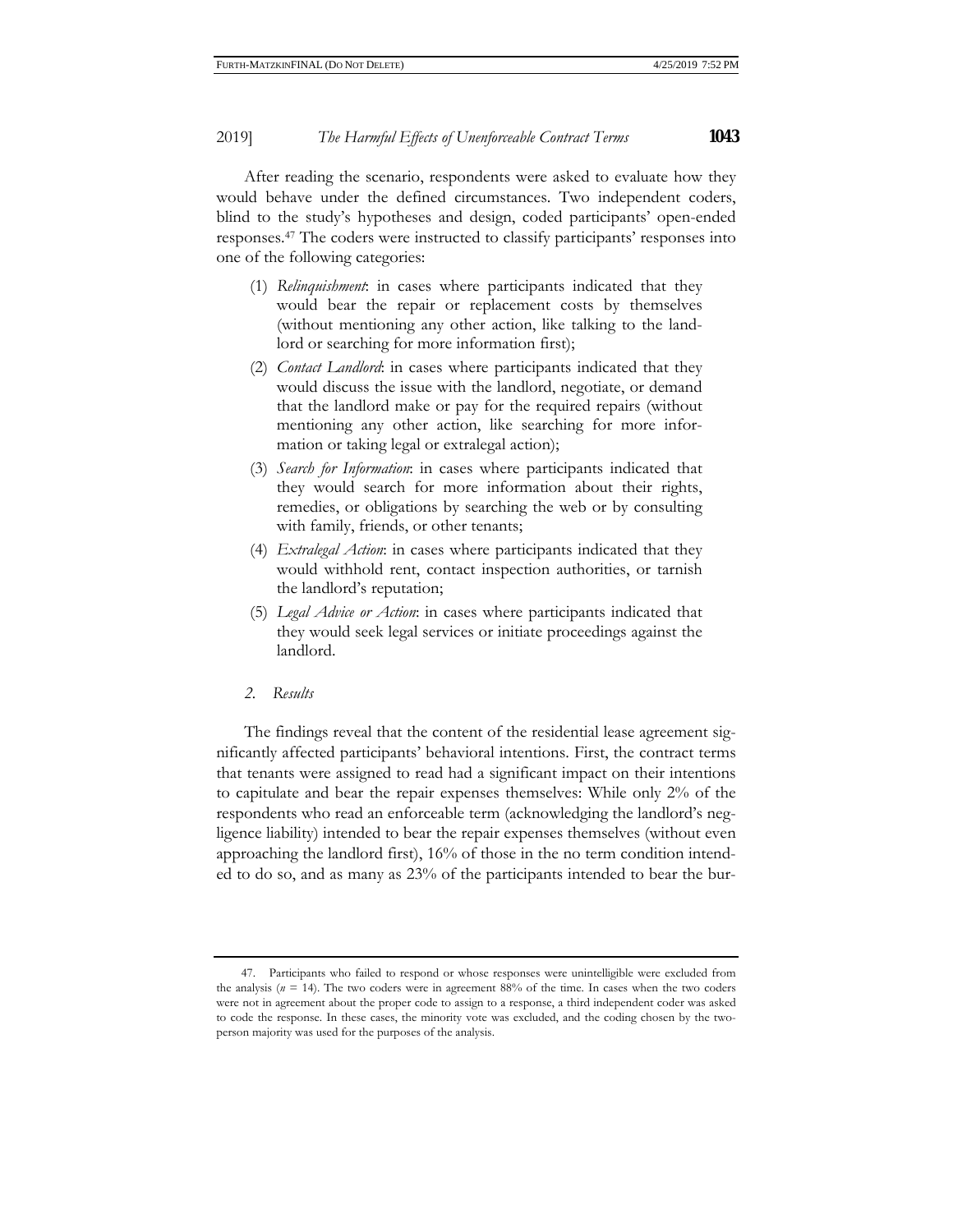den and costs of repair after reading an unenforceable lease provision, disclaiming the landlord's negligence liability.48 Figure 1 illustrates these results.



**Figure 1.** *Percentage of Participants Willing to Bear Expenses Across Conditions* 

*Participants (n = 397) were asked what they would do in the described circumstances. Figure 1 shows the percentages of participants indicating that they would bear the TV's repair expenses themselves across experimental conditions. The difference between experimental conditions was highly statistically significant (according to a chi-square analysis, χ2(2) = 8.6912, p < 0.05.*

Second, the content of the lease agreement significantly influenced participants' intentions to contact the landlord. While 71% of the participants intended to contact the landlord after reading an enforceable term acknowledging the landlord's negligence liability and 48% indicated they would do so after reading a contract lacking any liability clause, only 42% intended to contact the landlord after reading an unenforceable clause.49 At the same time, the contents of the residential lease agreements did not significantly affect participants' intentions to search for more information<sup>50</sup> or to take legal or extralegal action, and such reported intentions were relatively low across conditions.51

<sup>48.</sup> According to a chi-square test, this effect was significant:  $χ²(2) = 8.6912, p < 0.05$ . An analysis that included only participants who reportedly lived in rental housing when taking the survey yielded similar results: While only 5% of the respondents who read an enforceable term intended to bear the repair expenses themselves, 9% intended to do so in the no term condition, and 20% so intended after reading an unenforceable lease provision.

<sup>49.</sup> According to a chi-square analysis,  $\chi^2(2) = 30.25$ ,  $\rho \le 0.001$ . An analysis that included only participants who reportedly lived in rental housing when taking the survey yielded similar results: 74% in the enforceable term condition, compared to 59% in the no term condition and 52% in the unenforceable term condition.

<sup>50.</sup> Regarding intentions to search for more information (either by searching the web or by asking friends for advice), 8% with the unenforceable term condition, 4% with the no term condition, and 2% with the enforceable term condition so intended,  $\chi^2(2) = 2.9506$ ,  $p = 0.229$ .

<sup>51.</sup> Regarding intentions to take legal action (e.g., consult a lawyer), 25% with the unenforceable term condition, 22% with no term condition, and 18% with the enforceable term condition so intended,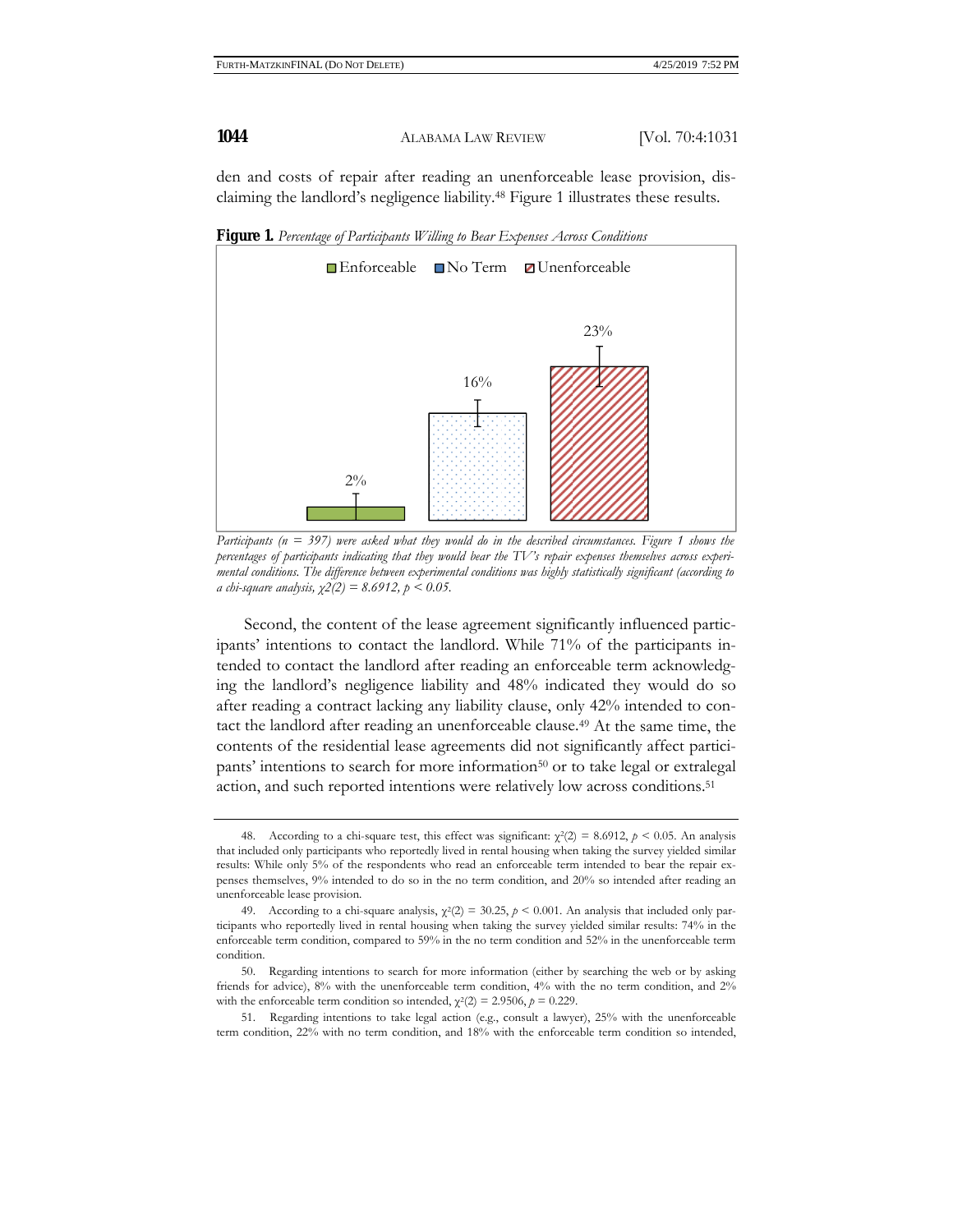| 1045 |  |
|------|--|
|      |  |

|                        | Enforceable | No Term | <b>Unenforceable</b> |
|------------------------|-------------|---------|----------------------|
| Relinquishment         | $2\%$       | 16%     | 23%                  |
| Contact Landlord       | 71%         | 48%     | 42%                  |
| Search<br>Information  | $2\%$       | $4\%$   | $8\%$                |
| Legal<br>Advice/Action | 18%         | $22\%$  | 25%                  |
| Non-Legal              | $2\%$       | $2\%$   | $4\%$                |

**Table 1.** *Participants' Behavioral Intentions across Contract Conditions*<sup>52</sup>

Remarkably, collapsing across conditions, only 8% of the participants indicated that they would ask friends or relatives for advice or search the internet for information about their legal rights and remedies. These findings are surprising in light of the ease and accessibility of online information. Indeed, as Eyal Zamir and Yuval Farkash observed, "[i]n recent years, the Web . . . has emerged as a primary source of information. Even if people do not read standard-form contracts ex ante, they might read them and seek additional information once they are dissatisfied with the transaction."53 This study's findings, however, indicate that a substantial proportion of tenants rely on their contracts as their only source of information and seldom search the internet to verify their legal status when a rental problem occurs.

Of course, outside the lab, tenants may be more inclined to invest time, energy, and resources in seeking out more information about their rights and remedies. However, the findings point to the troubling conclusion that in many cases tenants may not seek out information beyond the confines of their contracts.

## *B. Study 2: Could Online Information Help?*

Study 1 demonstrated that tenants who read unenforceable lease terms were adversely affected, in that they were significantly more likely to bear costs that the law actually imposed on the landlord than were tenants who

 $\chi^2(2) = 0.6267$ ,  $p = 0.731$ . Regarding intentions to take extralegal action, 4% with the unenforceable term condition, 2% with no term condition, and 2% with the enforceable term condition so intended,  $\chi^2(2)$  =  $0.2442$ ,  $p = 0.885$ .

<sup>52.</sup> Percentages might not total 100% since some responses did not fall under any of the mentioned categories. Percentages might exceed 100% due to rounding.

<sup>53.</sup> Zamir & Farkash, *supra* note 7, at 159. For a similar assertion, see Shmuel I. Becher & Tal Z. Zarsky, *E-Contract Doctrine 2.0: Standard Form Contracting in the Age of Online User Participation*, 14 MICH. TELECOMM. & TECH. L. REV. 303, 320–27 (2008) (suggesting that the web "facilitates the construction of communities in which users can both seek out knowledge and provide responses, while minimizing time and attention constraints").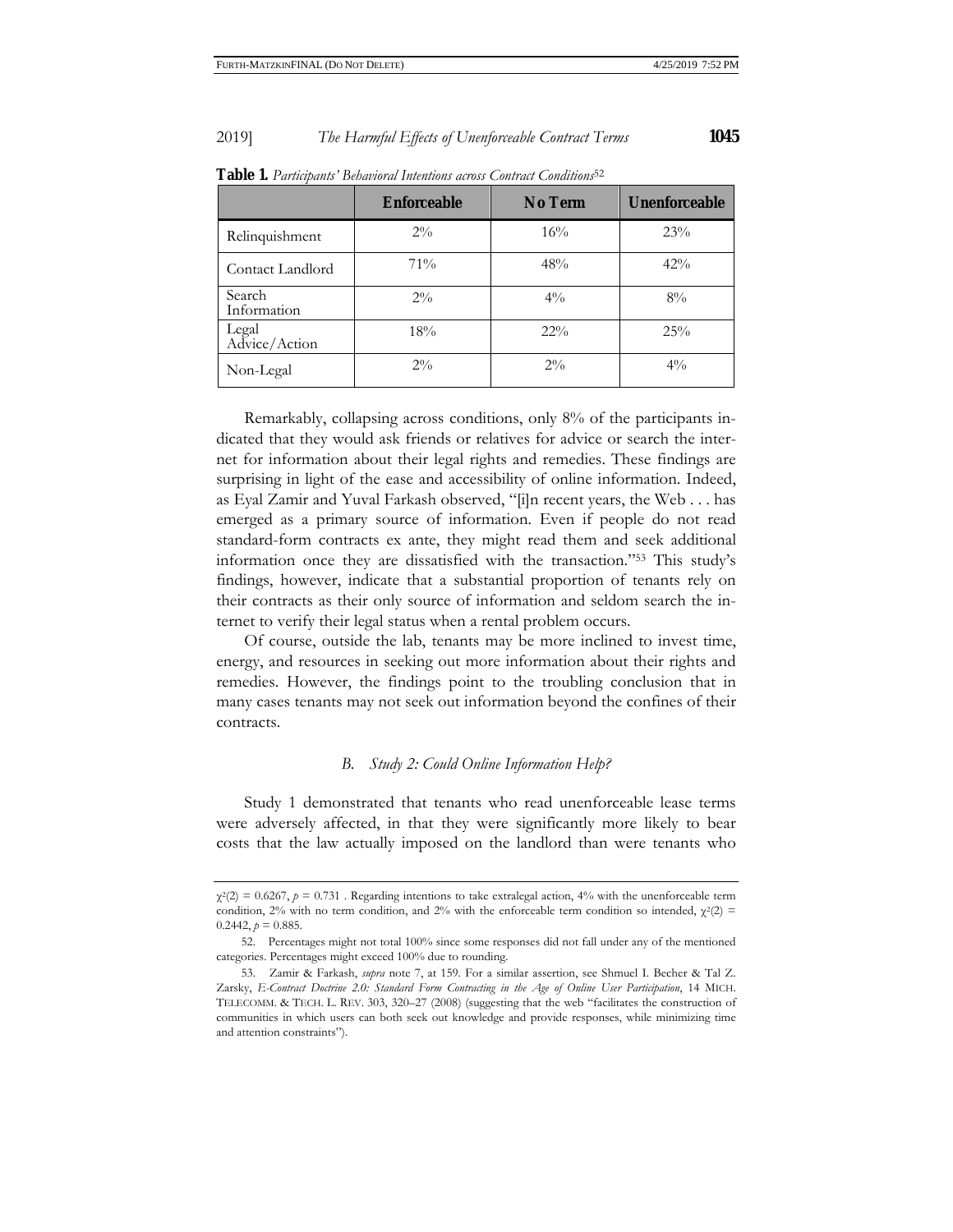read an enforceable term or a silent lease. These results raise the inevitable question of whether the adverse consequences resulting from the unenforceable fine print could be mitigated by tenants' learning about the law.

It is plausible that information about the law could counteract the negative impact of the unenforceable fine print by correcting tenants' misperceptions. If uninformed tenants are likely to relinquish valid rights and claims because they erroneously believe that unenforceable terms, negating or restricting their legal rights and remedies, are enforceable and binding, then informing them about the legal rules might offset the deceptive, and consequently deterrent, effect of the unenforceable fine print.

A primary source of information about tenants' rights and remedies is the internet. Although participants in Study 1 showed little intention of searching online to learn more about their rights and remedies and were reportedly inclined to rely on their leases instead, some participants did express an interest in searching the web for more information. Study 2 was designed to explore what happens when tenants conduct online searches about their rights and remedies: Could information obtained online mitigate the effect of unenforceable terms?

#### *1. Sample and Design*

The study consisted of 105 participants,  $54\,53\%$  male, all Massachusetts residents,55 recruited using the Prolific Academic labor pool.56 Participants

<sup>54.</sup> Participants' ages ranged from eighteen to seventy-one, with a mean age of thirty-three. Sixteen percent of the participants had obtained a high school degree or less than a high school education, 41% had obtained a college degree, 27% had begun but had not finished college, 15% had advanced degrees, and 1% had professional degrees. Five percent of the sample's participants had an advanced law degree. Regarding income, 24% reported an annual income below \$30,000, 27% reported an annual income between \$30,000 and \$50,000, 27% reported an annual income between \$50,000 and \$100,000, and 22% reported an annual income above \$100,000. In terms of ideology, 10% perceived themselves as slightly, somewhat, or extremely conservative, 15% as moderate, and 75% as slightly, somewhat, or extremely liberal. Sixty-two percent of the participants were reportedly living in rental housing at the time of taking the survey. The results reported in the Article include all participants, but differences between current tenants and non-tenant participants—when such existed—are described in the footnotes.

<sup>55.</sup> To ensure that participants were indeed Massachusetts residents, the Academic Prolific prescreening tool was used. Academic Prolific has a variety of mechanisms in place to vet participants and minimize fraud. For example, the platform works with an online trust and verification startup (www.smyte.com), which uses a variety of techniques to catch fraud. The platform also limits the number of accounts that can use the same IP address and prevents duplicate accounts. In addition, all participants need to verify their identity with a mobile phone number that cannot be used across multiple accounts. Finally, participants cannot immediately change their prescreening responses, and may only re-enter them after the currently active studies are completed.

<sup>56.</sup> Prolific Academic is a participant recruitment platform for researchers. Participants recruited through Prolific Academic tend to be more diverse than those recruited from MTurk. Eyal Peer et al., *Beyond the Turk: Alternative Platforms for Crowdsourcing Behavioral Research*, 70 J. EXPERIMENTAL SOC. PSYCHOL. 153 (2017). Previous research has shown that Prolific Academic produces higher quality data: Participants are more honest and less experienced with taking surveys. *Id.* Well-known psychological findings have been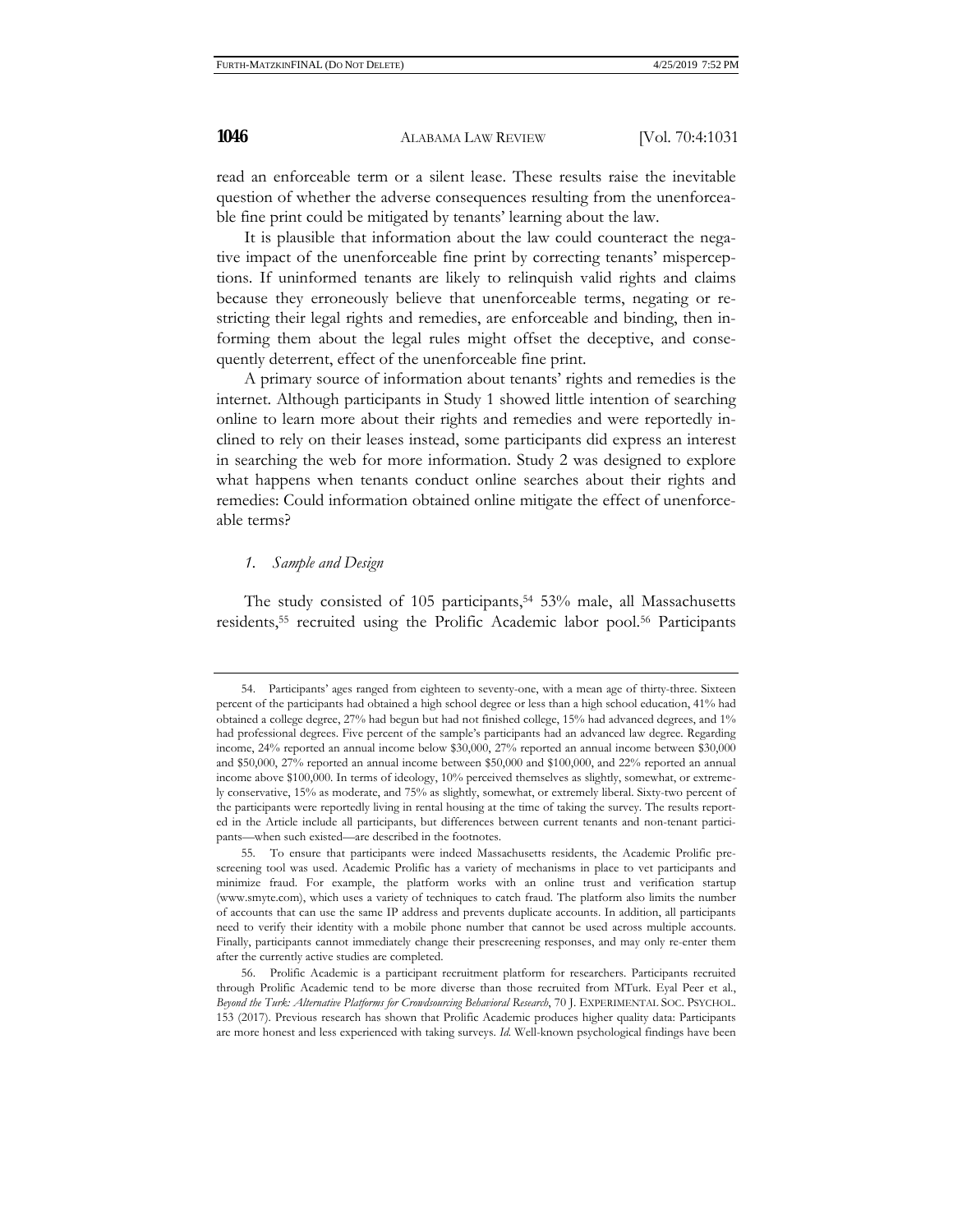were randomly assigned to read and sign one of three contracts as before and read the same leaking roof scenario as in Study 1. However, in Study 2, they subsequently read the following:

Assume that your landlord's failure to fix the leaking roof was negligent. Would you be able to ascertain if your landlord is legally obligated to pay for the TV's repair or replacement? You can use any resources you like, including the web, to try to find this information.

If you answer correctly, you will receive a \$2 bonus, twice as much as you would be paid otherwise!

Does your landlord have to pay for the TV's repair?

(1) Yes

(2) No

After answering this question, participants were asked what steps they had taken in order to answer the question. Those who reported searching the web were subsequently asked how much time they had spent on their searches. Finally, they were asked various questions about their demographic characteristics.

## *2. Results*

As Figure 2 below illustrates, the content of the lease agreement significantly shaped participants' legal perceptions: When encountering an enforceable liability provision, 89% of the participants indicated that the landlord would be liable for the TV's repair. In contrast, 72% of those encountering a silent lease so indicated, and only 32% of those encountering an unenforceable liability disclaimer thought that the landlord would be liable to pay for the TV's repair.57

replicated in samples drawn from both Prolific Academic and MTurk, suggesting that crowdsourcing is a legitimate alternative to lab-based research.

<sup>57.</sup> According to a chi-square analysis,  $\chi^2(2) = 26.2036$ ,  $p = 0.000$ . Notably, participants who reportedly lived in rental housing significantly differed in their responses from participants who reportedly lived in their own apartments. Yet, the content of the lease agreement significantly affected both groups of participants. Among participants who reportedly lived in rental housing, 48% who had the unenforceable term condition believed that the landlord is liable to pay the expenses, compared to 74% who had no term condition and as many as 92% who had the enforceable condition. Among non-renters, only 13% believed that the landlord is liable to pay the expenses in the unenforceable term condition, compared to 71% who had the lease with no term condition and 82% with the enforceable term condition.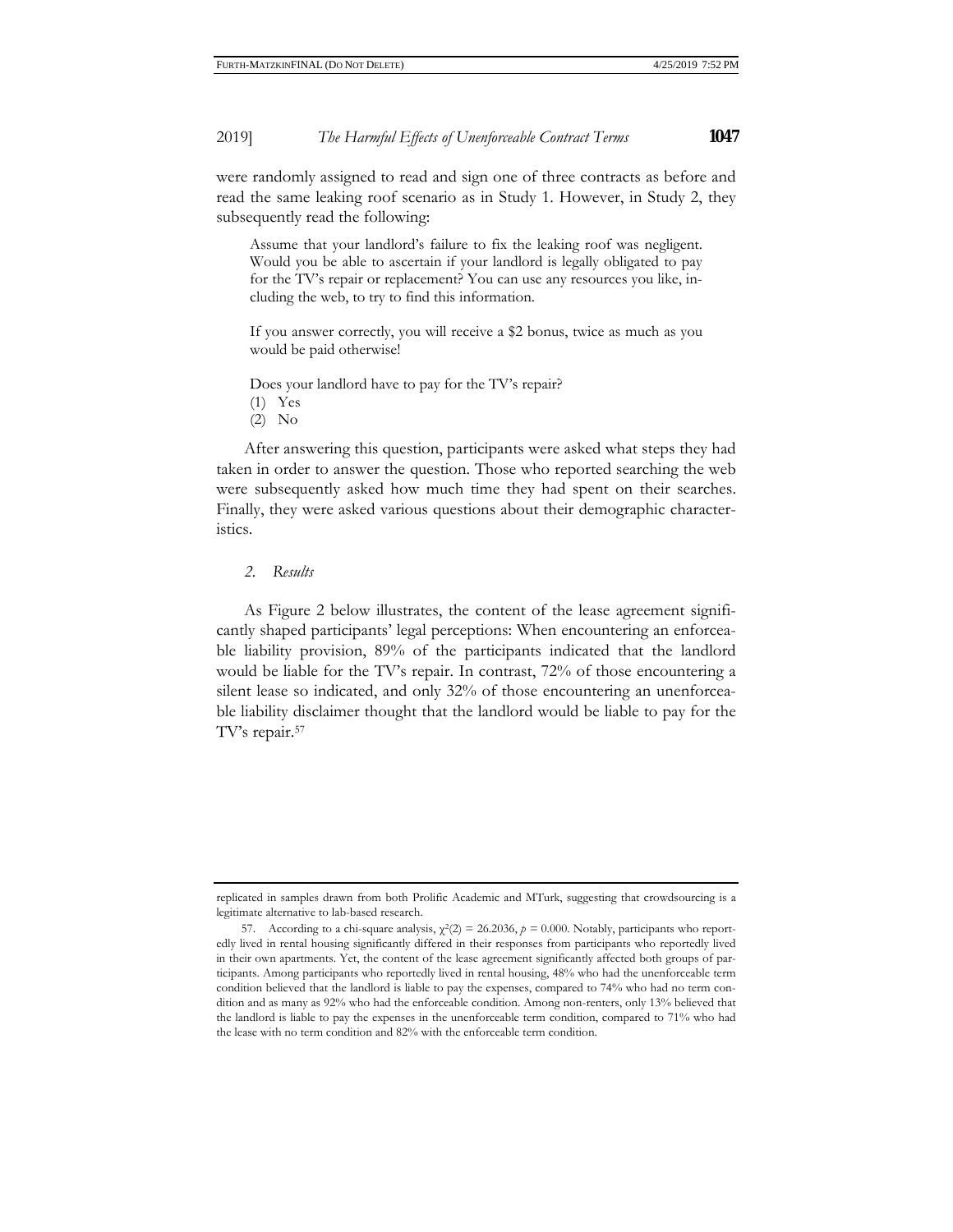

**Figure 2.** *Percentage of Participants Believing Landlord Is Liable to Pay* 

*Participants (n = 105) were asked whether their landlord has to pay for the TV's repair. This Figure shows the percentages of participants indicating that they believed the landlord would be liable, inferring that they themselves would not bear the TV's repair expenses, across experimental conditions. The difference between experimental conditions was highly statistically significant (according to a chi-square analysis, χ2(2) = 26.2036, p = 0.000).* 

The experimental condition also significantly affected participants' propensity to search the web for more information, with unenforceable terms significantly decreasing participants' search rates. While 91% of the participants searched the web after encountering a silent lease, only 57% of the participants searched online after encountering a lease containing an unenforceable liability disclaimer.58

<sup>58.</sup>  $\chi^2(2) = 10.35$ ,  $p = 0.006$ . Interestingly, 66% of the participants reading an enforceable liability clause also searched the web, suggesting that even when encountering an enforceable term, tenants were still unsure that the landlord would be liable for the TV's repair. Notably, when presented with an unenforceable term, renters were marginally significantly more likely to search the web than nonrenters ( $\chi^2$  (1) = 3.6,  $p < 0.1$ ): while 71% of renters searched online when presented with an unenforceable term, only 40% of nonrenters reportedly conducted online searches with the unenforceable term condition.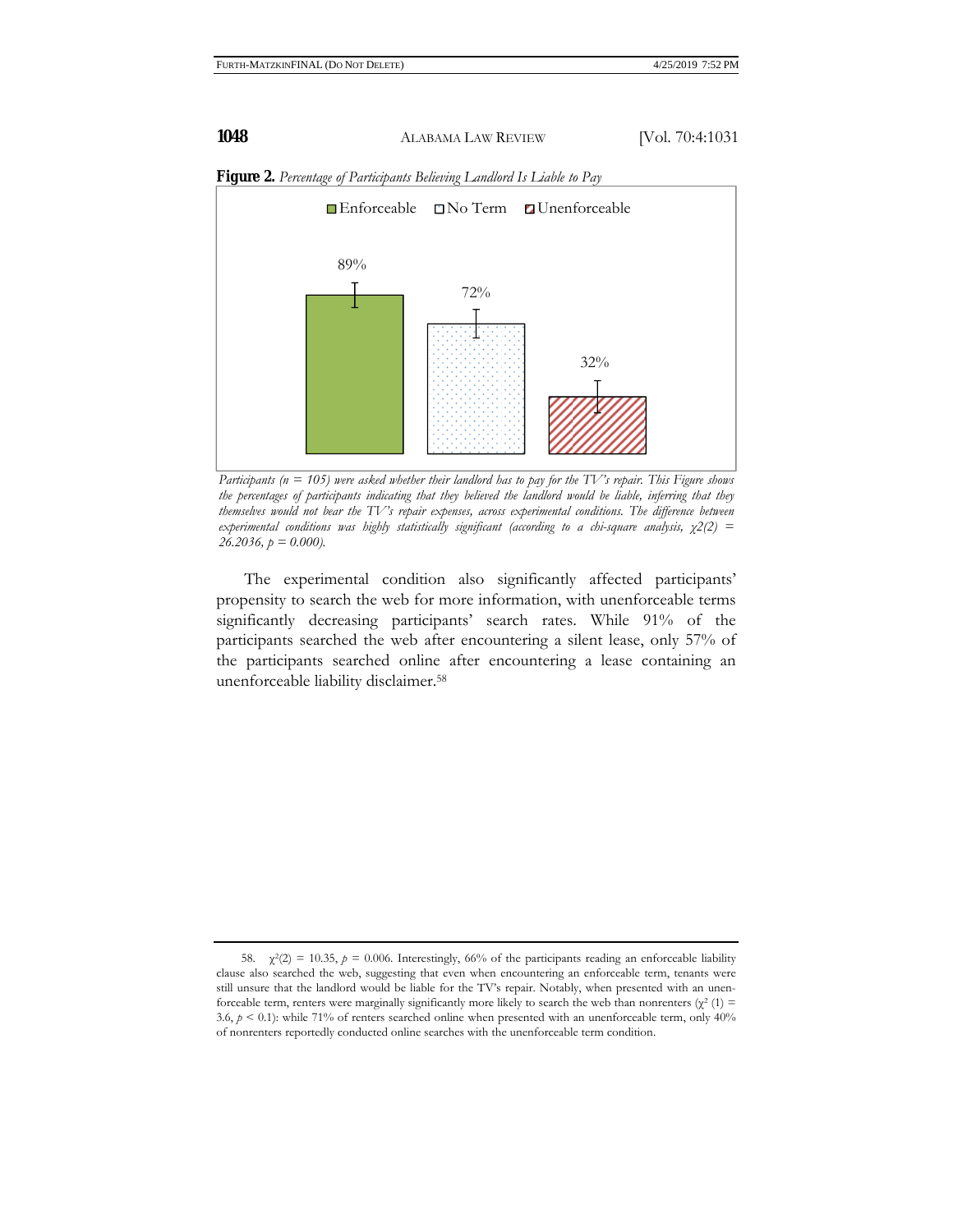

**Figure 3.** *Percentage of Participants Who Searched the Web* 

*Participants (n = 105) were asked whether their landlord has to pay for the TV's repair. This Figure shows the percentages of participants who reportedly conducted online searches in order to answer the question correctly across experimental conditions. The difference between experimental conditions was highly statistically significant (according to a chi-square analysis, χ2(2) = 10.35, p < 0.01).* 

As expected, participants who did not search the web were significantly less likely to realize that the landlord was liable for the TV's repair expenses than were those who searched online. Collapsing across contract conditions, only 45% of the participants who did not search online realized that the landlord was liable, compared to 72% of the participants who conducted online searches.59

 Importantly, the contractual provisions participants were assigned to read had a significant impact both on those who decided to conduct online searches and on those who neglected to do so.60 Within the group of participants who reportedly did not conduct online searches, 92% thought that the landlord was liable to pay for the repairs after reading an enforceable liability clause, 67% held this same belief after encountering a silent lease, and 6% of those encountering an unenforceable liability disclaimer believed that the land-

<sup>59.</sup>  $\chi^2(2) = 7.1169$ ,  $p = 0.008$ . Note, however, that since participants could choose whether to conduct online searches or not, the differences between the responses of those who conducted online searches and those who did not may have been driven, at least in part, by the different prior beliefs of participants belonging to each of these groups. Study 3 addresses this limitation by randomly assigning participants to one of two information conditions. *See infra* Subpart II.C.

<sup>60.</sup>  $\chi^2(2) = 20.8213$ ,  $p = 0.000$  for those who reportedly failed to conduct online searches;  $\chi^2(2) =$ 6.5293,  $p = 0.04$  for those who reportedly conducted online searches.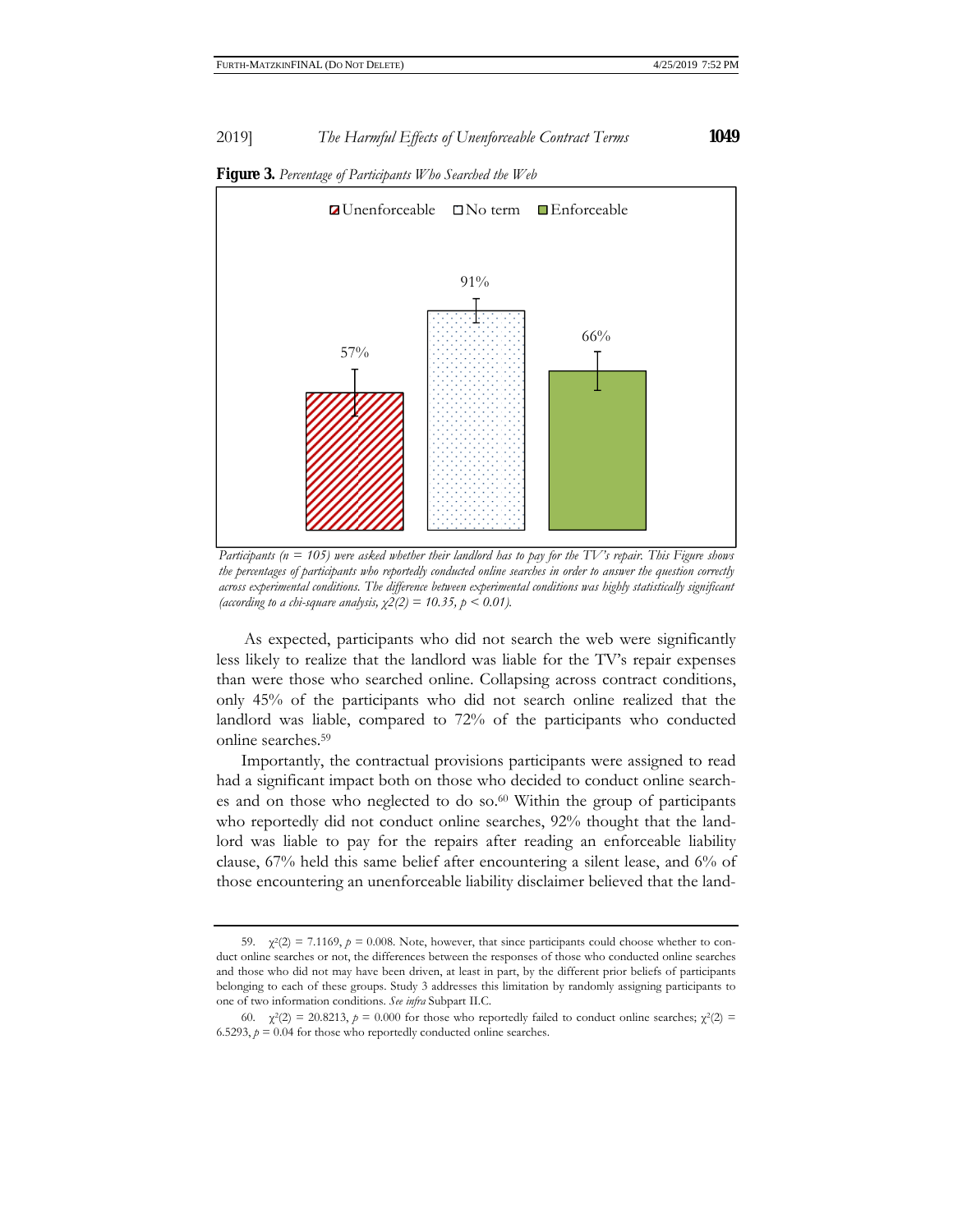lord had to pay.<sup>61</sup> Perhaps even more importantly, among participants who *searched* the web the differences were still large and significant (albeit smaller than the differences among those who refrained from conducting online searches). While 87% of the participants reading an enforceable liability clause thought that the landlord was liable to pay for the TV's repair, only 73% of those encountering a silent lease thought that the landlord was liable, compared to 52% of those encountering an unenforceable term.<sup>62</sup>





*Participants (n = 105) were asked whether their landlord has to pay for the TV's repair. This Figure shows the percentages of participants who believed that the landlord was liable to pay of those who searched and did not search online across experimental conditions. The differences between experimental conditions were significant among those who did not search the web*  $(\chi^2)(2) = 20.8213$ ,  $p = 0.000$  and those who conducted online *searches* ( $\chi$ 2(2) = 6.5293,  $p = 0.04$ ).

To summarize the findings of Study 2, the misinformation generated by the unenforceable terms significantly decreased tenants' likelihood to search online for more information about their rights (compared to silent leases). At the same time, even among those participants who conducted online searches,

<sup>61.</sup>  $\chi^2(2) = 20.8213$ ,  $p = 0.000$ .

<sup>62.</sup>  $\chi^2(2) = 6.5293$ ,  $p = 0.04$ .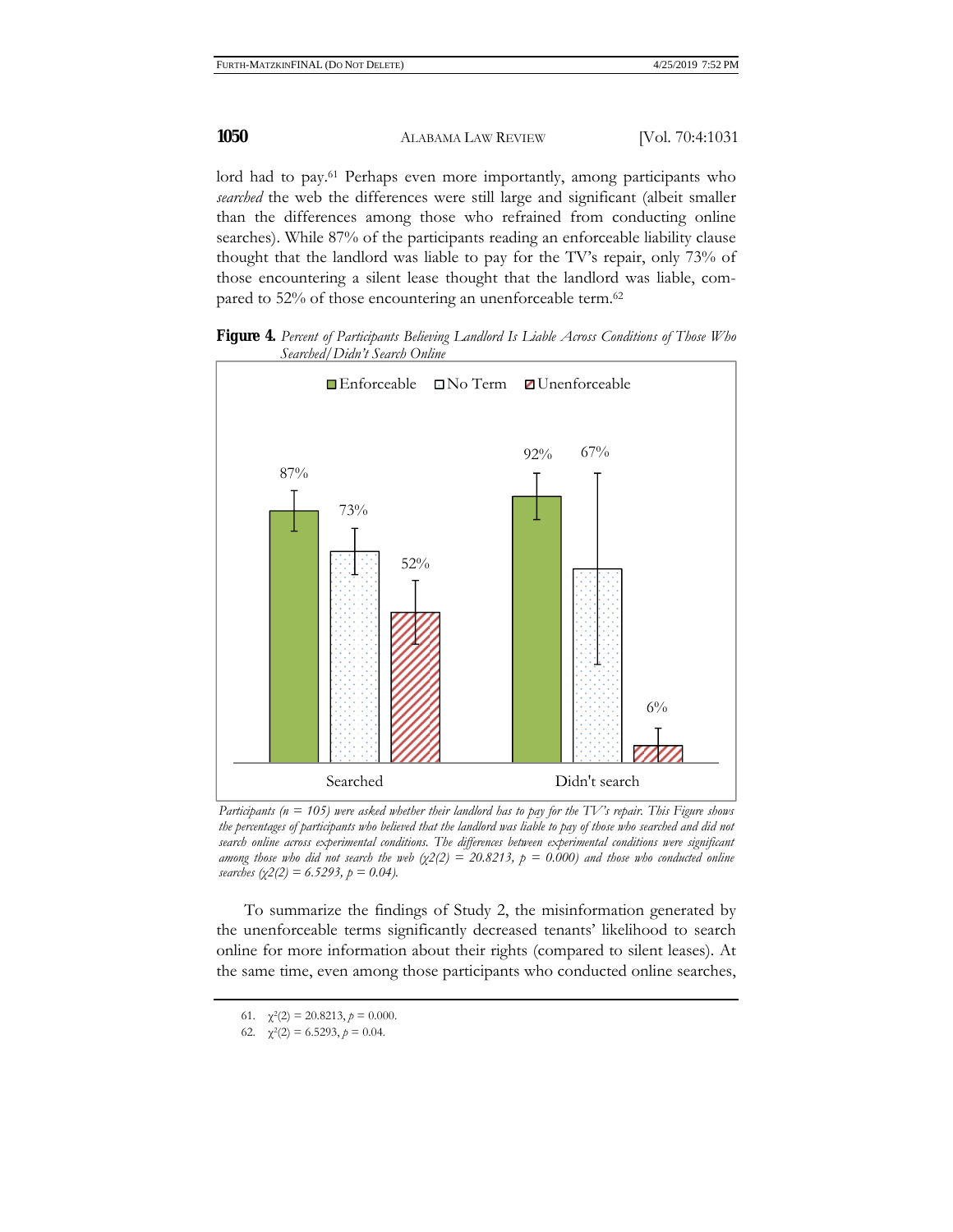the differences between participants who read an unenforceable term and those who read enforceable clauses were significant and large: Almost half of the participants who searched the web still wrongfully assumed that the landlord was not liable for the TV's repair expenses after reading an unenforceable liability disclaimer, compared to only 13% of those reading an enforceable liability provision.

Admittedly, most of the participants who searched the web (83%) reportedly did not spend more than ten minutes searching for online information. Outside the lab, when the stakes are higher, people's incentives to invest more resources in searching for information are greater. But the study's findings can be taken to suggest that unenforceable terms substantially decrease tenants' propensity to search for more information and adversely affect the legal perceptions of those who do make the effort to conduct online searches.

## *C. Study 3: Could Disclosure Help?*

Study 2 showed that even if information that might be helpful for the tenant is available and accessible online (albeit potentially costly to acquire), tenants might not invest the time to conduct such research. Indeed, the findings revealed that the mere presence of an unenforceable term decreases tenants' propensity to search online for information about their rights, as tenants tend to rely on the information provided to them in the lease agreements. Although the findings of Study 2 also suggested that online searches for information could prove effective, such searches did not eliminate the adverse

effect produced by the unenforceable fine print, possibly because online legal information is relatively complex and hard to locate and process,63 and laypeople's presumption of contract enforceability is very difficult to rebut. Study 3 was meant to directly explore whether providing free, clear, and reliable legal information to tenants could help eliminate the adverse effects of the unenforceable fine print. By manipulating the type of information provided to participants, this study compares the responses of participants who were exposed to legal information to those who were not exposed to such information.

## *1. Sample and Design*

The study consisted of 405 participants, 51% male, all Massachusetts ten-

<sup>63.</sup> Admittedly, the second study's design did not allow for observation of the type of information that participants found and were exposed to. It is probable that participants differed in terms of the websites that they surveyed and the types of information they obtained. Study 3 was meant to address this limitation by providing the same information to all participants and comparing their responses to a control group who did not receive said information.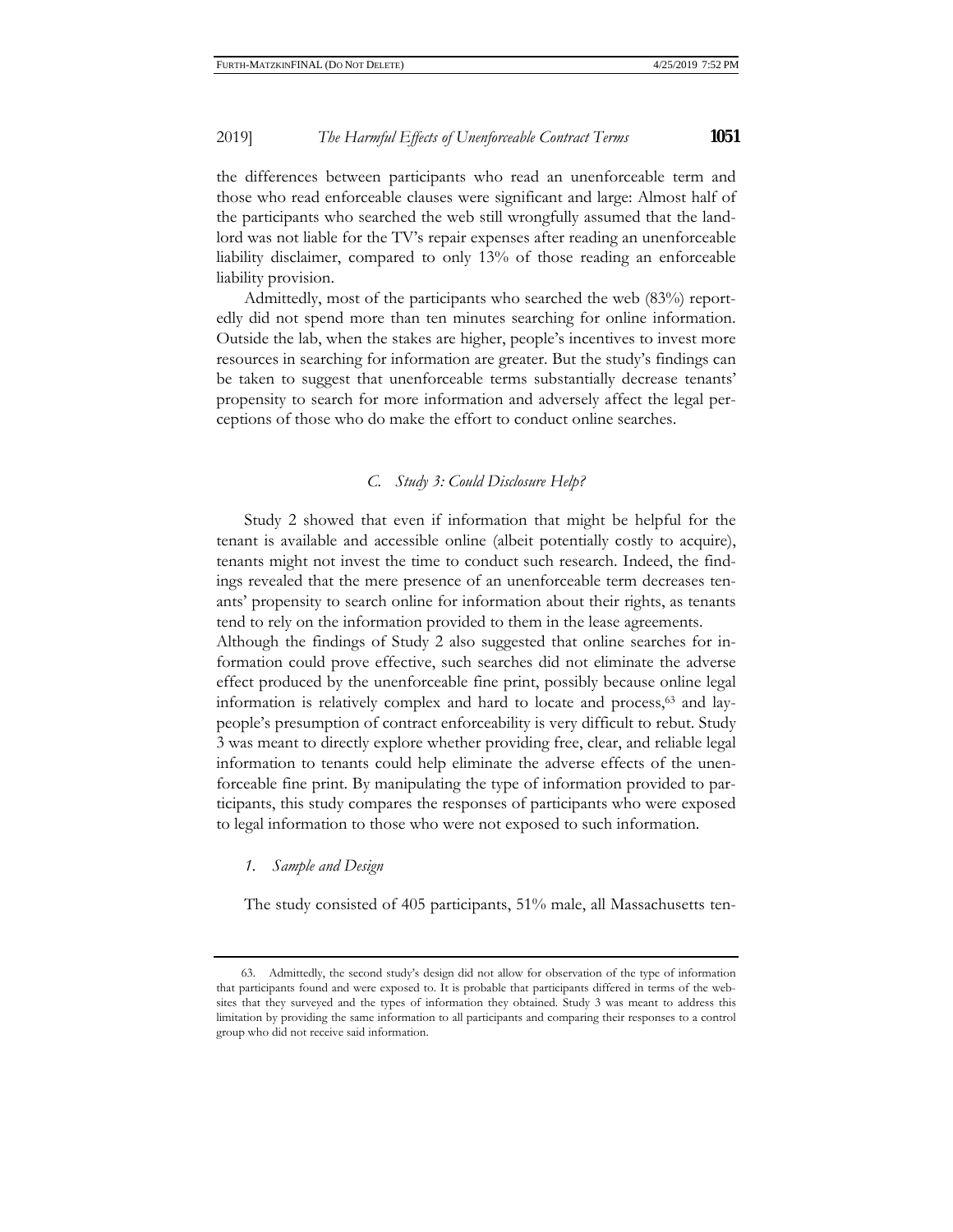ants, recruited using MTurk.<sup>64</sup> As in Studies 1 and 2, participants were randomly assigned to one of three contract term conditions: an "enforceable term," an "unenforceable term," or "no term." They also read the same scenario presented in the first two studies. However, in this study, participants were also randomly assigned to one of two information conditions: "no information" and "legal information."

Participants assigned to the "no information" condition received no further information, whereas participants assigned to the "legal information" condition were informed that the law places mandatory repair duties on the landlord and that the landlord's liability for loss or damage caused by the landlord's negligence, or failure to perform these duties, cannot be disclaimed in any lease agreement. Participants were then asked an open-ended question about their behavioral intentions in these circumstances, and two independent coders coded their open-ended responses.65

Subsequently, participants were asked to assume that they had decided to contact the landlord, who refused to cover the TV's repair expenses. They were then asked to indicate, on a seven-item scale (1 = extremely unlikely;  $4 =$ neither likely nor unlikely;  $7 =$  extremely likely), how likely they were to seek legal advice, how likely they were to initiate proceedings against the landlord, and—to the extent they decided to take their landlord to court—how likely they believed it would be that a housing court would rule in their favor. The last question was included to measure the effects of the contract terms and the disclosed information on participants' legal expectations. This question is important because, even if tenants are unlikely to take the landlord to court, their estimations of their probabilities of succeeding at trial are likely to affect their perceived bargaining positions vis-à-vis the landlord.

<sup>64.</sup> *See supra* note 39 (discussing MTurk). Participants' ages ranged from nineteen to ninety-eight, with a mean age of thirty-seven. Sixty-four percent of the participants were Caucasian, 20% were Asian, 5% were African-American, 5% were Hispanic, and the remainder identified as a mixture of different categories. Fourteen percent of the participants had obtained a high school degree or less than a high school education, 45% had obtained a college degree, 25% had begun but had not finished college, 14% had advanced degrees, and 2% had professional degrees. Five percent of the participants had an advanced law degree. Regarding income, 36% reported an annual income below \$30,000, 23% reported an annual income between \$30,000 and \$50,000, 32% reported an annual income between \$50,000 and \$100,000, and 9% reported an annual income above \$100,000. With regard to political affiliation, 21% viewed themselves as Republicans, 41% as Democrats, and 32% as Independents, with 5% reporting that they had no preference and 2% identifying as "Other." In terms of ideology, 24% perceived themselves as slightly, somewhat, or extremely conservative, 31% percent as moderate, and 45% percent as slightly, somewhat, or extremely liberal.

<sup>65.</sup> The two coders were in agreement 87% of the time. As before, in cases when the two coders were not in agreement about the proper code to assign to a response, a third independent coder was asked to code the response. In these cases, the minority vote was excluded, and the coding chosen by the twoperson majority was used for the purposes of the analysis.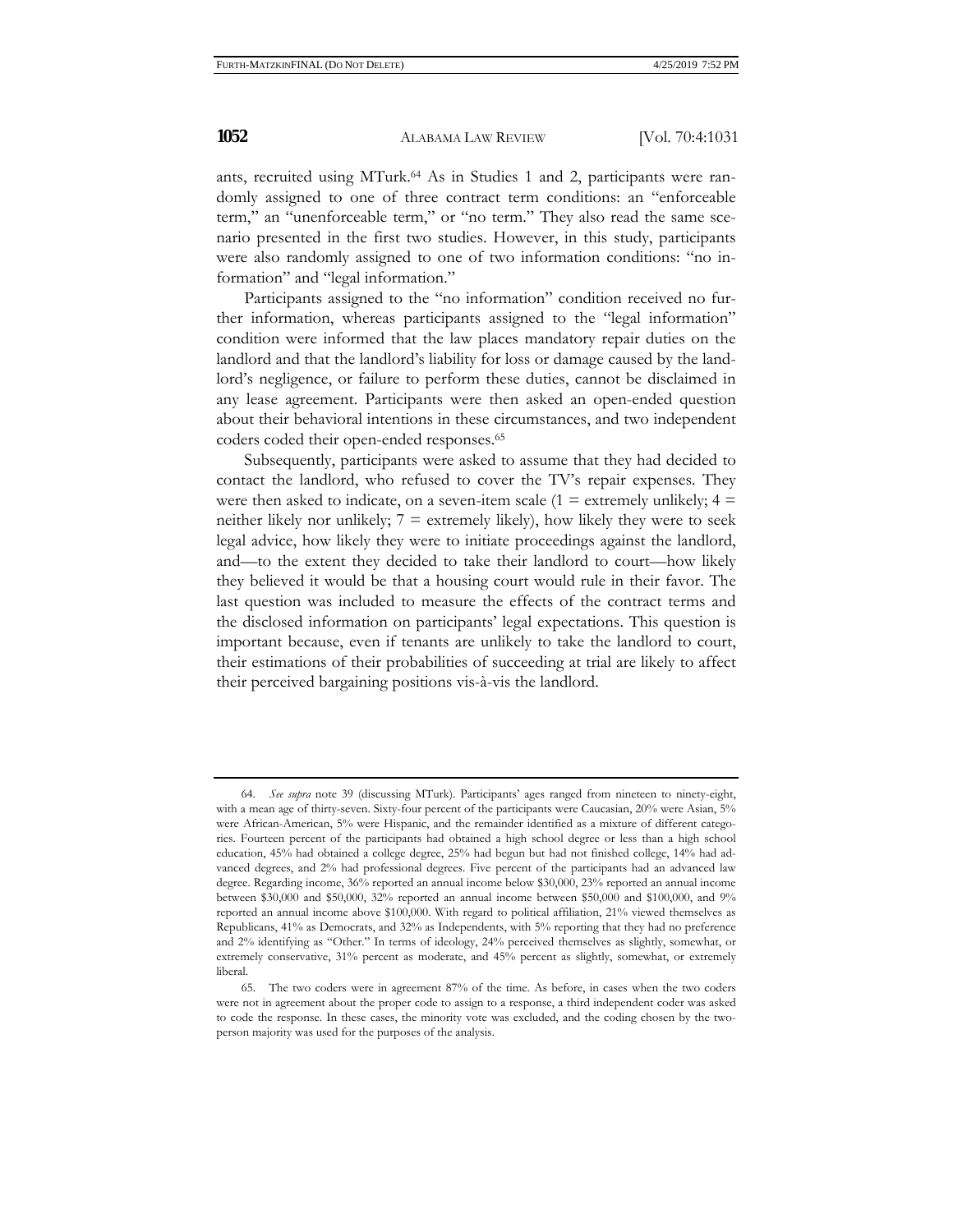#### *2. Results*

The results of Study 3 revealed, once again, that unenforceable terms adversely affected tenants' behavioral intentions and legal predictions.<sup>66</sup> Yet, they also demonstrated that information about the law succeeded in mitigating the adverse effect of the unenforceable fine print. When tenants received information about the law, the difference in their reported intentions to relinquish their rights across contract term conditions became negligible and insignificant. In effect, informed tenants encountering an unenforceable term were not significantly more likely to bear the repair expenses themselves than were tenants reading an enforceable term or a silent lease.67 Similarly, providing tenants with information about the law also significantly affected their behavioral intentions and legal predictions. In fact, when participants received legal information, there were no significant differences in their behavioral intentions or legal predictions across contract term conditions.68

Figure 5 below compares participants' behavioral intentions and legal predictions, across contract term conditions with and without legal information.

<sup>66.</sup> In terms of intentions to resign and bear the repair expenses, 3% of the participants assigned with the enforceable term so intended, compared to 13% with no term condition and 22% with the unenforceable term condition,  $\chi^2(2) = 17.7628$ ,  $p = 0.000$ . In terms of intentions to initiate legal proceedings, 49% of the participants assigned with the enforceable term so intended, compared to 46% with no term condition and 35% with unenforceable term condition,  $\chi^2(2) = 8.8447$ ,  $p = 0.012$ . In terms of legal predictions, 75% of the participants assigned to the enforceable term believed they were slightly to extremely likely to win, compared to 50% with no term condition and 25% with the unenforceable term condition,  $\chi^2(2) = 50.0708$ ,  $p = 0.000$ . There was no significant difference, however, in terms of intentions to consult a lawyer: 58% of the participants assigned to the enforceable term intended to consult a lawyer, compared to 66% with the no term condition and 56% with the unenforceable term condition,  $\chi^2(2) = 1.5511$ ,  $p = 0.46$ .

<sup>67.</sup> Two percent of participants indicated the intention to bear the repair expenses with the enforceable term condition, 3% with no term condition, and 5% with the unenforceable term condition ( $\chi^2(2)$  = 0.8104,  $p = 0.67$ ). The differences in participants' intentions to resign and bear the repair expenses remain small and insignificant across contract conditions, even if we look only at participants who reportedly lived in rental housing when taking the survey, while excluding nonrenters ( $\chi^2(2) = 1.53$ ,  $p = 0.465$ ).

<sup>68.</sup> In terms of intentions to consult a lawyer,  $\chi^2(2) = 0.97$ ,  $p = 0.62$ . In terms of intentions to initiate proceedings against the landlord,  $\chi^2(2) = 0.23$ ,  $p = 0.891$ . In terms of legal predictions,  $\chi^2(2) = 4.5105$ ,  $p =$ 0.105. The differences in participants' legal predictions remain small and insignificant across contract conditions even if looking only at participants who reportedly lived in rental housing when taking the survey, while excluding nonrenters ( $\chi^2(2) = 0.18$ ,  $p = 0.913$ ).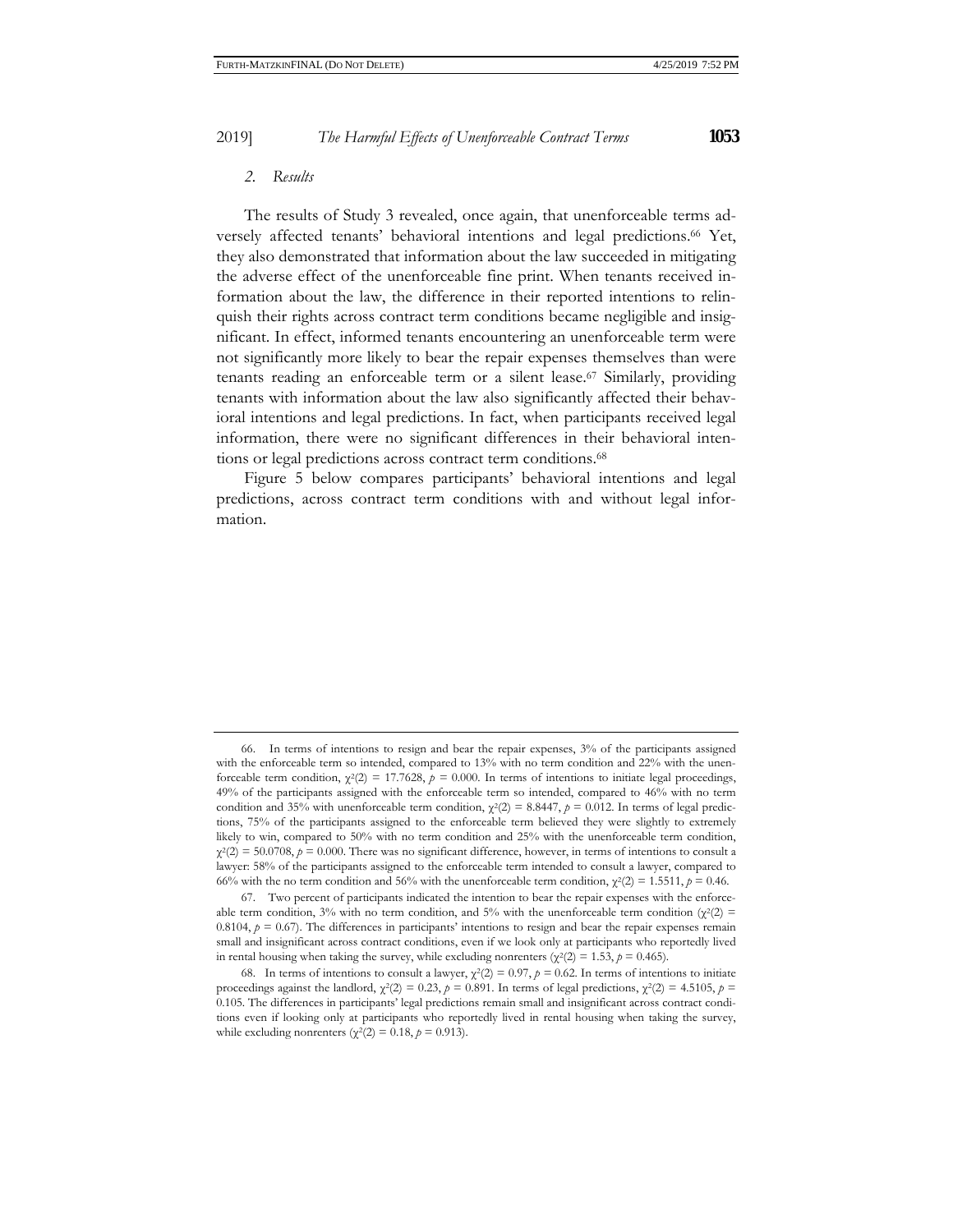

**Figure 5.** Participants' Behavioral Intentions and Legal Predictions Across Contract & Infor*mation Conditions*

*Participants (n = 405) were asked what they would do in the described circumstances and how likely they would be to win in trial had they decided to take their landlord to court. This Figure shows the percentages of participants who were reportedly likely to bear the TV's repair expenses, as well as the percentages of participants who believed they were (slightly to highly) likely to win in court, across contract and information conditions. While the differences in reported intentions to bear the repair expenses, as well as in estimated probability of winning, were highly significant in the no information condition (in terms of intentions to resign, χ2(2) = 17.7628,*  $p = 0.000$ ; in terms of likelihood of winning,  $\chi$ 2(2) = 50.0708,  $p = 0.000$ ), they became insignifi*cant in the legal information condition (in terms of intentions to resign,*  $\chi^2(2) = 0.8104$ *,*  $p = 0.67$ *; in terms of likelihood of winning, χ2(2) = 4.5105, p = 0.105).* 

Notably, participants who read an unenforceable term were deeply affected by the presence or absence of legal information. While 22% of these participants intended to relinquish their rights when they had no information about the law, only 5% intended to do so after learning that the landlord was prohibited from inserting such clauses.<sup>69</sup> In a similar vein, participants encountering an unenforceable term were significantly less optimistic about their chances of winning in court when no information about the law was provided than when such information was supplied: While only 25% of the participants who encountered an unenforceable term estimated they would be slightly to ex-

69.  $\chi^2(1) = 10.1377$ ,  $p \le 0.01$ .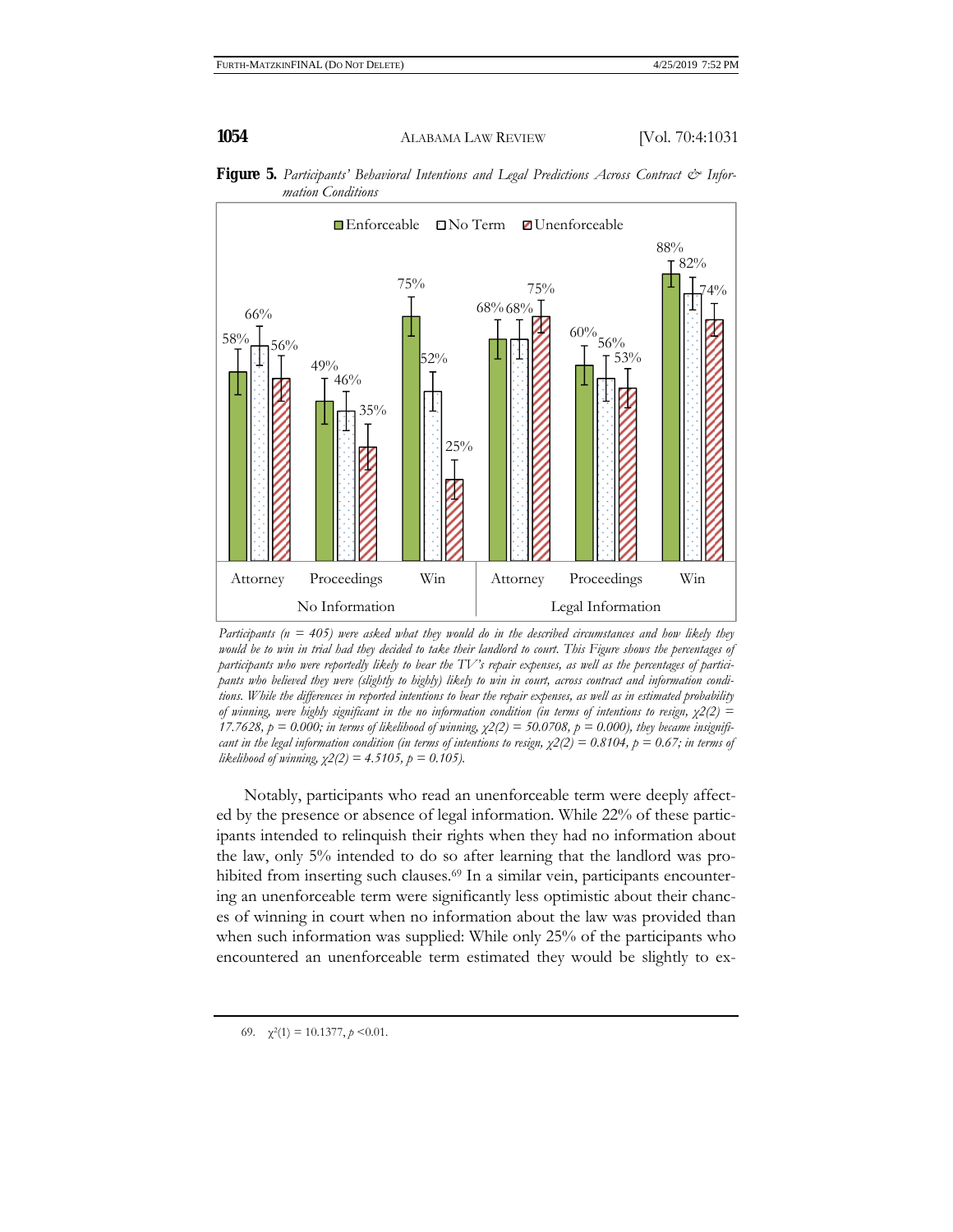tremely likely to win in trial, as many as 74% so believed after obtaining information about the law.

Tenants who encountered a silent lease were also significantly affected by the information provided to them about the law. While 13% of the tenants who read a silent lease intended to relinquish their rights when they had no information about the law, only 3% so intended after learning the truth about the legal situation.70 These participants also became significantly more optimistic about their likelihood of prevailing at trial, from 52% in the no information condition to 82% in the legal information condition.

These findings suggest that tenants are often uninformed about their legal rights, such that both unenforceable terms and nondisclosure have a detrimental impact on their judgments and decisions.

## *D. Summary of the Findings*

The studies reported in this Article demonstrated that the content of the contractual agreement significantly influenced tenants' postcontract perceptions and decisions. In particular, the findings revealed that the inclusion of unenforceable terms in contracts was detrimental to tenants as it was likely to adversely affect their behavior and decisions in several ways. First, as Study 1 showed, the inclusion of an unenforceable term significantly increased the probability that tenants would bear the repair expenses themselves without even contacting the landlord. While the majority of participants indicated that they would contact the landlord when encountering a rental problem of the kind described in the scenario, participants were about ten times more likely to bear the expenses themselves after reading an unenforceable, as opposed to an enforceable, lease provision. The results therefore indicate that the misinformation generated by the use of unenforceable clauses is likely to adversely affect tenants' behavior, thereby generating an unlawful welfare redistribution from tenants to landlords.

Second, as Study 2 revealed, the presence of an unenforceable term also significantly reduced tenants' inclination to search for information about their rights and remedies outside the four corners of their lease agreements. The misinformation generated by the use of unenforceable terms decreases the likelihood that tenants will search for more information since unenforceable terms, like all contract terms, enjoy a strong, commonsensical presumption of enforceability among laypeople. In other words, people either do not know that contract terms can be unenforceable or tend to believe that an unenforceable contract term would not be included in the standardized agreement, and they thus tend not to question the enforceability of standard contract terms. Importantly, even those who conducted online searches were signifi-

70.  $\chi^2(1) = 5.6224, p < 0.05$ .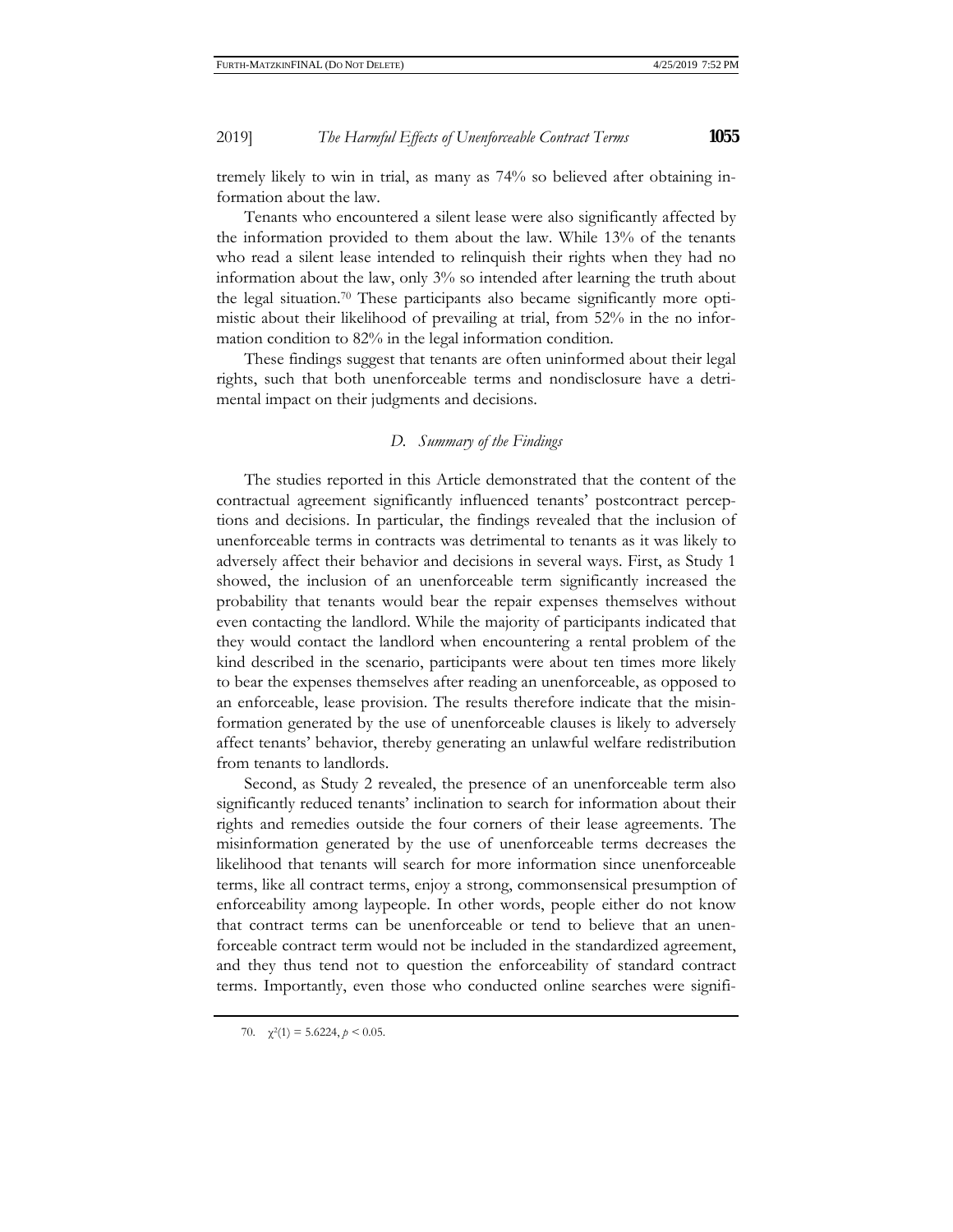cantly less likely to realize that the landlord was legally liable for the damage caused as a result of the landlord's negligence after reading an unenforceable lease provision, compared to an enforceable term or even a silent lease.

Finally, the content of the lease agreement shaped tenants' perceived bargaining positions. Participants who had read an unenforceable term reported being significantly less optimistic about their likelihood of succeeding in a trial against the non-cooperative landlord than did participants who had read an enforceable provision or simply a silent lease, and they were reportedly less likely to initiate legal proceedings against the landlord. These results suggest that unenforceable terms may discourage tenants from taking action—legal or extra-legal—against a noncompliant landlord.

Admittedly, there may be various reasons for tenants' disinclination to take action (and particularly legal action) against their landlords, including even those landlords refusing to comply with enforceable and binding contractual terms. Such reasons may include the costs of deteriorating one's relationship with the landlord, such as the need to move to a new apartment, not to mention litigation costs in case legal action is pursued. Yet, the findings suggest that when tenants are presented with unenforceable, rather than enforceable, lease provisions, they may be significantly more reluctant to take action or even to reach out to their landlords and negotiate a compromise. These results strengthen the proposition that unenforceable lease terms play an autonomous role, serving as distinct barriers to either litigation or renegotiations, when reinforced by tenants' formalistic preconceptions about contracts and the law.

Importantly, the findings of Study 3 demonstrate that when tenants are provided with clear, reliable, and accurate information about applicable law, the adverse effects of misinformation through the unenforceable fine print are significantly reduced. When participants who encountered unenforceable terms were provided with legal information, they were almost as unlikely to bear the repair expenses themselves as were participants encountering enforceable lease provisions and were almost as optimistic as their counterparts about their chances of winning in court. These findings illustrate the important role of information about the law in shaping tenants' postcontract decisions.

Admittedly, as acknowledged earlier, these experimental findings should be interpreted with caution. In particular, the disparity between people's ability to process simplified information conveyed to them in a survey and their ability to process information in real time should not be discounted or ignored. Much has been written about the failure of mandated disclosure to achieve its intended goals.71 Indeed, as Omri Ben-Shahar and Carl Schneider

<sup>71.</sup> *See, e.g.*, BEN-SHAHAR & SCHNEIDER, *supra* note 1, at 4 (observing that "mandated disclosure is a Lorelei, luring lawmakers onto the rocks of regulatory failure"); *see also* RADIN, *supra* note 2, at 219 (recog-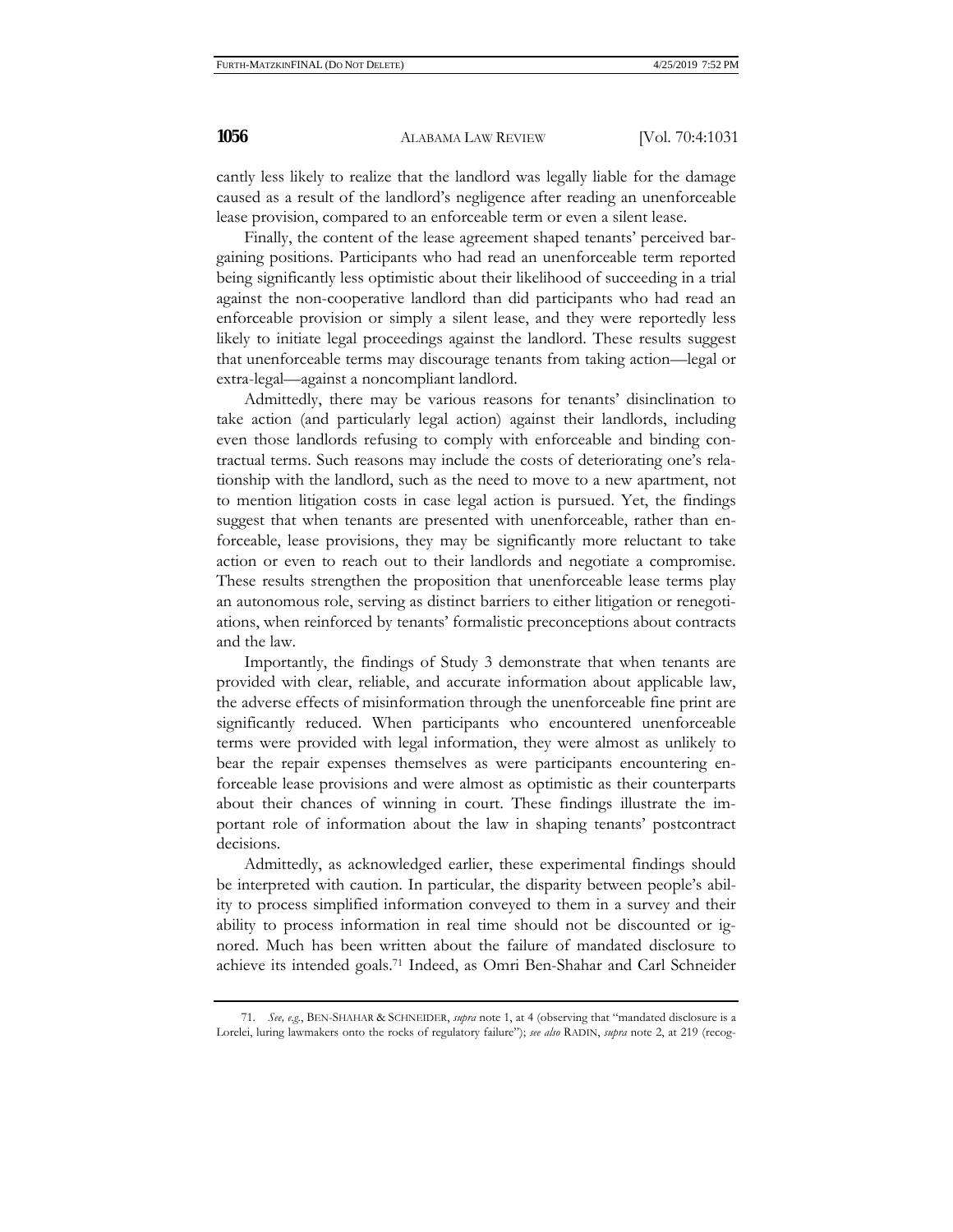point out, disclosure—to be successful—"requires a chain of demands on lawmakers, disclosers, and disclosees too numerous and onerous to be met often."72 In particular, consumers' limited ability to read the information they are bombarded with, comprehend it, and incorporate it into their decisionmaking processes in a manner that maximizes their well-being may render many disclosure efforts fruitless.73 However, the study's findings can at least be taken to suggest that information about the law, if *adequately designed and conveyed*, may improve tenants' positions in postcontract negotiations.

It should be noted as well that, outside the lab, even if tenants have reasons to believe that a certain lease term is unenforceable, they may still be deterred from taking action by the mere presence of a dubious term in the contract. First, tenants might fear the possibility, however slight, that the contractual terms will be enforced despite the legal rule deeming them unenforceable.74 Indeed, Tess Wilkinson-Ryan recently demonstrated that even when participants were asked to assume that a certain clause rested on questionable legal grounds, they nonetheless reported low willingness to pursue a claim in court when the clause was included in the contract.75 Second, the presence of an unenforceable term in their leases might signal to tenants that the landlord will refuse to compensate them, and seeking to avoid disputes, they might refrain from taking action even if they believe that the law is on their side. Finally, tenants could be motivated to relinquish their rights by the fear of undermining their relationship with the landlord and thereby needing to move to a new apartment. While these concerns are acknowledged, the findings strongly suggest that legal information influences tenants' legal per-

nizing that "the propensity to use disclosure as the solution tends to overwhelm recipients with disclosures and firms with paperwork (or its electronic equivalent) without accomplishing much"); Florencia Marotta-Wurgler, *Will Increased Disclosure Help? Evaluating the Recommendations of the ALI's "Principles of the Law of Software Contracts*," 78 U. CHI. L. REV. 165, 182-83 (2011) (presenting empirical findings suggesting that increased disclosure in online software agreements does not by itself change readership or contracting practices to a meaningful degree); Teichman, *supra* note 16, at 55 (suggesting that behavioral insights cast doubts regarding the effectiveness of disclosure policies); Wilkinson-Ryan, *supra* note 1, at 119 ("The requirement of disclosure in consumer contracting is utterly uncontroversial. And yet, disclosure requirements lead inexorably to more disclosures. The resulting state of affairs is a deluge of unreadable terms that courts and policymakers simultaneously require and regret."); Lauren E. Willis, *Decisionmaking and the Limits of Disclosure: The Problem of Predatory Lending: Price*, 65 MD. L. REV. 707, 767–68 (2006) (describing consumers' cognitive limitations, including information overload, as a barrier to the effectiveness of disclosure mandates in financial markets).

<sup>72.</sup> BEN-SHAHAR & SCHNEIDER, *supra* note 1, at 12.

<sup>73.</sup> Consumers' limited ability to read and process disclosures is a direct corollary of their cognitive limitations, and in particular, of *information overload*. This means that there is a limit to the amount of information that human beings can process, and once this limit is overreached, people's decision-making capabilities are typically diminished. *See, e.g.*, ZAMIR & TEICHMAN, *supra* note 16, at 285.

<sup>74.</sup> *See, e.g.*, Dennis P. Stolle & Andrew J. Slain, *Standard Form Contracts and Contract Schemas: A Preliminary Investigation of the Effects of Exculpatory Clauses on Consumers' Propensity to Sue*, 15 BEHAV. SCI. & L. 83, 91 (1997) (finding that exculpatory language had a deterrent effect on participants' willingness to seek legal recourse).

<sup>75.</sup> Wilkinson-Ryan, *supra* note 1, at 117.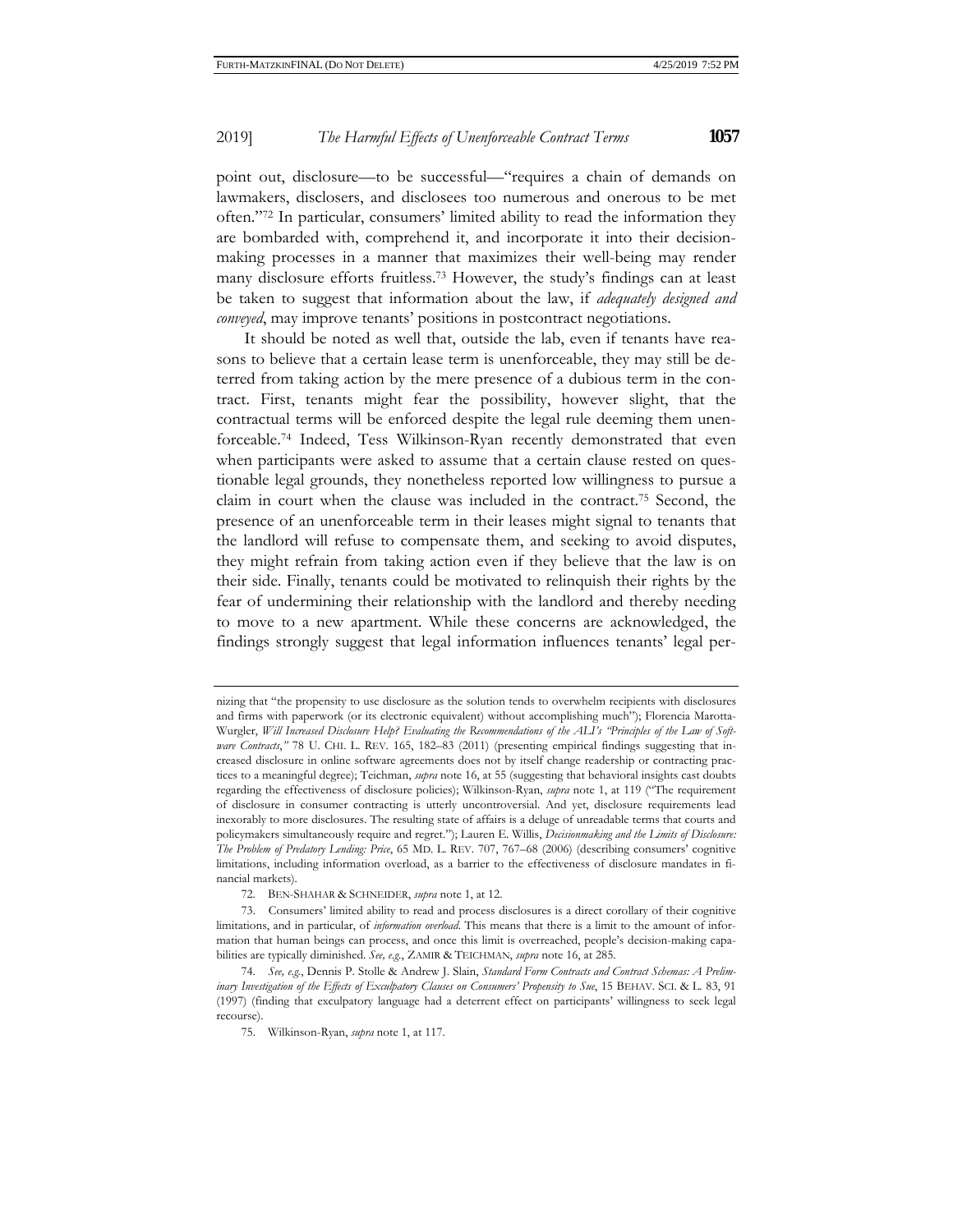ceptions and consequently improves their bargaining positions vis-à-vis the landlord.

## III. DISCUSSION AND IMPLICATIONS

#### *A. Drafters' Incentives to Use Unenforceable Terms*

As the findings indicate, absent specific information to the contrary, tenants believe that their lease provisions are enforceable and binding, even if the terms are clearly void under the law. Consequently, they may relinquish valid rights and claims when tenancy-related problems emerge.76

The residential rental market, like many other types of consumer markets, is characterized by asymmetric and imperfect information. Notwithstanding that both parties may be imperfectly informed, landlords typically know more about their contract terms and the attendant regulatory rules than do their tenants, or landlords at least may find it relatively easier and less expensive to become informed. As this research demonstrates, when landlords misstate the law in their leases, most tenants assume that their leases accurately reflect the law and rely on the deceptive information provided to them in the contract rather than try to obtain information independently.

In markets characterized by imperfect and asymmetric information, the potentially adverse effect produced by the inclusion of unenforceable terms may actually provide a distorted incentive for drafting parties. Sophisticated landlords, for example, might realize that they can leverage their superior knowledge of the law to their advantage by drafting contracts that are unlikely to affect tenants' *ex ante* renting decisions but are likely to affect tenants' perceptions of their legal rights, and thus their *ex post* decisions, after a contract has been signed. Therefore, it is perhaps not surprising that there is increasing evidence of the prevalence of unenforceable and deceptive terms in consumer contracts and leases.77

Sophisticated sellers and landlords are likely to understand that even if consumers suspect that a clause is unenforceable, they may still be deterred from contravening the contractual agreement to which they had "voluntarily" consented or from challenging its enforceability in court.78 Nondrafting par-

<sup>76.</sup> These findings are consistent with previous research showing that consumers may refrain from filing meritorious suits if their contracts include dubious terms. *See, e.g.*, Stolle & Slain, *supra* note 74, at 91– 92.

<sup>77.</sup> *See supra* Subpart I.B.

<sup>78.</sup> *See, e.g.*, Wilkinson-Ryan, *supra* note 1, at 165 (noting that "a policy's inclusion in a form contract may reduce the likelihood that consumers will challenge a practice using market power, informal dispute mechanisms, the court system, or the political process"); *see also* Zamir & Farkash, *supra* note 7, at 158 (observing that "even legal experts sometimes find it hard to predict whether a court would enforce a certain term or declare it unenforceable, especially when the applicable legal norms are vague and the legal precedents vary").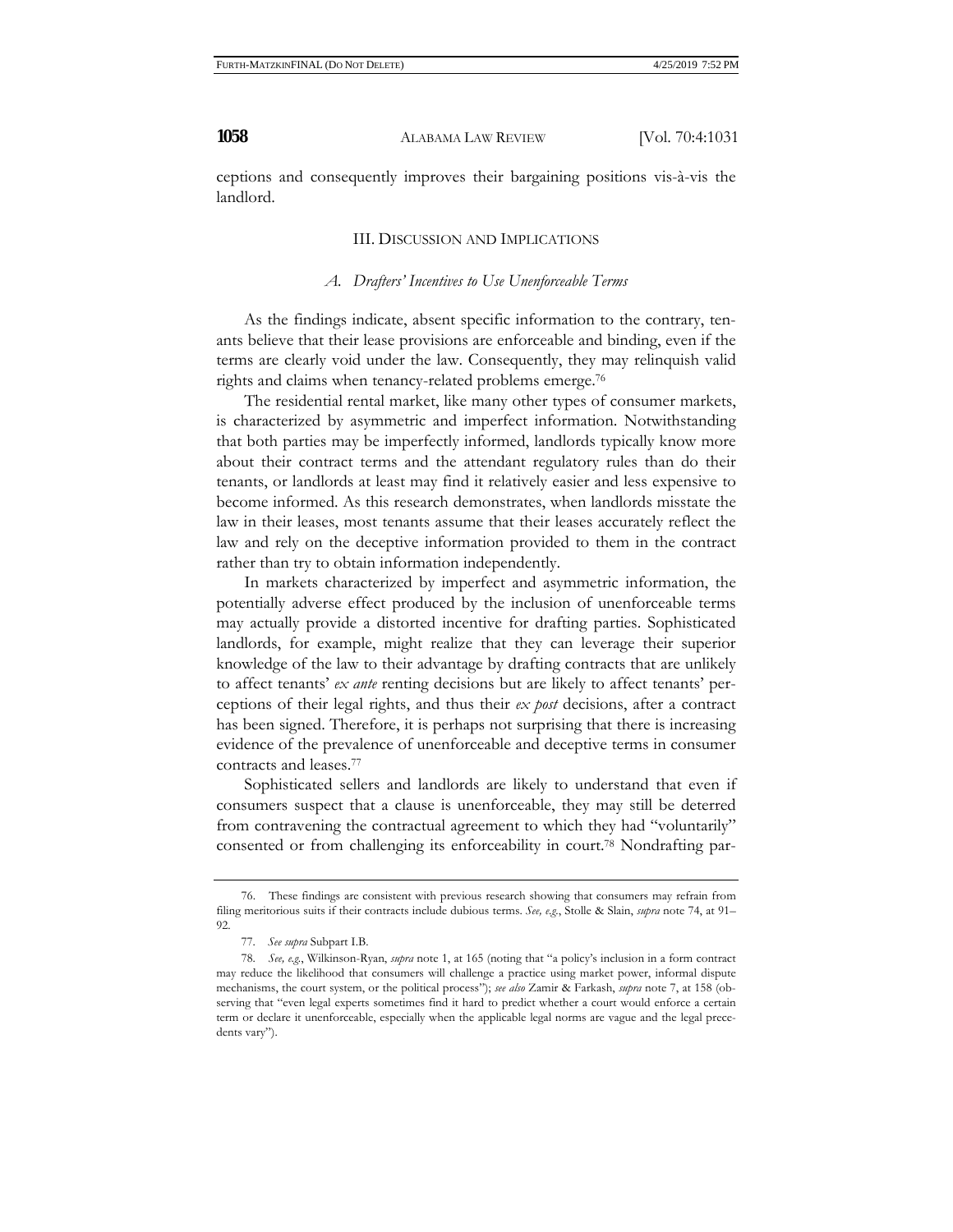ties might be discouraged from pursuing their rights in court in light of their perception of the probability, however low, that the contractual clause in question will be upheld.79

The low costs of noncompliance can further aggravate the situation. When a seller includes an unenforceable term, a disapproving court will typically invalidate the term but not the contract. The seller or landlord in such a case does not bear substantial costs or risks. As a result, drafting parties may be incentivized to include unenforceable terms in their contracts.80 Indeed, even if they do not actively choose to use legally invalid terms, sellers and landlords may simply lack the incentive to ensure that their contracts comply with the regulatory requirements.

## *B. Policy Implications*

The observed contracting practice is harmful to consumers. Regulatory solutions are therefore considered below.

## *1. Unfair and Deceptive Acts or Practices Statutes*

Unfair and Deceptive Acts or Practices Statutes ("UDAP laws") have been adopted in all states in the United States. These laws are considered "the main lines of defense protecting consumers from predatory, deceptive, and unscrupulous business practices."81 Although UDAP laws vary widely from state to state, all of them prohibit deceptive practices in consumer transactions. Some UDAP laws contain a general prohibition on deception, some prohibit misstatements of fact, and some address both misstatements of fact and law.

Examples of the latter type, addressing both misstatements of fact and law, include the Alaska Unfair Trade Practices and Consumer Protection Act,

<sup>79.</sup> The deterrent effect of the fear of losing in court, despite the unenforceability of the contractual provision in question, has been recognized in numerous contexts. In the case of employment agreements, for example, several scholars have suggested that unenforceable noncompete clauses can induce employees to reject job offers from competitors in order to avoid the risk of a lawsuit. *See, e.g.*, Harlan M. Blake, *Employee Agreements Not to Compete*, 73 HARV. L. REV. 625, 632–37 (1960); Stewart E. Sterk, *Restraints on Alienation of Human Capital*, 79 VA. L. REV. 383, 410 (1993). This effect is exacerbated by the American rule that all litigants must bear their own attorneys' fees and expenses. (Under some statutes, tenants are entitled to attorneys' fees, but even when tenants are aware of this policy, they may be reluctant to expend the necessary resources to defend their rights and remedies, for fear of the risk, however slight, that the court would refuse to strike down the objectionable lease provision.)

<sup>80.</sup> *See, e.g.*, Wilkinson-Ryan, *supra* note 1, at 171 ("[I]f the worst thing that will happen is that the term will get thrown out, there is no reason not to include it and hope for the best.").

<sup>81.</sup> *See, e.g.*, CAROLYN L. CARTER, NAT'L CONSUMER LAW CTR., CONSUMER PROTECTION IN THE STATES: A 50-STATE REPORT ON UNFAIR AND DECEPTIVE ACTS AND PRACTICES STATUTES (2009), http://www.nclc.org/images/pdf/udap/report\_50\_states.pdf.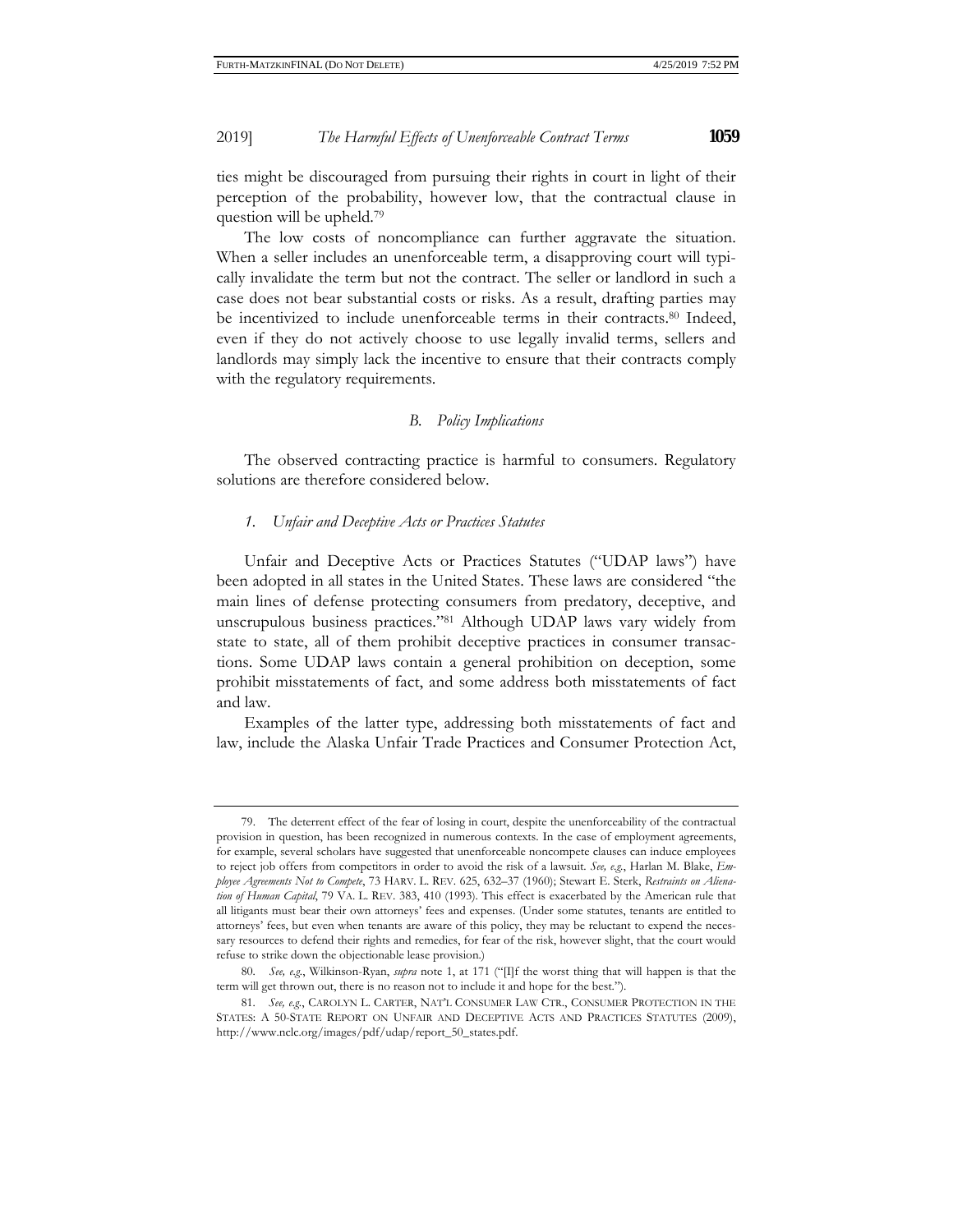which determines that the term "unfair or deceptive acts or practices"<sup>82</sup> includes, *inter alia*, "representing that an agreement confers or involves rights, remedies, or obligations that it does not confer or involve, or that are prohibited by law";83 and the Massachusetts Consumer Protection law, deeming the inclusion of certain unenforceable clauses, such as a tax escalator clause not in conformity with the applicable law or a clause requiring advanced payments in excess of those allowed by the law, as "unfair or deceptive acts or practices."84

This Article proposes that UDAP laws which refer only to misstatements of fact, or only generally refer to deceptive statements, should be similarly interpreted as incorporating a prohibition on misrepresentations of law.

Importantly, tenants are unlikely to file UDAP violation claims as long as they remain uninformed of their legal rights and remedies. Therefore, additional regulatory tools, such as imposing disclosure obligations or statutory form leases, should be considered, as discussed below.

## *2. Disclosure and Statutory Form Leases*

The problem that consumers face when confronted by unenforceable contract terms consists of three interrelated elements: consumers are typically ignorant of the law determining their rights and duties as buyers; they often rely on their contracts to ascertain their rights and duties; and they usually presume that terms in their contracts are enforceable and binding. Understanding that the problem of unenforceable contract terms is most onerous when all three preconditions are met may help suggest a path for its solution. This study's findings illustrate that providing information about the law to tenants substantially reduces the adverse effect produced by unenforceable fine print. In fact, informed participants facing an unenforceable term were not significantly more likely to bear the repair costs themselves than were participants reading an enforceable lease provision.

Disclosure mandates are already widely used in various consumer sectors, in part because disclosure regulation is considered less intrusive than other regulatory measures.85 Admittedly, many of the existing disclosure mandates

85. *See, e.g.*, BAR-GILL, *supra* note 2, at 32 (describing disclosure mandates as "the least intrusive form of regulation"); BEN-SHAHAR & SCHNEIDER, *supra* note 1, at 5 (observing that mandated disclosure "seems

<sup>82.</sup> Alaska Unfair Trade Practices and Consumer Protection Act, ALASKA STAT. § 45.50.471 (2018).

<sup>83.</sup> *Id.* § 45.50.471(b)(14).

<sup>84.</sup> MASS. GEN. LAWS ANN. ch. 93A, § 2(a), (c) (West 2006) (declaring that "unfair or deceptive acts or practices in the conduct of any trade or commerce" are unlawful and authorizing the Attorney General to enact rules and regulations determining which acts fall under this definition); 940 MASS. CODE REGS. 3.17(3) (2017) (setting forth a non-exhaustive list of clauses whose inclusion in residential lease agreements would constitute an unfair or deceptive act or practice, which includes relatively few provisions: a penalty clause or a tax escalator clause not in conformity with the applicable law and a clause requiring advanced payments in excess of those allowed by the law). The law similarly determines that failure to disclose the legal requirements governing the hold and return of security deposits also constitutes an unfair or deceptive act or practice. *Id.* at 3.17(3)(b)(3).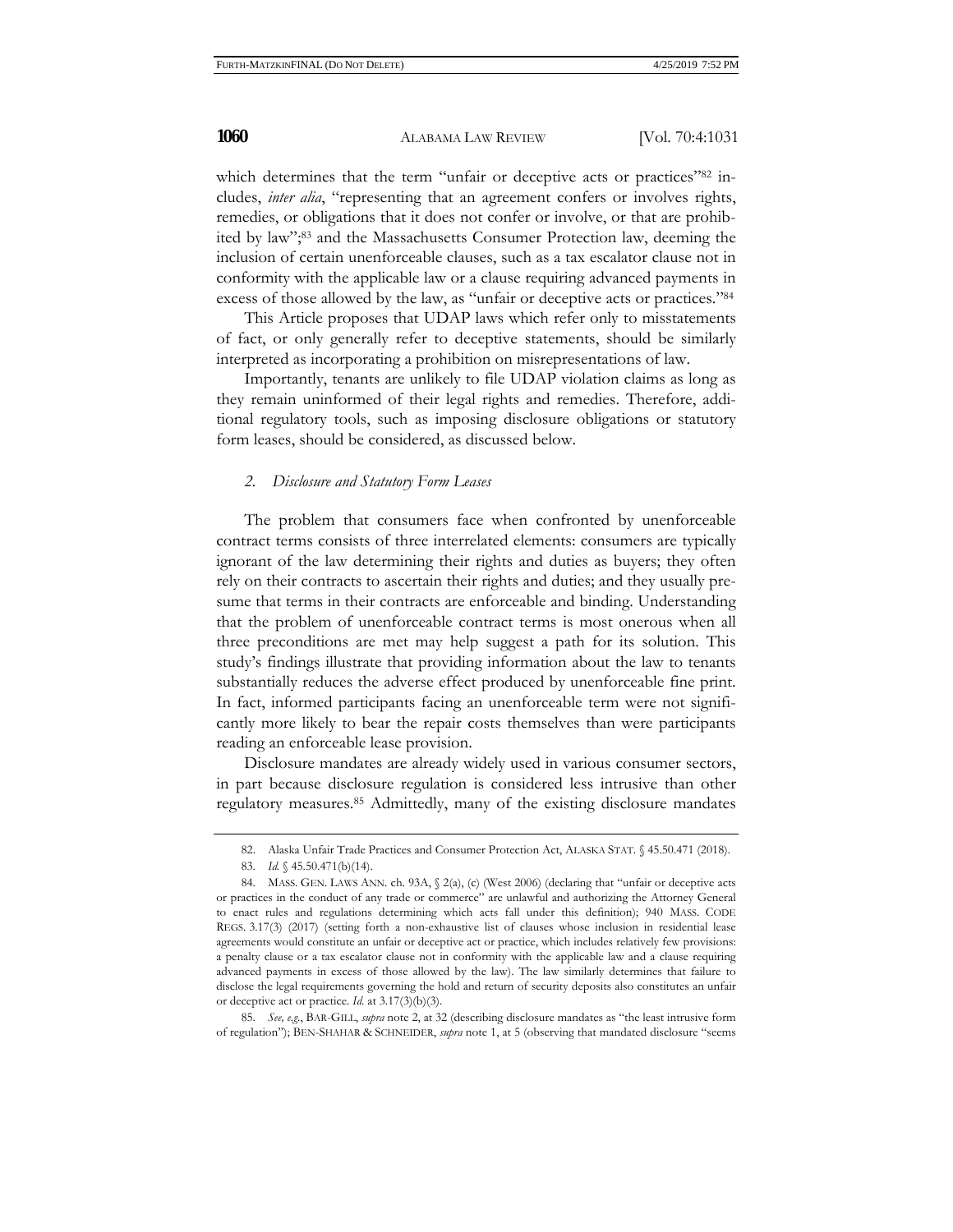are poorly designed and are consequently ineffective.86 Yet, this Article's findings may be cautiously taken to suggest that smart and simplified disclosure policies may be useful and are not inevitably doomed to fail.87

Disclosure mandates are typically designed to alert consumers about nonsalient features of the transaction (in response to the concern that consumers might not notice or fully take these attributes into account when making their purchasing decision).88 For example, suppliers are required to disclose in a salient manner the conditions of the product's warranty or the circumstances under which the contract might be terminated or altered unilaterally.<sup>89</sup> This Article seeks to advocate for a different type of disclosure: disclosure of information on *consumers' rights and remedies under the law*. For example, landlords could be required to disclose their maintenance and repair duties or their liability for loss or damage caused to the tenants or third parties in their lease agreements.90

Undeniably, disclosure regulation is mainly justified when sellers have more accurate information than do consumers and when they are unlikely to disclose this information voluntarily.91 While sellers presumably have better information about their products' attributes, and sometimes even about consumers' product use patterns, consumers and tenants are presumed to have an equivalent access to information about the law governing their transactions. Yet, as the study's findings suggest, tenants rarely search for information about their legal rights and remedies and often perceive their contracts as accurate sources of information about the legal state of affairs.

Landlords, in turn, lack any incentive to voluntarily inform tenants about their mandatory protections in the leases they offer. In fact, they have a con-

to regulate lightly" because it "lets sellers sell and buyers buy, as long as buyers know what sellers are selling"); Ryan Bubb & Richard H. Pildes, *How Behavioral Economics Trims Its Sails and Why*, 127 HARV. L. REV. 1593, 1595 (2014) (describing "smart disclosure" and default rules as "minimalist forms of government action that preserve freedom of choice").

<sup>86.</sup> *See generally* BEN-SHAHAR & SCHNEIDER, *supra* note 1. *See also* Uri Benoliel & Xu (Vivian) Zheng, *Are Disclosures Readable? An Empirical Test*, 70 ALA. L. REV. 237, 238–39 (2018) (concluding that "disclosures are often unreadable" based on an empirical study showing that franchise disclosures required an average of "more than twenty years of education to understand").

<sup>87.</sup> *See, e.g.*, BAR-GILL, *supra* note 2, at 33 (suggesting that smart and simplified disclosure regulation is evolving gradually and has proven to be effective at least to some extent in different consumer markets).

<sup>88.</sup> *See, e.g.*, *id.* at 34 (noting that "existing and proposed disclosure mandates focus solely on product-attribute information"); ZAMIR & TEICHMAN, *supra* note 16, at 34 (observing that "[p]roperly designed disclosures can highlight important attributes of the contract, and help consumers make informed choices that best serve their interests"). Note that in recent years scholars have also begun calling for another type of information disclosure: disclosure of *product-use information*. *See generally* Oren Bar-Gill & Oliver Board, *Product-Use Information and the Limits of Voluntary Disclosure*, 14 AM. L. & ECON. REV. 235 (2012).

<sup>89.</sup> *See, e.g.*, ZAMIR & TEICHMAN, *supra* note 16, at 34.

<sup>90.</sup> This idea is not revolutionary. In fact, obligations to disclose legal information already exist in different contexts, including in the residential rental industry. For example, Massachusetts law requires landlords to disclose information concerning the hold and return of security deposits, the limitations on termination of the lease due to nonpayment, and so forth. *See* Furth-Matzkin, *supra* note 11, at 27.

<sup>91.</sup> *See, e.g.*, BAR-GILL, *supra* note 2, at 34–35.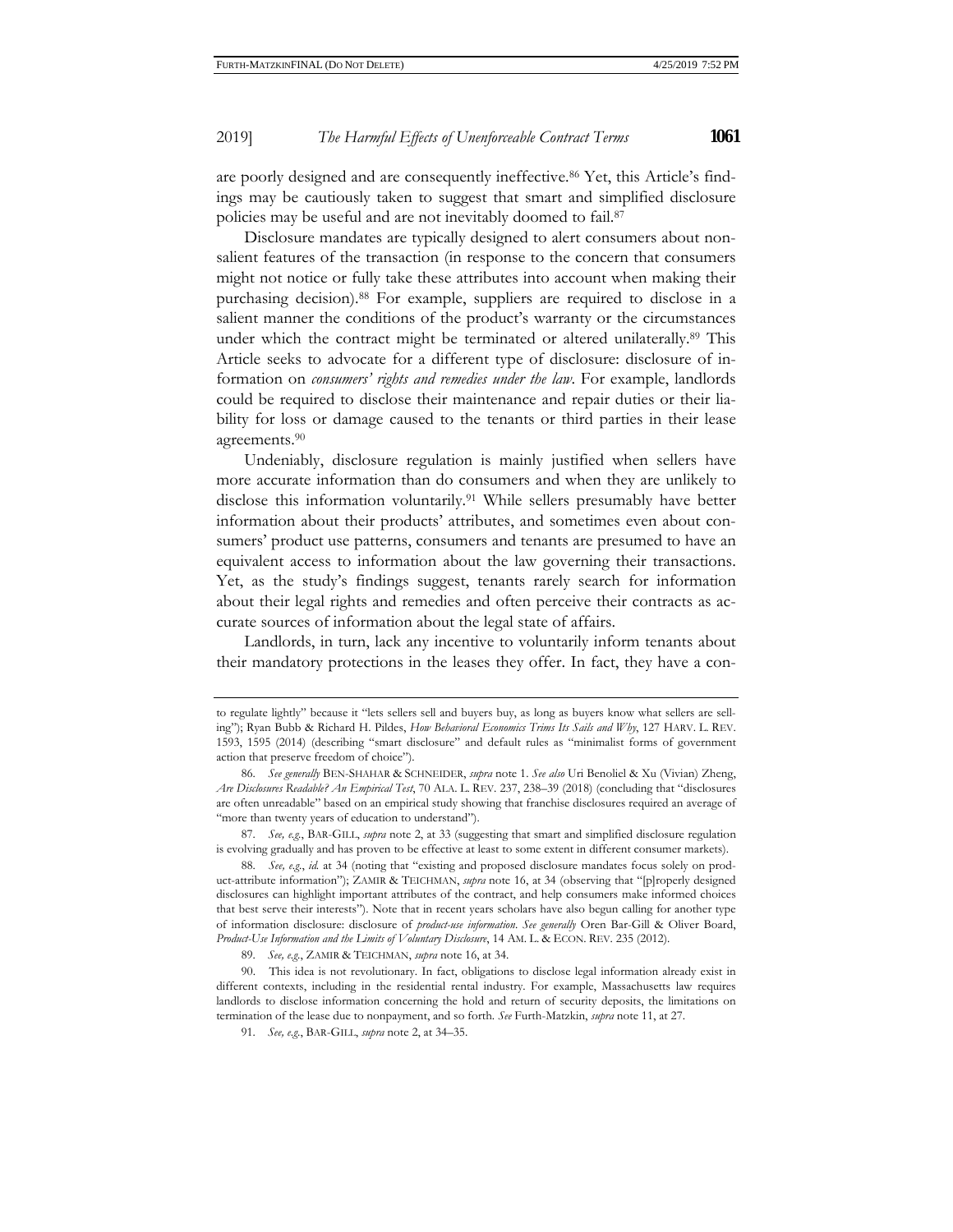trary incentive.92 A recent study provides evidence supportive of this proposition. In an interview, a housing lawyer from Philadelphia confirmed that he deliberately refrained from disclosing information about the tenant's rights and remedies in the leases he drafted, explaining that "the law applies whether [it is] in the lease or not, but if you put it in the lease, you draw the tenant's attention to it."93

In light of landlords' superior information and negative incentives to disclose information about the law to tenants, mandated disclosure may be warranted. In particular, regulators may consider compelling landlords to use one of several pre-approved leases.94 Such forms would accurately reflect the law, informing tenants of their mandatory rights, duties, and remedies. At first glance, such a solution may be perceived as an excessive intervention in the market, but it should be kept in mind that the law already imposes multiple substantive obligations and liabilities on landlords. A statutory form lease will merely disclose the mandatory obligations that the regulator has already chosen to impose. Therefore, obliging landlords to use statutory form leases can be seen as a form of comprehensive disclosure mandate, rather than as a stronger, more coercive intervention in the market.

 As this study's findings demonstrate, silent leases, and not only leases containing unenforceable terms, can prove harmful to tenants. When leases are silent about a certain aspect of the landlord–tenant relationship, tenants—who are often unaware of their rights and remedies—are more likely to bear costs that the law imposed on the landlord than are tenants with a lease agreement containing an enforceable term accurately informing them of their legal rights and remedies. Since evidence suggests that the vast majority of the tenants' rights and remedies are almost never mentioned in the leases currently used in the market,<sup>95</sup> requiring landlords to use one of several statutory form leases may substantially enhance tenants' protections at a relatively low administrative cost. Notably, such a solution has already been adopted in the insurance sector and should be seriously considered in the residential rental market as well.<sup>96</sup> Yet, it is important to highlight several caveats here.

<sup>92.</sup> Furth-Matzkin, *supra* note 11, at 40 (suggesting that "the drafters of these leases intentionally refrain from using any term that might armor tenants with information that could backfire against the landlord").

<sup>93.</sup> Crawford, *supra* note 32, at 41.

<sup>94.</sup> This solution has been previously proposed by several scholars and commentators. *See generally* Allen R. Bentley, *An Alternative Residential Lease*, 74 COLUM. L. REV. 836 (1974); David Kirby, *Contract Law and the Form Lease: Can Contract Law Provide the Answer?*, 71 NW. U. L. REV. 204 (1976); Kurt Olafsen, Note, *Preventing the Use of Unenforceable Provisions in Residential Leases*, 64 CORNELL L. REV. 522 (1978).

<sup>95.</sup> Furth-Matzkin, *supra* note 11, at 27–29 (finding, based on sample of seventy leases from Massachusetts, that the landlords' warranties and covenants were rarely mentioned in the leases, and that, in a similar vein, most of the mandatory rights granted to tenants were not mentioned in any of the leases and some were occasionally mentioned in a small subset of leases).

<sup>96.</sup> *See generally* Daniel Schwarcz, *Reevaluating Standardized Insurance Policies*, 78 U. CHI. L. REV. 1263 (2011).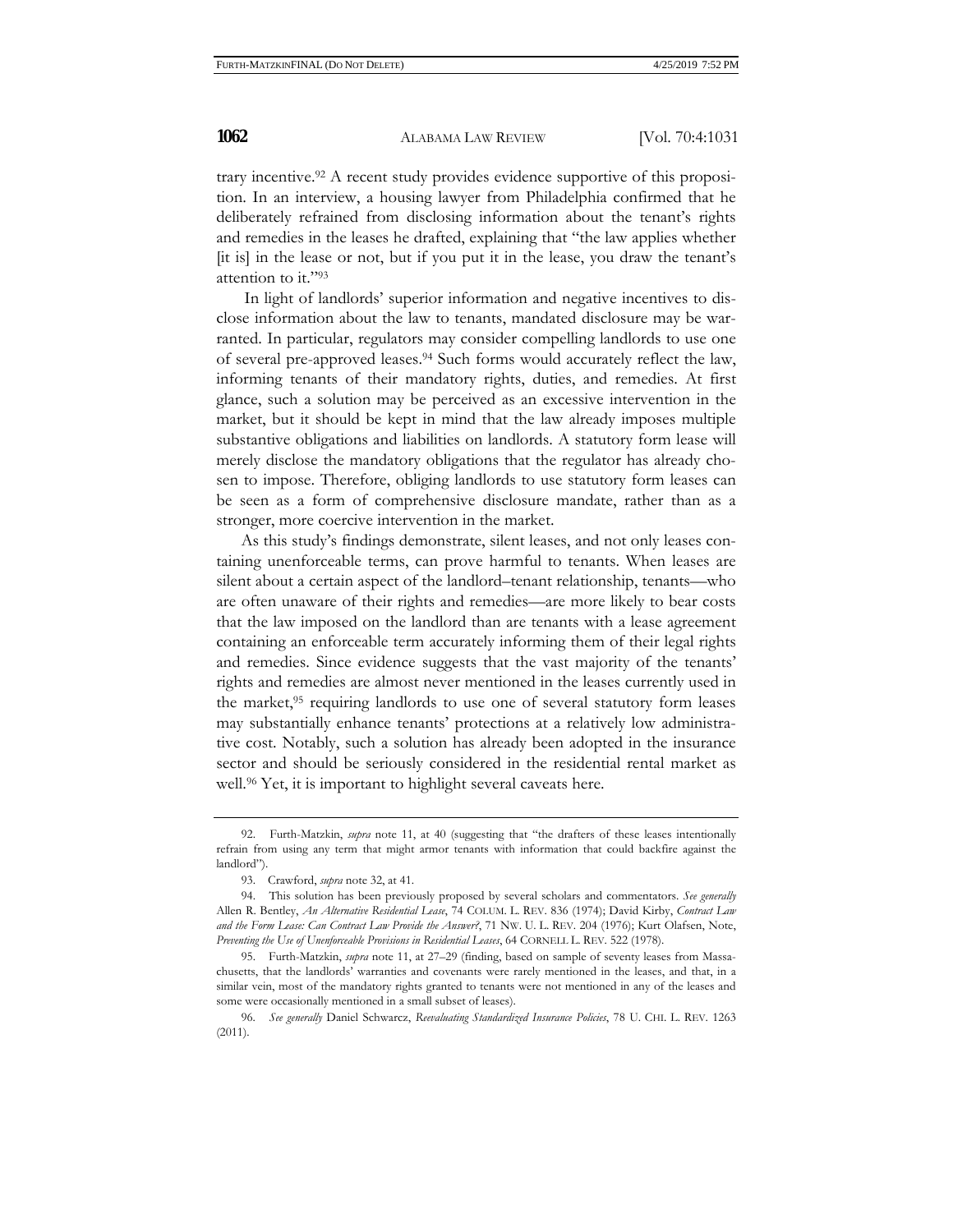First, landlords might fail to use the required statutory form leases, just as they currently fail to meet the substantive and disclosure obligations that the law now imposes. Therefore, these regulatory measures should be backed up with strong enforcement mechanisms, both public and private. Second, tenants could suffer from information overload, rendering disclosure of such information useless or even harmful.97 It is thus essential to design "smart statutory leases," which disclose the legal information in a simple and salient manner.98 Such disclosures should include only the necessary information in order to make the processing of the relevant information in real time easier.<sup>99</sup> This means, for example, that it may be desirable to focus on only the most important rights and remedies granted to tenants under applicable law. In addition, the information should be conveyed in easily comprehensible language, without complex legal jargon or unfamiliar terminology. Finally, the information should be prominently disclosed so that tenants will be made aware of it. For example, regulators could use a "warning box" of the type recently proposed by Ian Ayres and Alan Schwartz.100 The third caveat is that landlords might use deceptive drafting techniques in order to misinform tenants about the law without exposing themselves to legal sanctions. As Michael S. Barr, Sendhil Mullainathan, and Eldar Shafir recognized, "whatever gave the discloser incentives to confuse consumers remains in the face of the regulation. While officially complying with the rule, there is market pressure to find other means to avoid the salutary effects on consumer decisions that the disclosure was intended to achieve."101 This caveat is real, but it may be possible to overcome it, at least to a certain extent, by launching government information campaigns in addition to requiring landlords to disclose the relevant information in their contracts.

## *3. Class Actions*

Class actions can be effectively used to combat the inclusion of unenforceable terms in consumer contracts. A class action is an efficient tool, enabling consumers to obtain redress by aggregating multiple individualized

<sup>97.</sup> *See, e.g.*, ZAMIR & TEICHMAN, *supra* note 16, at 285 ("[I]n any given unit of time, there is a limit to the amount of information people can perceive and process, and once this limit is surpassed, the quality of decisions tends to deteriorate."); Korobkin, *supra* note 2, at 1222–25; Ellen Peters et al., *Less Is More in Presenting Quality Information to Consumers*, 64 MED. CARE RES. & REV. 169, 187 (2007); Willis, *supra* note 71, at 767–68.

<sup>98.</sup> *See, e.g.*, BAR-GILL, *supra* note 2, at 37 ("To be effective . . . disclosures must be kept simple. . . . "); Cass R. Sunstein, *Nudges.gov: Behaviorally Informed Regulation*, *in* THE OXFORD HANDBOOK OF BEHAVIORAL ECONOMICS AND THE LAW 719, 727–33 (Eyal Zamir & Doron Teichman eds., 2014).

<sup>99.</sup> *See, e.g.*, BAR-GILL, *supra* note 2, at 37 ("A disclosure that is simple enough for consumers to understand will inevitably exclude some relevant information.").

<sup>100.</sup> Ayres & Schwartz, *supra* note 1, at 553.

<sup>101.</sup> BARR ET AL., *supra* note 16, at 6–7.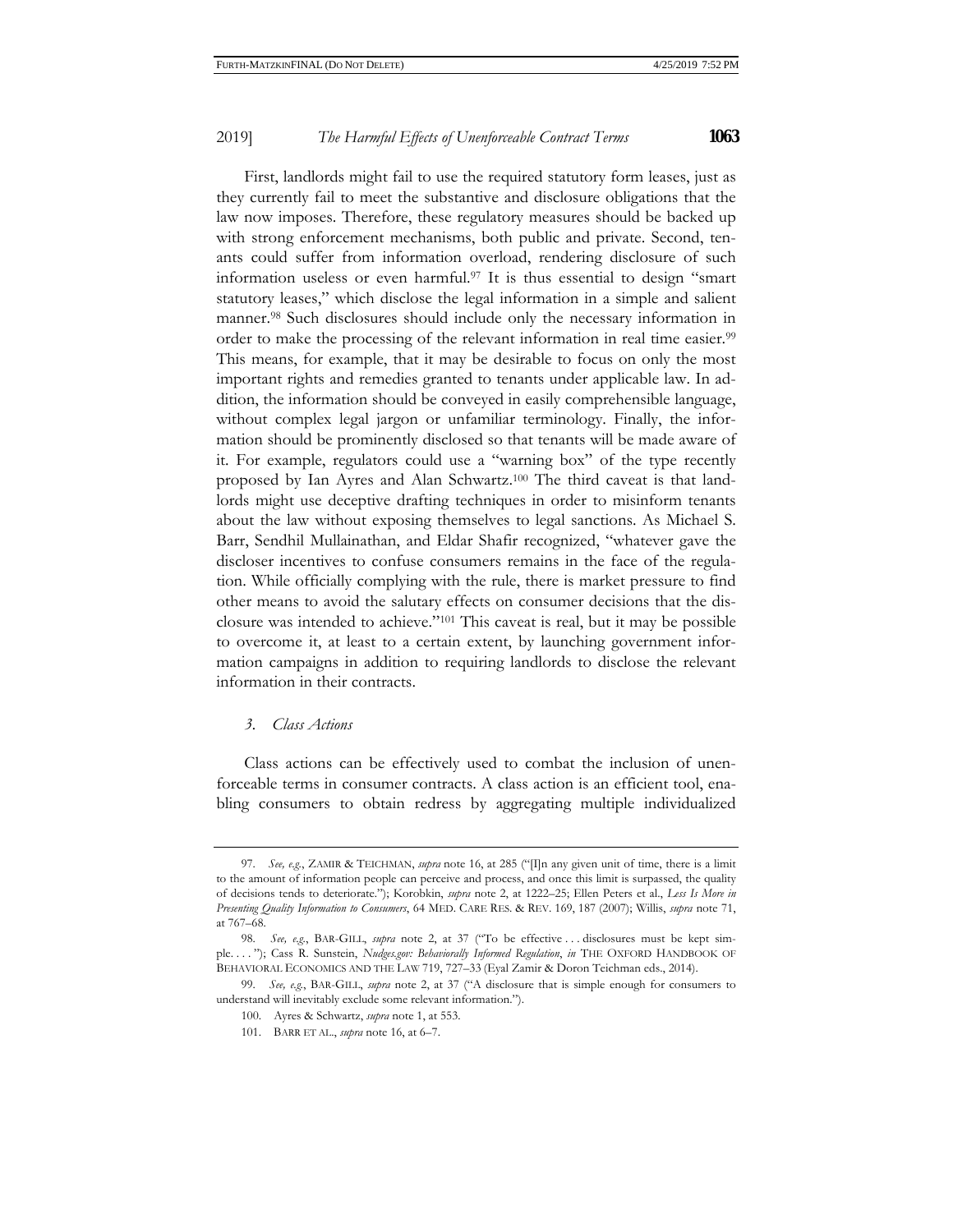claims when the dollar amount per person is relatively small, thereby overcoming one of the obstacles to an individual action.102 Additionally, resorting to class actions can help solve the problem of relying on misinformed tenants to bring claims to court by incentivizing lawyers to inform tenants about their rights. From the landlord's perspective, this mechanism strengthens deterrence not only by increasing the probability of detection but also, and perhaps primarily, by increasing the expected magnitude of the sanction.

In the specific context of residential leases, many jurisdictions in the United States allow tenants to bring class action suits based on the inclusion of unenforceable terms in rental agreements, provided that the class of tenants suffered a "similar injury" as a consequence.<sup>103</sup> However, courts in many jurisdictions have adopted a hostile approach towards the class action mechanism. In Massachusetts, for example, the Supreme Judicial Court held that "a plaintiff bringing an action for damages . . . must allege and ultimately prove that she has, as a result, suffered a distinct injury or harm that arises from the claimed unfair or deceptive act itself."104 This ruling bars tenants from pursuing claims against their landlords for including unenforceable terms in their leases unless they can prove actual harm. In a similar vein, the Second Appellate District Court in Los Angeles County recently upheld a lower court's decision to deny class certification to a group of tenants asking to bring a class action suit.105 The court determined that the claim for breach of the warranty of habitability was too individualized for class certification.106

Such decisions severely harm tenants' ability to sue their landlords by undermining the class action mechanism, which is one of their strongest tools. Given such rulings, tenants are forced to sue and resolve rental disputes individually and are likely to be discouraged from filing such suits in light of the attendant litigation costs.107 Perhaps even more problematic is the fact that sellers and landlords often insert class action waivers, choice-of-law clauses, or

<sup>102.</sup> As Congress has recognized, class action lawsuits "permit the fair and efficient resolution of legitimate claims of numerous parties by allowing the claims to be aggregated into a single action against a defendant that has allegedly caused harm." Class Action Fairness Act of 2005, Pub. L. No. 109-2, § 2(a), 119 Stat. 4, 4 (codified at 28 U.S.C. §§ 1332, 1453, 1711–1715 (2012)).

<sup>103.</sup> *See, e.g.*, MASS. GEN. LAWS ANN. ch. 93A, § 9(2) (West 2006); 940 MASS. CODE REGS. 3.17 (2014) (stating that the inclusion of an unenforceable term in a rental agreement constitutes an "unfair or deceptive act or practice" under the Consumer Protection Act). Upon finding that a landlord knowingly or willfully engaged in such an act, the court may award each injured tenant actual damages or twenty-five dollars, whichever is greater. MASS. GEN. LAWS ANN. ch. 93A, § 9(3).

<sup>104.</sup> Tyler v. Michaels Stores, Inc., 984 N.E.2d 737, 745–46 (Mass. 2013).

<sup>105.</sup> Hendleman v. Los Altos Apartments, L.P., 160 Cal. Rptr. 3d 730, 734 (Ct. App. 2013).

<sup>106.</sup> *Id.* at 743.

<sup>107.</sup> It is well-known that litigation costs often deter consumers from filing individual claims. *See, e.g.*, Lisa Bernstein & Hagay Volvovsky, *Not What You Wanted to Know: The Real Deal and the Paper Deal in Consumer Contracts*—*Comment on the Work of Florencia Marotta-Wurgler*, 12 JERUSALEM REV. LEGAL STUD. 128, 129–30 (2015) ("Given the dollar value of the harm a typical individual (as opposed to business) consumer would be likely to suffer from such a breach, almost any individual lawsuit a consumer could file would have a negative expected value . . . .").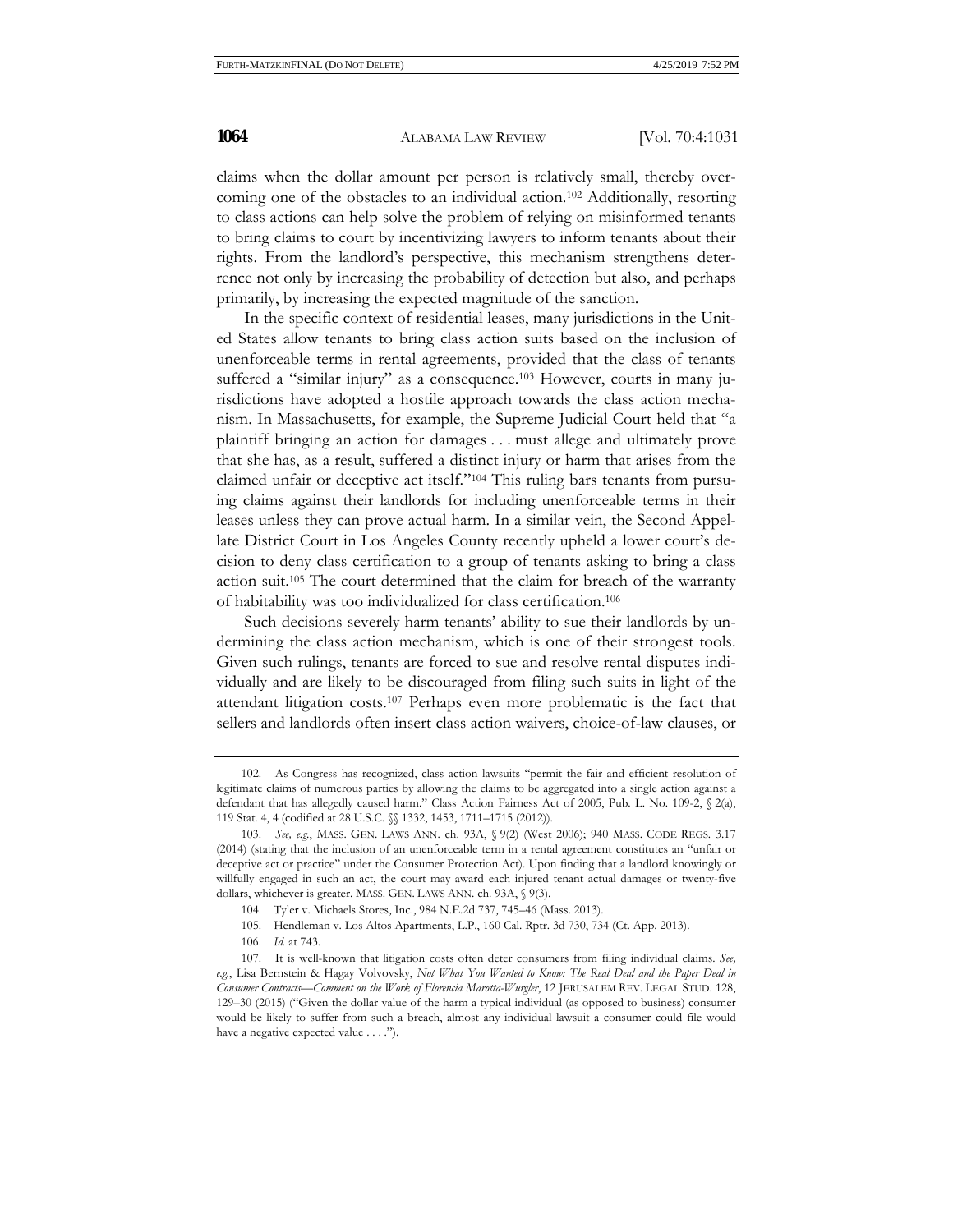arbitration provisions into their boilerplate agreements.108 These clauses are generally enforceable and may therefore be used by sellers and landlords to shield themselves from class actions.109 It is therefore essential to complement private enforcement with strong public enforcement mechanisms.

## *4. Public Enforcement Mechanisms*

Public enforcement mechanisms could be applied both *ex ante* and *ex post*. With regard to *ex ante* enforcement, regulators can require landlords to obtain pre-approval for their standard form leases before using them.110 This could be achieved by establishing a special judicial tribunal that is authorized to preapprove standard form leases, or alternatively, by turning to an administrative agency with a similar regulatory power. Landlords using leases without judicial or administrative approval could then be subject to relatively high sanctions. Conversely, landlords using contracts that have been pre-approved could so indicate on their forms, thereby endowing their leases with the benefit of a strong presumption of enforceability or even immunity from judicial intervention.<sup>111</sup>

In the United States, several states require pre-approval of certain insurance policy forms by the regulator.112 This solution may be less suitable for the residential rental market, however, as the rental market consists of both residential rental companies and individual landlords that own and operate only a few apartments. It might therefore be perceived as too burdensome and costly, both for the individual landlords and for the state, which would incur the costs of administrative or judicial review, to require each and every

<sup>108.</sup> *See, e.g.*, Myriam Gilles, *Opting Out of Liability: The Forthcoming, Near-Total Demise of the Modern Class Action*, 104 MICH. L. REV. 373, 402–04 (2005).

<sup>109.</sup> *See, e.g.*, AT&T Mobility LLC v. Concepcion, 563 U.S. 333, 341–52 (2011). For an analysis of this case and its implications, see Jean R. Sternlight, *Tsunami:* AT&T Mobility LLC v. Concepcion *Impedes Access to Justice*, 90 OR. L. REV. 703 (2012). Recall, however, that federal agencies have recently asserted authority under the Dodd–Frank Act and the Social Security Act to authorize regulations prohibiting mandatory arbitration clauses in certain types of consumer contracts. *See supra* note 21 and accompanying text.

<sup>110.</sup> *Cf.* Clayton P. Gillette, *Pre-Approved Contracts for Internet Commerce*, 42 HOUS. L. REV. 975, 983 (2005).

<sup>111.</sup> *See id.* at 984–86.

<sup>112.</sup> *See, e.g*., Kimball & Pennigstorf, *supra* note 16, at 683. A pre-approval process of standard form contracts also exists in Israel: The Israeli Standard Contract Law of 1982 allows sellers to submit a standard form contract for pre-approval by a special tribunal, established pursuant to this law. Such approval exempts the contract from scrutiny for a five-year period. *See, e.g.*, Sinai Deutch, *Controlling Standard Contracts: The Israeli Version*, 30 MCGILL L.J. 458, 473–75 (1985). For a critical review of the Israeli tribunal's work and limited success, see, for example, Eyal Zamir & Tal Mendelson, Three Modes of Regulating Price Terms in Standard-Form Contracts: The Israeli Experience 4–6 (Sept. 29, 2017) (on file with Hebrew University Jerusalem) (explaining that "firms rarely applied to have their contracts validated, because the prospect of five-year immunity was not worth the risk of invalidation of their contract terms" and that "over time it became evident that the Tribunal's actual impact on the formulation of standard-form contracts in Israel was negligible, while its operation was rather costly"); Sinai Deutch, *Standard Contract Act: Failure and Recommendation*, 1 MEHKAREI MISHPAT [BAR-ILAN L. STUD.] 62, 69 (1980) (Isr.).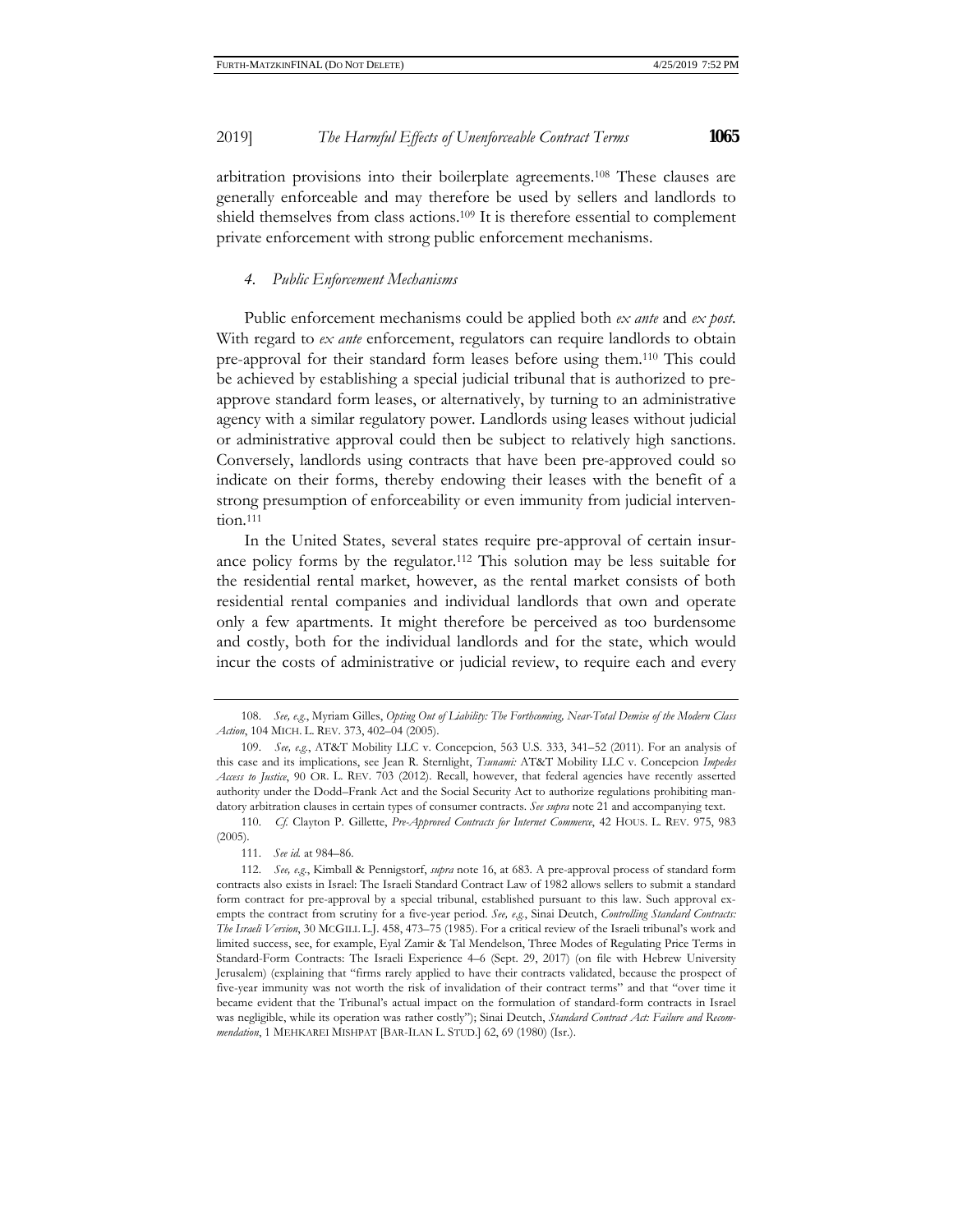landlord to have his or her lease approved before using it.

With regard to *ex post* solutions, public agencies could be authorized to file claims against noncompliant landlords on behalf of tenants. Such a solution is not unrealistic. Section 5 of the Federal Trade Commission Act already authorizes the Federal Trade Commission (FTC) to take appropriate action when unfair or deceptive acts or practices are discovered and sets out the FTC's investigative powers and enforcement authority.113 The FTC is authorized to enforce the requirements of consumer protection laws by both administrative and judicial means. In a similar manner, the FTC could be authorized to ensure landlords' compliance with the substantive requirements under landlord and tenant law. State-level agencies with similar authority already exist in some jurisdictions. In Massachusetts, for example, the attorney general is authorized by law to bring claims against any landlord suspected of engaging in unfair or deceptive acts or practices.114

#### **CONCLUSION**

In view of the accumulating evidence that the inclusion of unenforceable contract terms in standardized agreements is prevalent in consumer markets, this Article explores, for the first time, the implications of this drafting practice for the nondrafting parties. More specifically, building on previous work demonstrating that unenforceable terms are regularly included in residential rental agreements, this Article sought to elucidate the role that these terms play in shaping tenants' post-contract decisions and behavior.

The experimental findings presented here suggest that tenants, who are typically uninformed of the law governing their relations with landlords, are adversely affected by the inclusion of unenforceable terms in their lease agreements, as they are generally apt to perceive terms embedded in contracts as enforceable and legally binding. While tenants are not necessarily inclined to take the fine print into account before making their renting decisions, they are nonetheless likely to be affected by the fine print *ex post*, after a tenancyrelated problem or a dispute arises. Consequently, tenants, and consumers more generally, are prone to relinquish their legal rights and remedies as a result of the misinformation conveyed in the unenforceable fine print. In this study, participants reading an unenforceable liability disclaimer, absolving the landlord of liability in negligence, were about ten times more likely to bear repair expenses that the law imposed on the landlord than participants reading

<sup>113.</sup> Federal Trade Commission Act of 1914, 15 U.S.C. §§ 41–58 (2012).

<sup>114.</sup> *See* MASS. GEN. LAWS ANN. ch. 93A, § 4 (West 2006) ("Whenever the attorney general has reason to believe that any person is using or is about to use any method, act, or practice declared by section two to be unlawful, and that proceedings would be in the public interest, he may bring an action in the name of the commonwealth against such person to restrain by temporary restraining order or preliminary or permanent injunction the use of such method, act or practice.").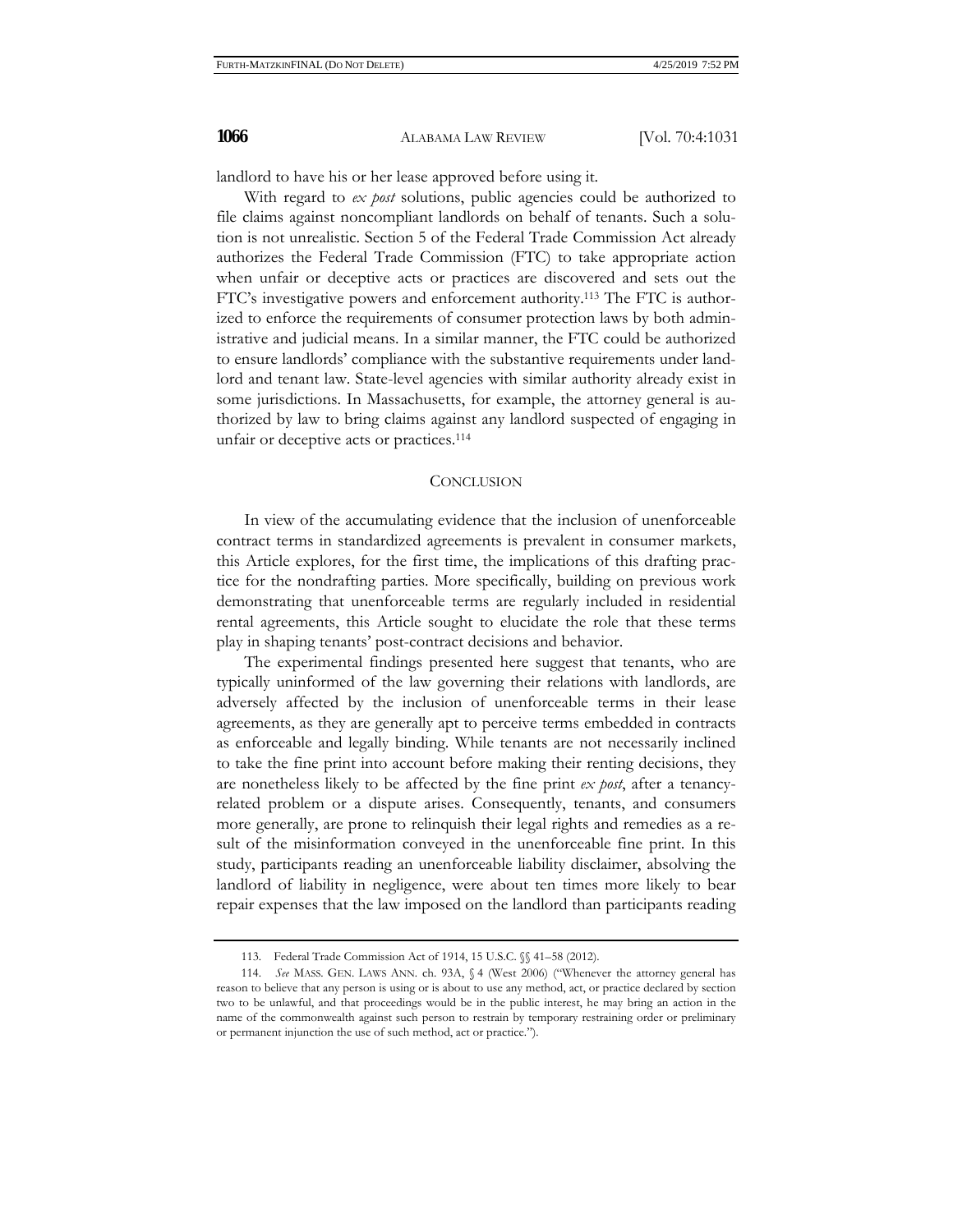an enforceable lease term. The experimental findings also reveal that the presence of unenforceable terms discourages tenants from searching information online (compared to silent contracts), impedes tenants' ability to accurately process legal information obtained through online searches, and decreases the likelihood that they will take action against the noncompliant landlord when a dispute arises.

While these findings appear disturbing in terms of protecting tenants and consumers, there is also cause for cautious optimism. Informing nondrafting parties about their rights under the law substantially mitigates the harm generated by the presence of unenforceable contract terms. Admittedly, legal disclosure is not without limits. In particular, consumers' and tenants' limited time and attention should be taken into account. Therefore, solutions based on increasing consumer awareness of the legal environment should be combined with strong public enforcement and access to class action mechanisms. Such solutions may help overcome the deceptive power of unenforceable contract terms in consumer markets.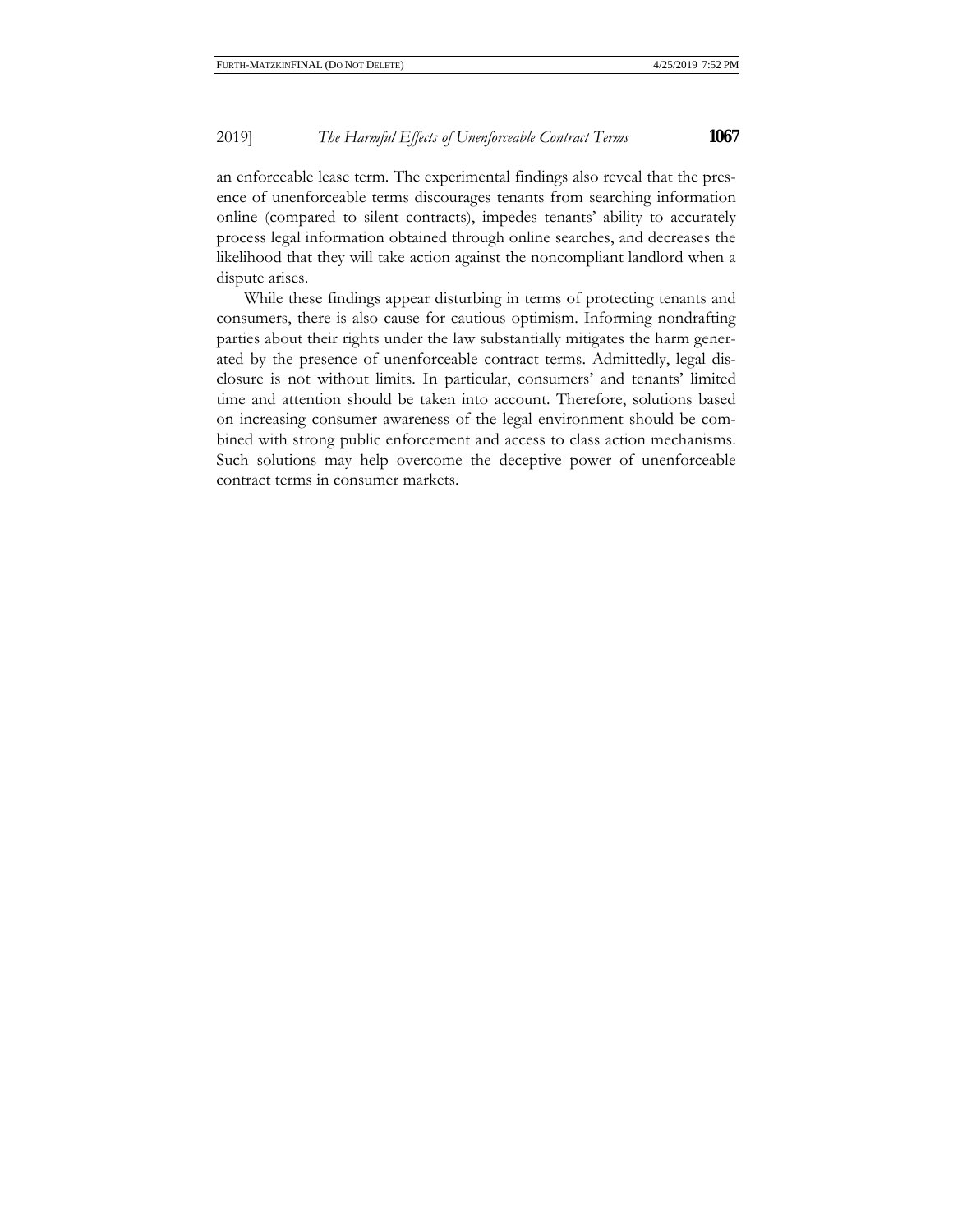# APPENDIX

# *A. Materials for Study 1*

Please read the following scenario carefully and answer the following questions. Thank you for your cooperation.

Assume that you have been searching for an apartment and have finally found one that you like and that meets your budget. It's a two-bedroom apartment in Boston, MA.

After contacting the landlord, you receive the attached lease agreement. Please read it and then sign it in order to move into the apartment.

# **MASSACHUSETTS FIXED TERM RESIDENTIAL LEASE AGREEMENT**

# **Tenant Copy**

# **1. Parties**

The parties agree as follows: The tenant rents the leased premises in Boston, Massachusetts from the landlord.

# **2. Term of Lease**

The lease shall last for a term of 12 months, beginning on May 1, 2018 and ending on April 30, 2019.

# **3. Rent**

The tenant agrees to pay rent to the landlord at the rate of \$2,000 (two thousand dollars) per month on the first day of each and every month in advance so long as this lease is in force and effect.

# **4. Pets**

No pets or animals shall be kept in the leased premises without the landlord's prior written consent.

[*Unenforceable Condition:* 

# **5. Loss or Damage**

The landlord will not be liable for any damage to property or personal injury caused to the tenant or to third parties on the leased premises, including damage caused by the landlord's negligence or recklessness.]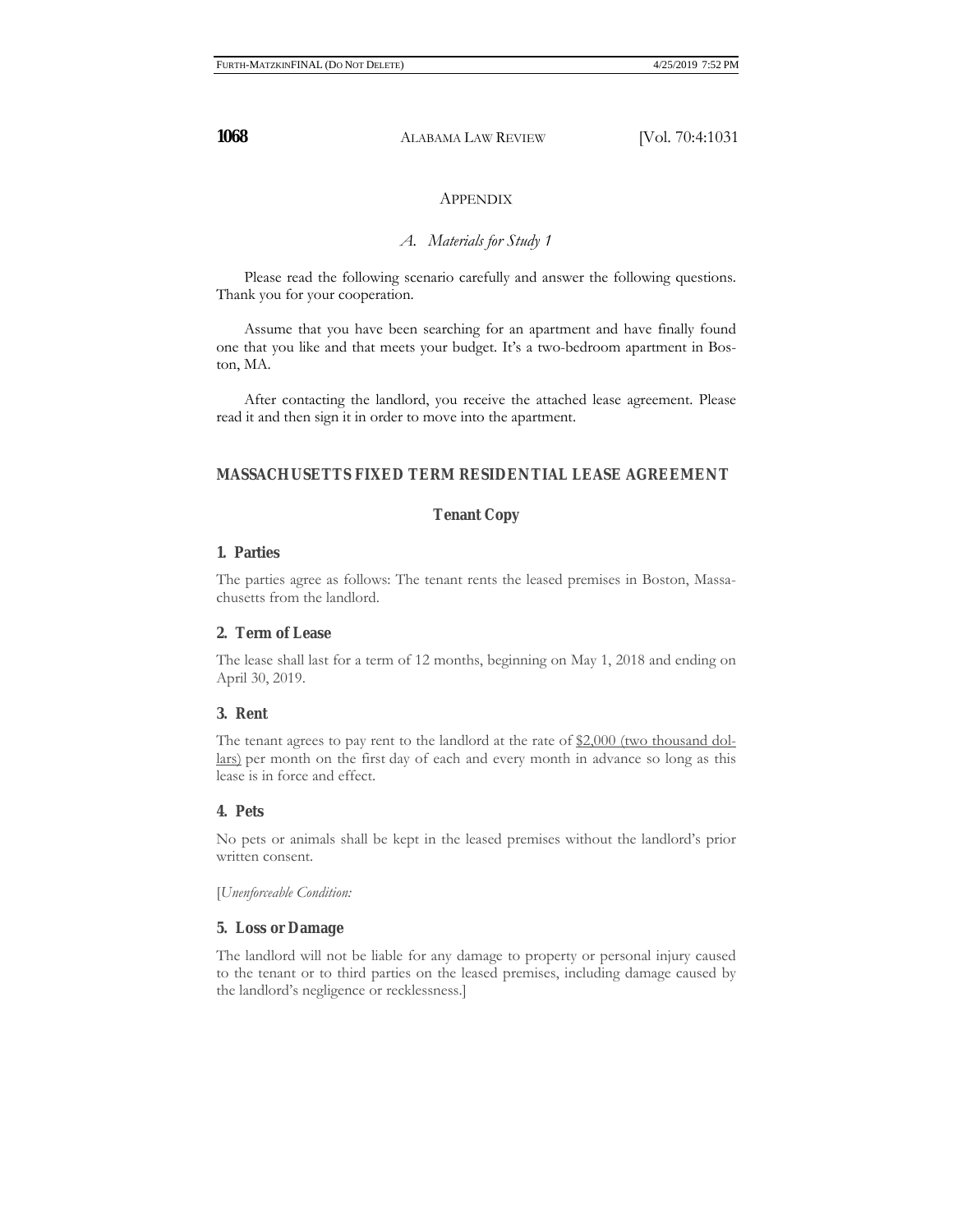[*Enforceable Condition:*

# **5. Loss or Damage**

The landlord will not be liable for any damage to property or personal injury caused to the tenant or to third parties on the leased premises, unless caused by the landlord's negligence or recklessness.]

[*Stand-in provision for lease with no term pertaining to landlord liability:* 

# **5. Keys and Locks**

Locks shall not be changed or replaced by tenant without the written permission of the landlord. Any locks installed with the landlord's permission shall become the property of the landlord and shall not be removed.]

# **6. Compliance with Laws**

The tenant shall not make or permit any use of the leased premises which will be unlawful, improper, or contrary to any applicable law or municipal ordinance, or which will make voidable or increase the cost of any insurance maintained on the leased premises by the landlord.

# **7. Assignment and Subletting**

The tenant shall not assign this Agreement or sublet or grant any license to use the premises or any part thereof without the prior written consent of the landlord.

# **8. Early Termination**

If the tenant does not comply with any obligation imposed on the tenant under this lease, the landlord may terminate the lease by notification to the tenant. The termination will become effective seven (7) days after the notice is given, except when the tenant has failed to pay rent, in which case the termination will become effective fourteen (14) days after the notice is given.

# **9. Entire Agreement**

This document constitutes the entire Agreement between the parties. Any modifications to this Agreement must be made in writing and signed by the landlord and the tenant.



Please download the attached lease agreement and keep a copy for your records. You may want to view this file later.

Congratulations! Here are some photos of your new apartment: . . .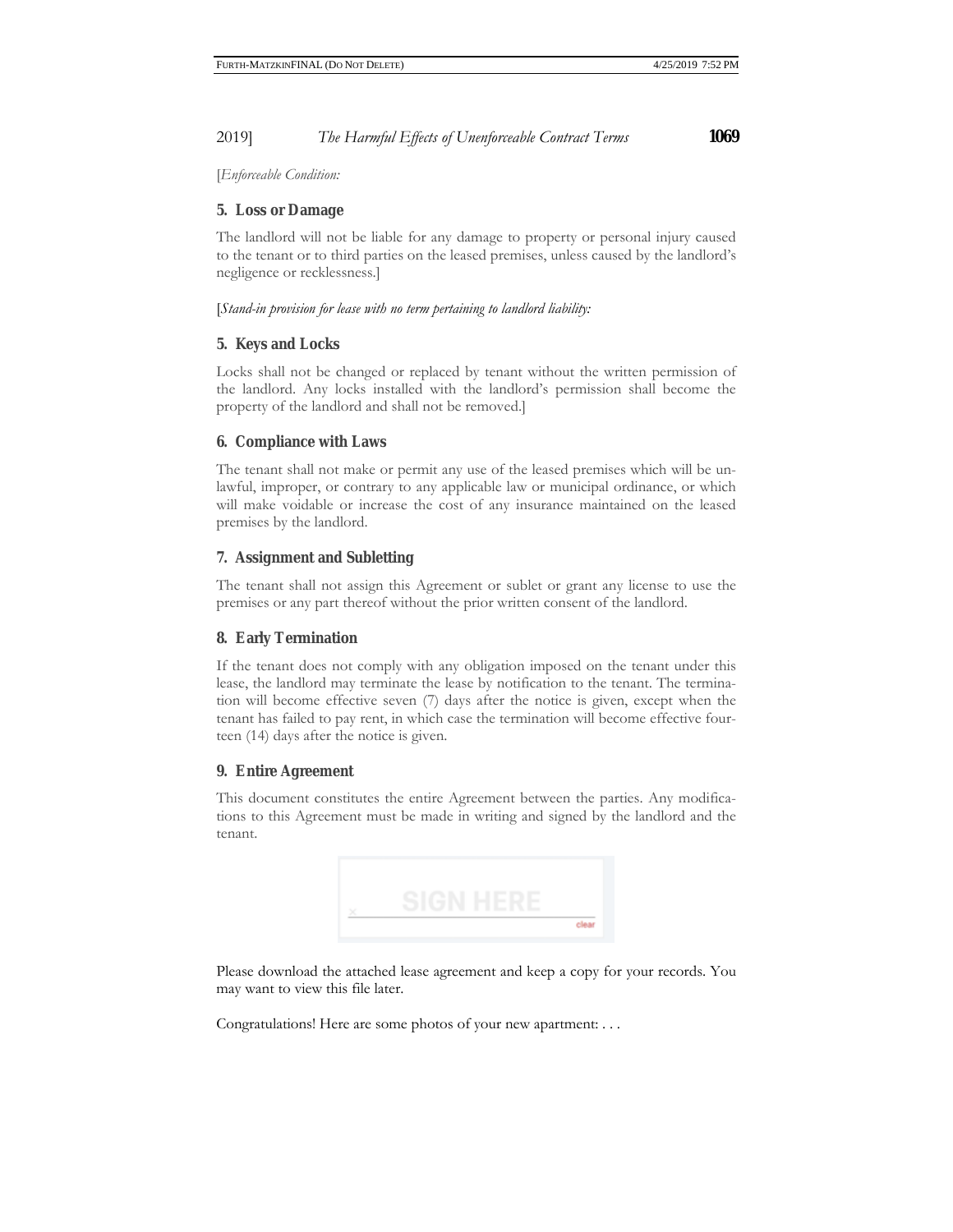Now assume that after moving in, you notice that the roof of your apartment is leaking. You call your landlord and report the leak.

Your landlord does nothing in response, even after you send a letter of complaint requesting that the leaking roof be repaired.

Two months later, rain water enters the apartment from the leak in the roof and damages your television. The cost of repairing it is \$200, and the cost of replacing it with a new one is \$400.

What would you do under these circumstances?

[Demographics and Renting Experience Questions]

# *B. Materials for Study 2*

[Same scenario as in Study 1. After reading the scenario, participants read as follows:]

Assume that your landlord's failure to fix the leaking roof was negligent. Would you be able to ascertain if your landlord is legally obligated to pay for the TV's repair or replacement? You can use any resources you like, including the web, to try to find this information.

If you answer correctly, you will receive a \$2 bonus, twice as much as you would be paid otherwise!

Does your landlord have to pay for the TV's repair?

(1) Yes (2) No

Please explain briefly why or why not:

What did you do in order to answer this question? Please check all that apply [randomized order]:

- (1) Searched the web
- (2) Called a friend
- (3) Read the lease
- (4) Relied on my intuition
- (5) Relied on my previous knowledge
- (6) Other:

[If "searched the web" is selected:]